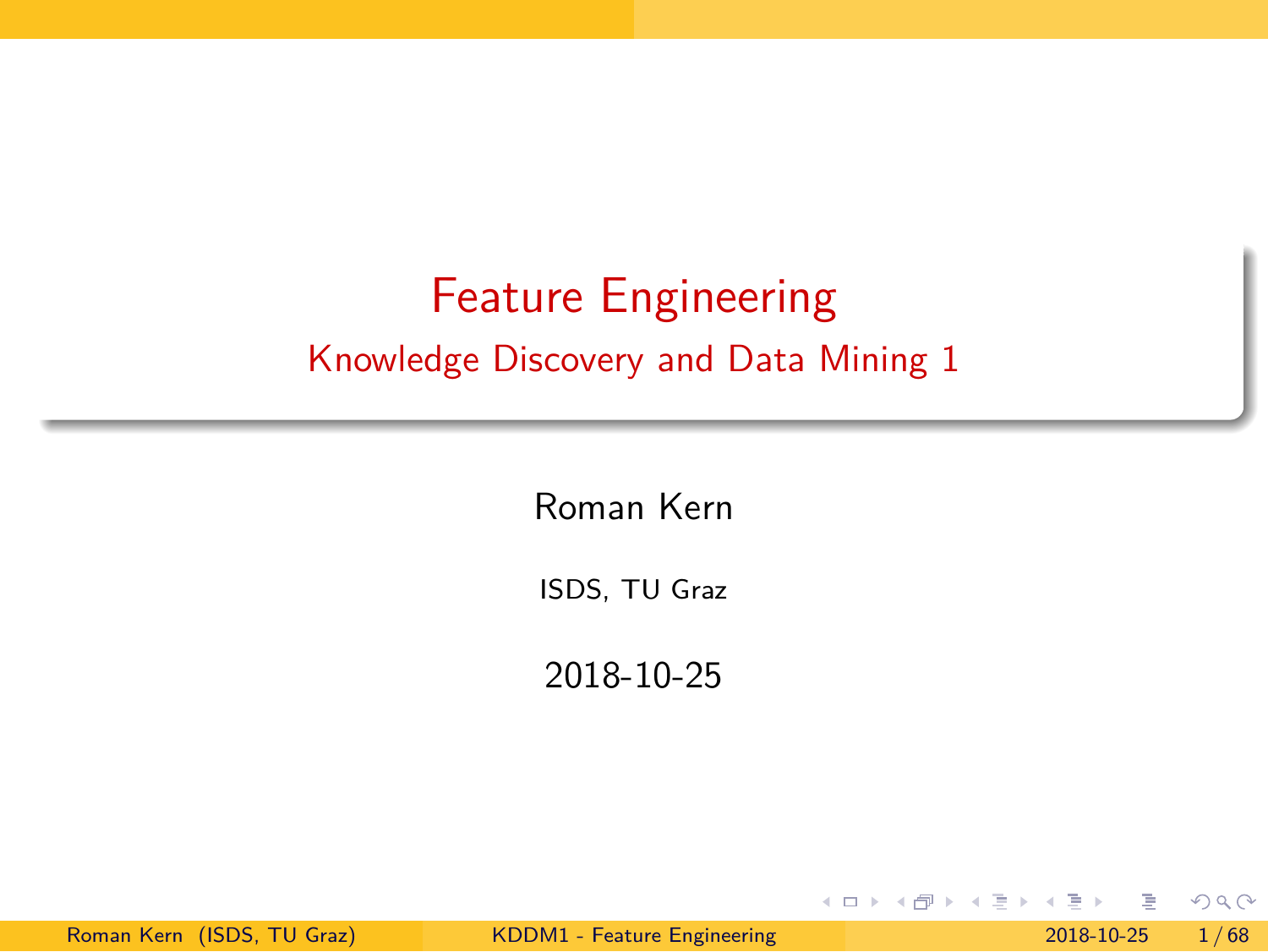# Big picture: KDDM

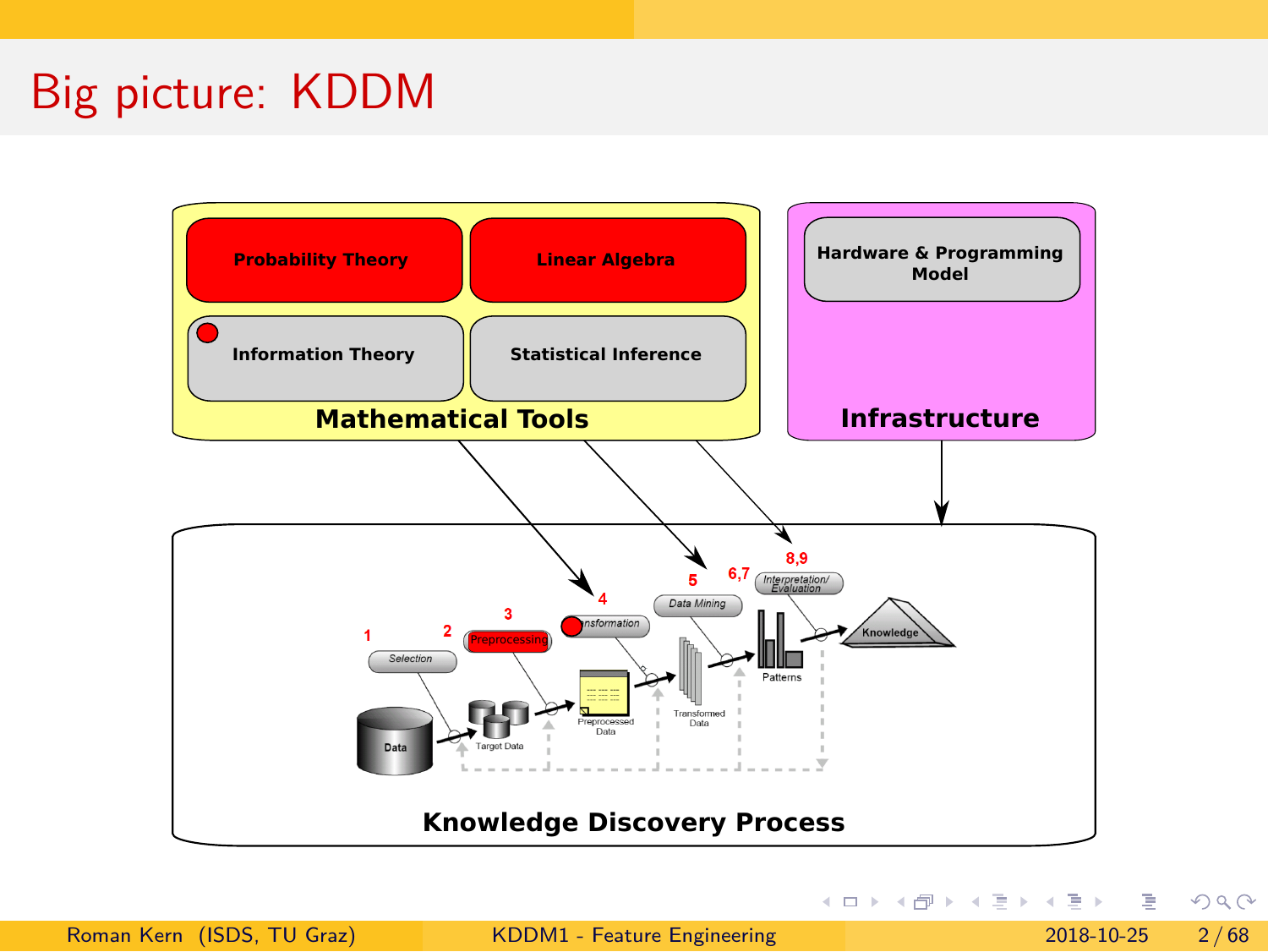# **Outline**

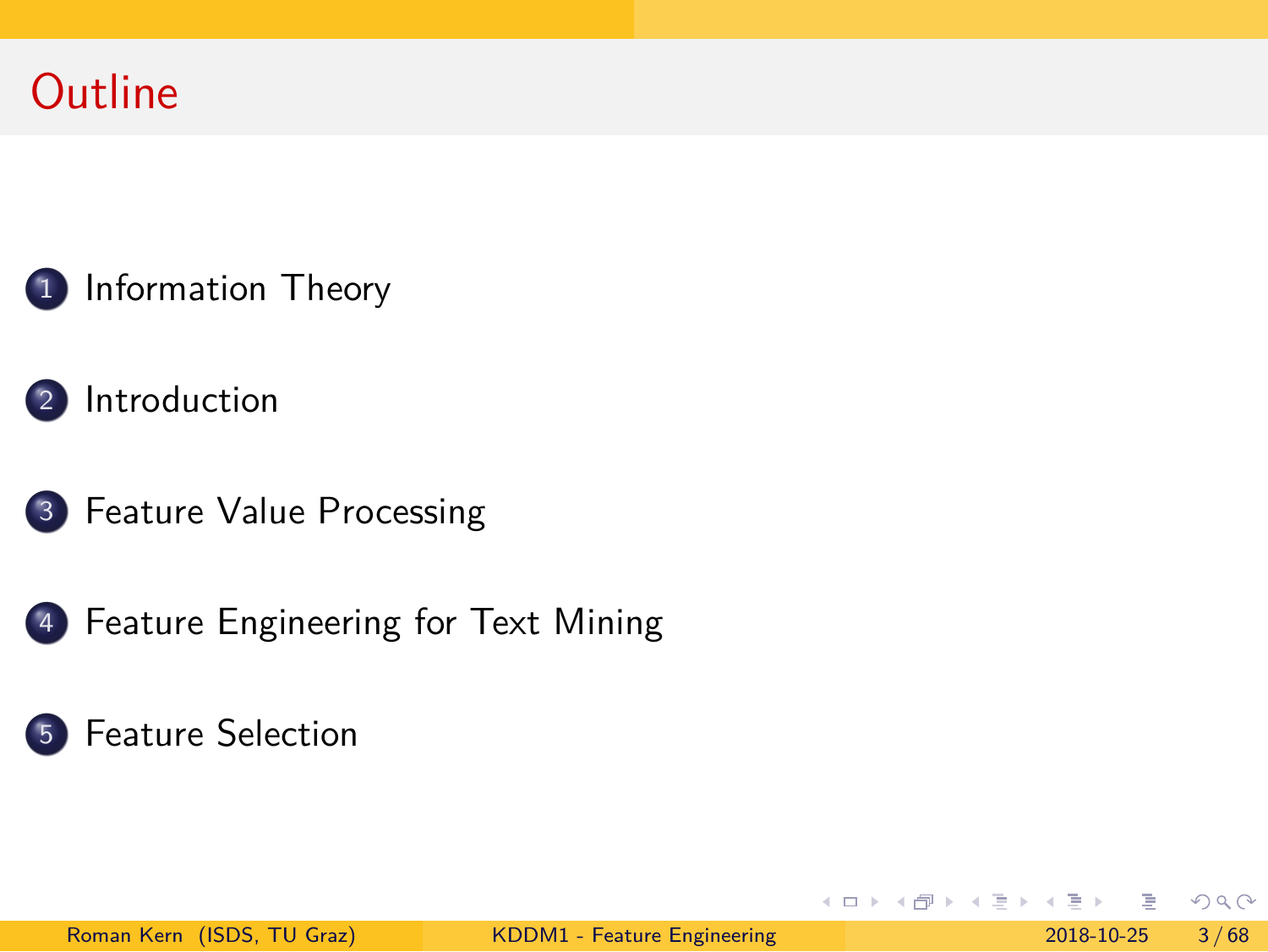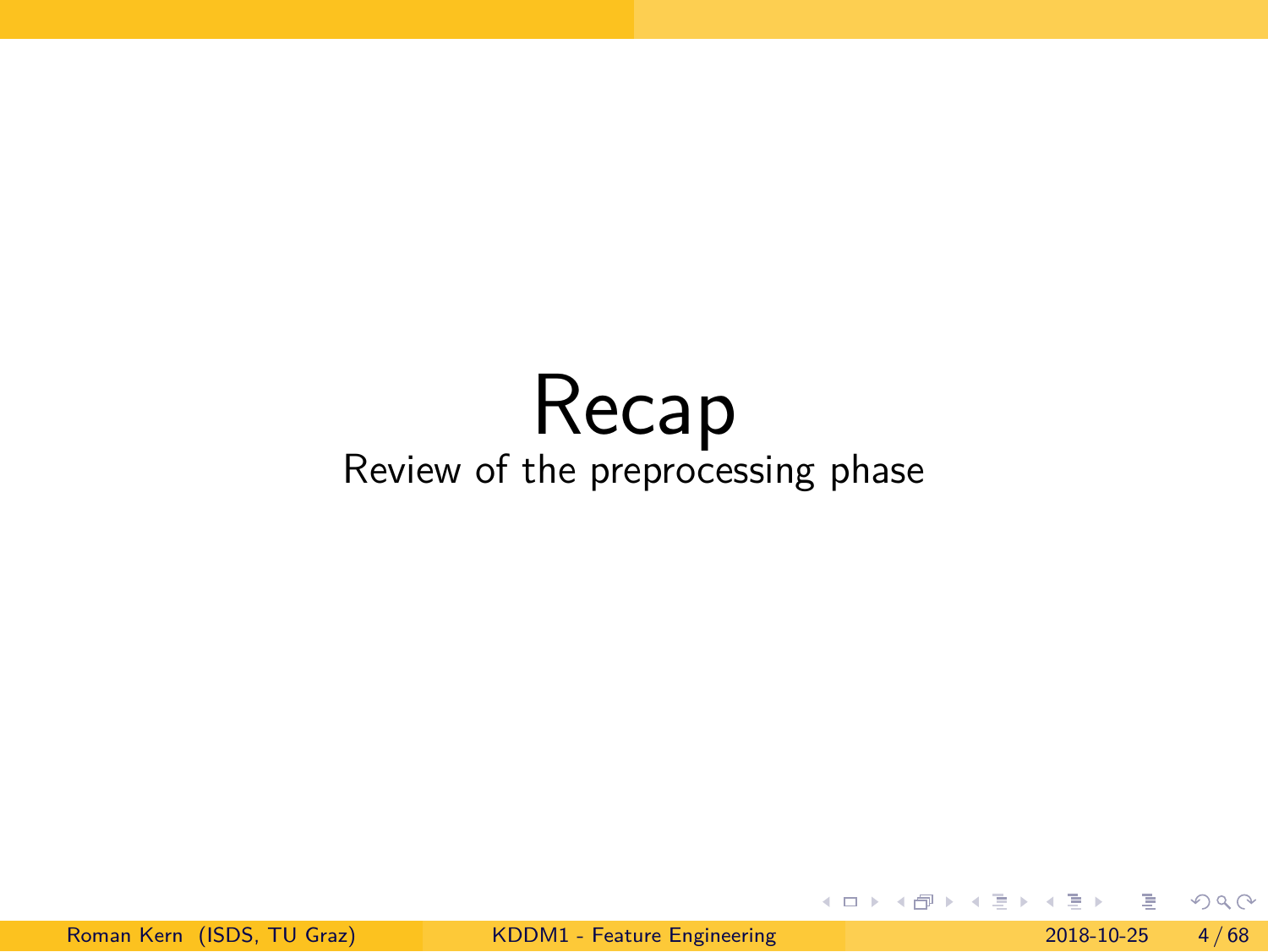- Example of features:
- $\bullet$  Images  $\rightarrow$  colours, textures, contours, ...
- $\bullet$  Signals  $\rightarrow$  frequency, phase, samples, spectrum, ...
- $\bullet$  Time series  $\rightarrow$  ticks, trends, self-similarities, ...
- $\bullet$  Biomed  $\rightarrow$  dna sequence, genes, ...
- $\bullet$  Text  $\rightarrow$  words, POS tags, grammatical dependencies, ...

Features encode these properties in a way suitable for a chosen algorithm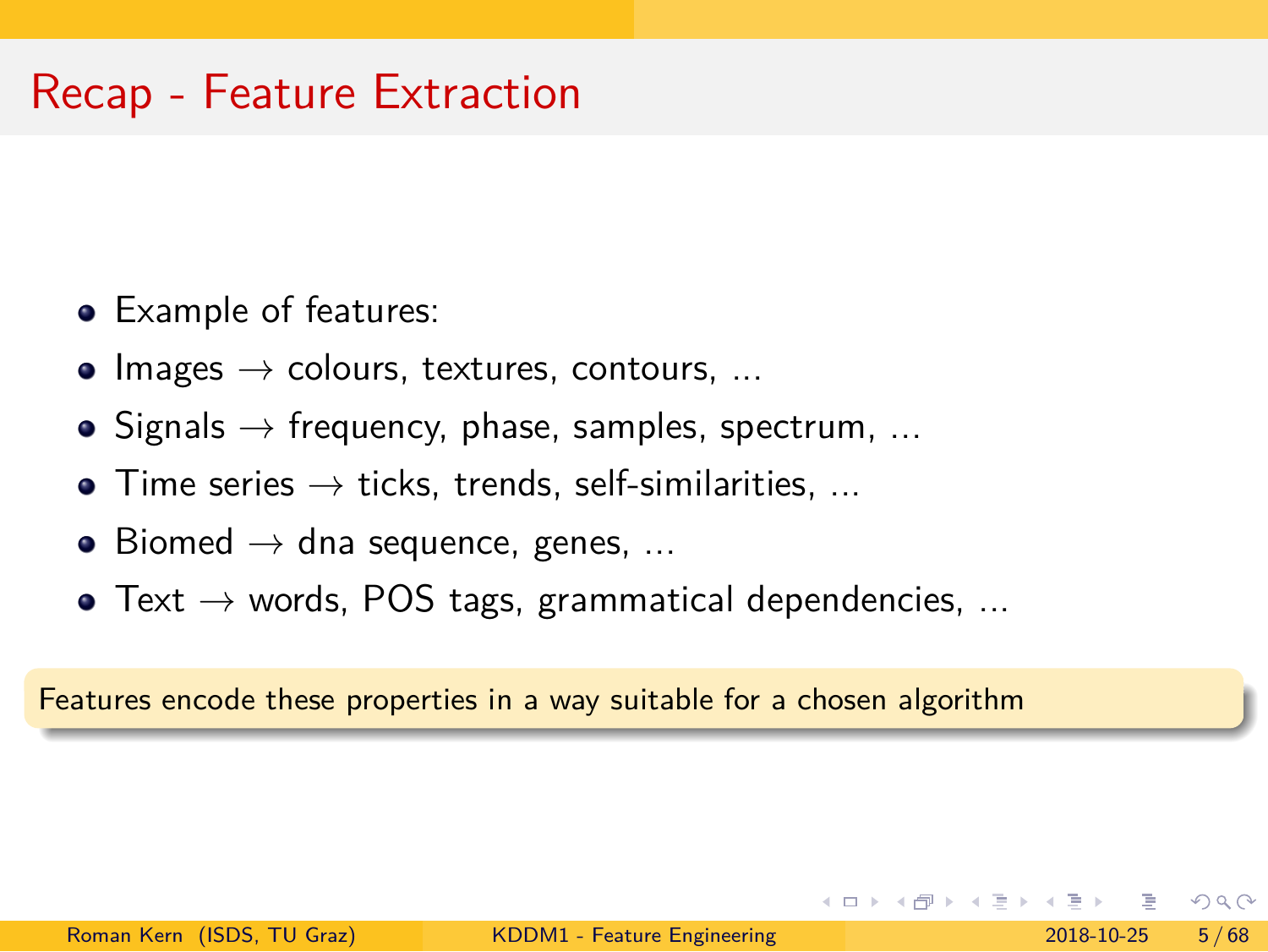### What is Part-of-Speech?

- The process to apply word classes to words within a sentence
- **•** For example
	- Car → *noun*
	- Writing → *noun* or *verb*
	- Grow → *verb*
	- From → *preposition*

### Open vs closed word classes

- Prepositions (closed, e.g. "of", "to", "in")
- Verbs (open, e.g. to "google")

. . . . . . . . . . . . . . . . . . . . . . . . . . . . . . . . . . . . . . . .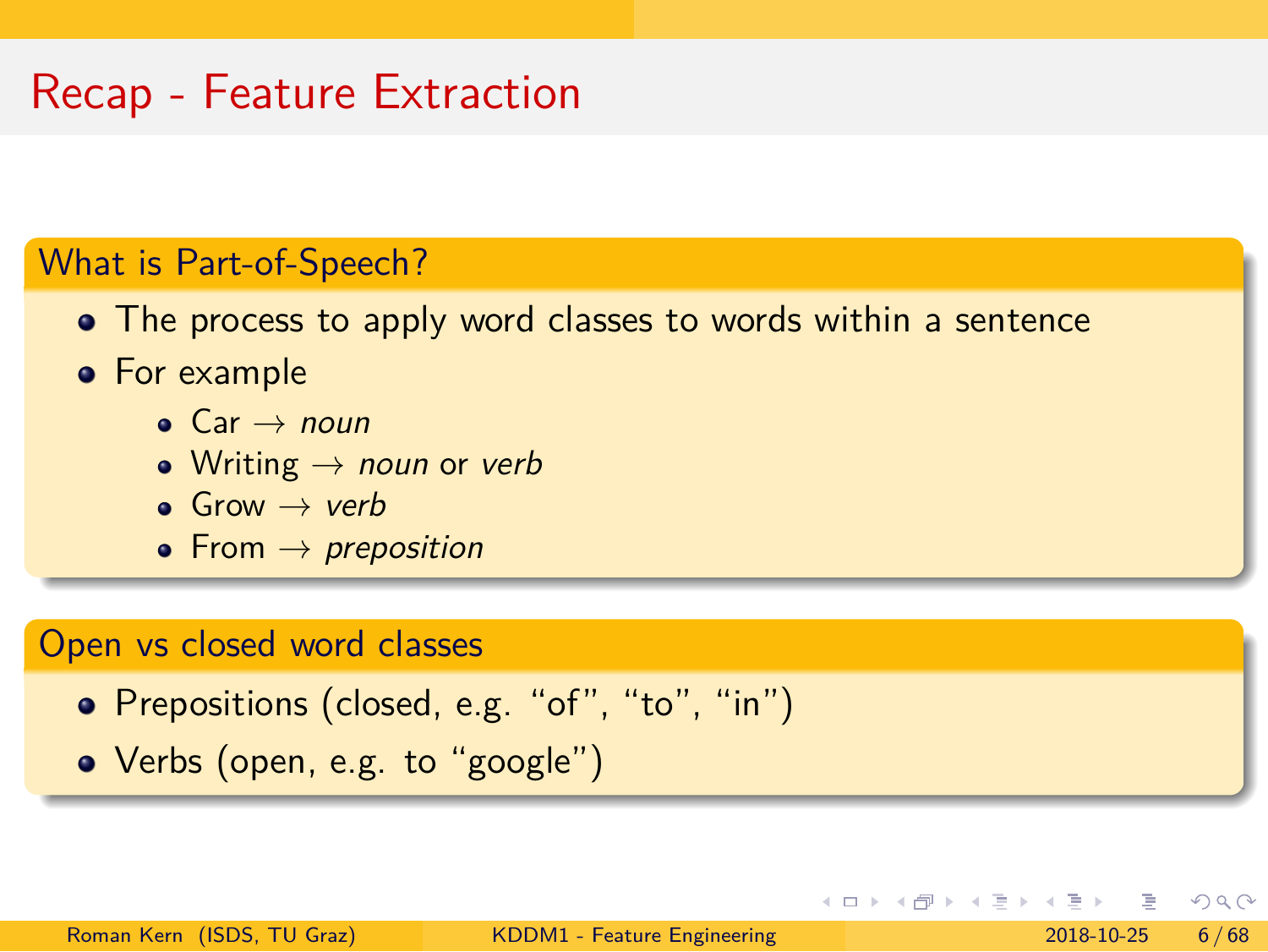### **Main approaches for POS tagging**

- Rule based
	- ENGTWOL tagger
- **•** Transformation based
	- Brill tagger
- Stochastic
	- HMM tagger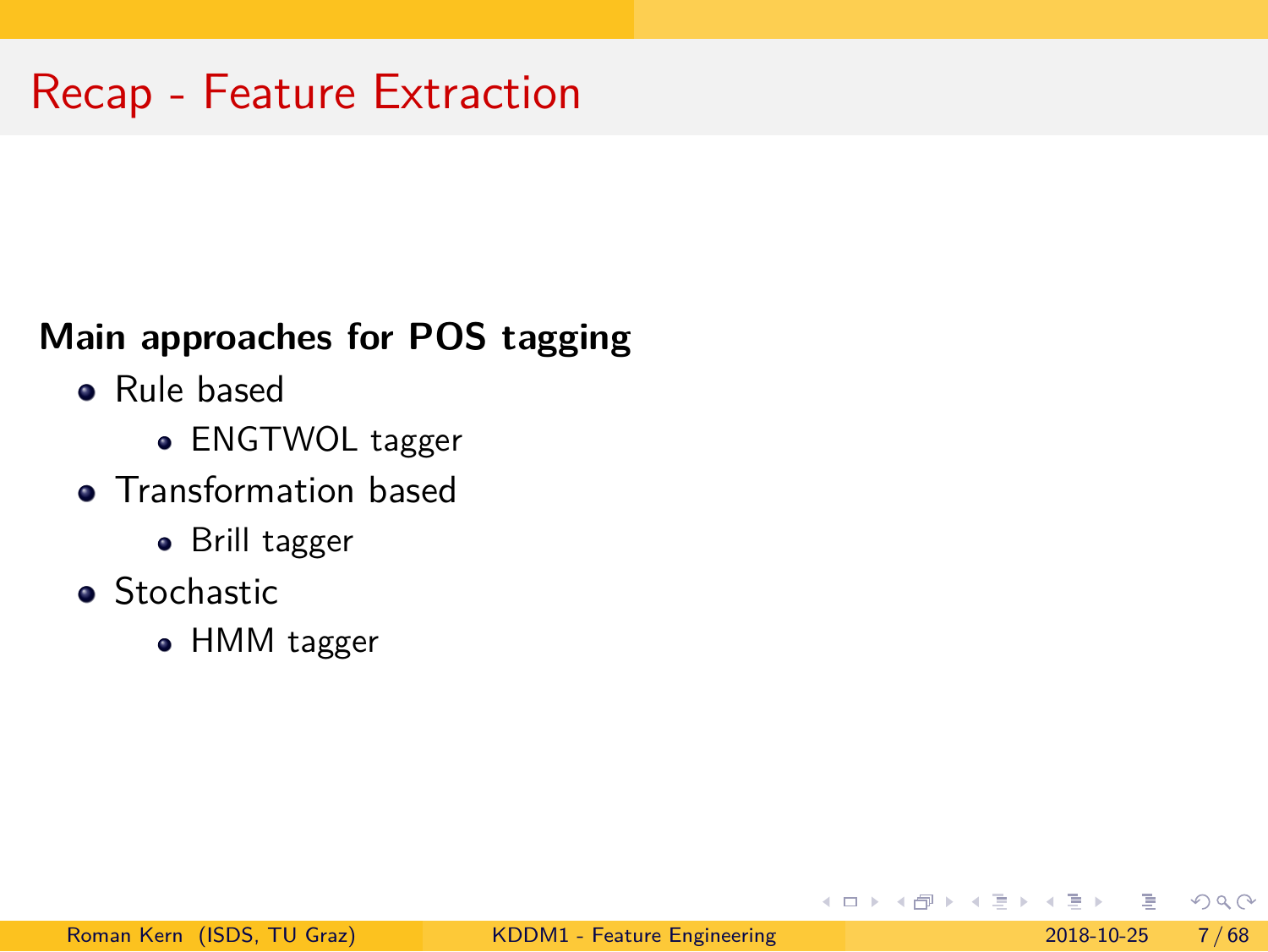### **Sequence Tagging - Simplifications**

- $\operatorname{argmax}_{t_{1,n}} P(t_{1,n}|w_{1,n}) = \operatorname{argmax}_{t_{1,n}} P(w_{1,n}|t_{1,n}) P(t_{1,n})$  $\bullet \to$  Not feasible in practice
- Limited horizon & independence assumption:  $P(t_{1,n})\approx P(t_{n}|t_{n-1})P(t_{n-1}|t_{n-2})...P(t_{2}|t_{1})=\prod_{i=1}^{n}P(t_{i}|t_{i-1})$
- Words only depend on tags:  $P(w_{1,n}|t_{1,n}) \approx \prod_{i=1}^n P(w_i|t_i)$
- The final equation is:
- $\arg \max_{\hat{t}_{1,n}} \prod_{i=1}^{n} P(w_i | t_i) P(t_i | t_{i-1})$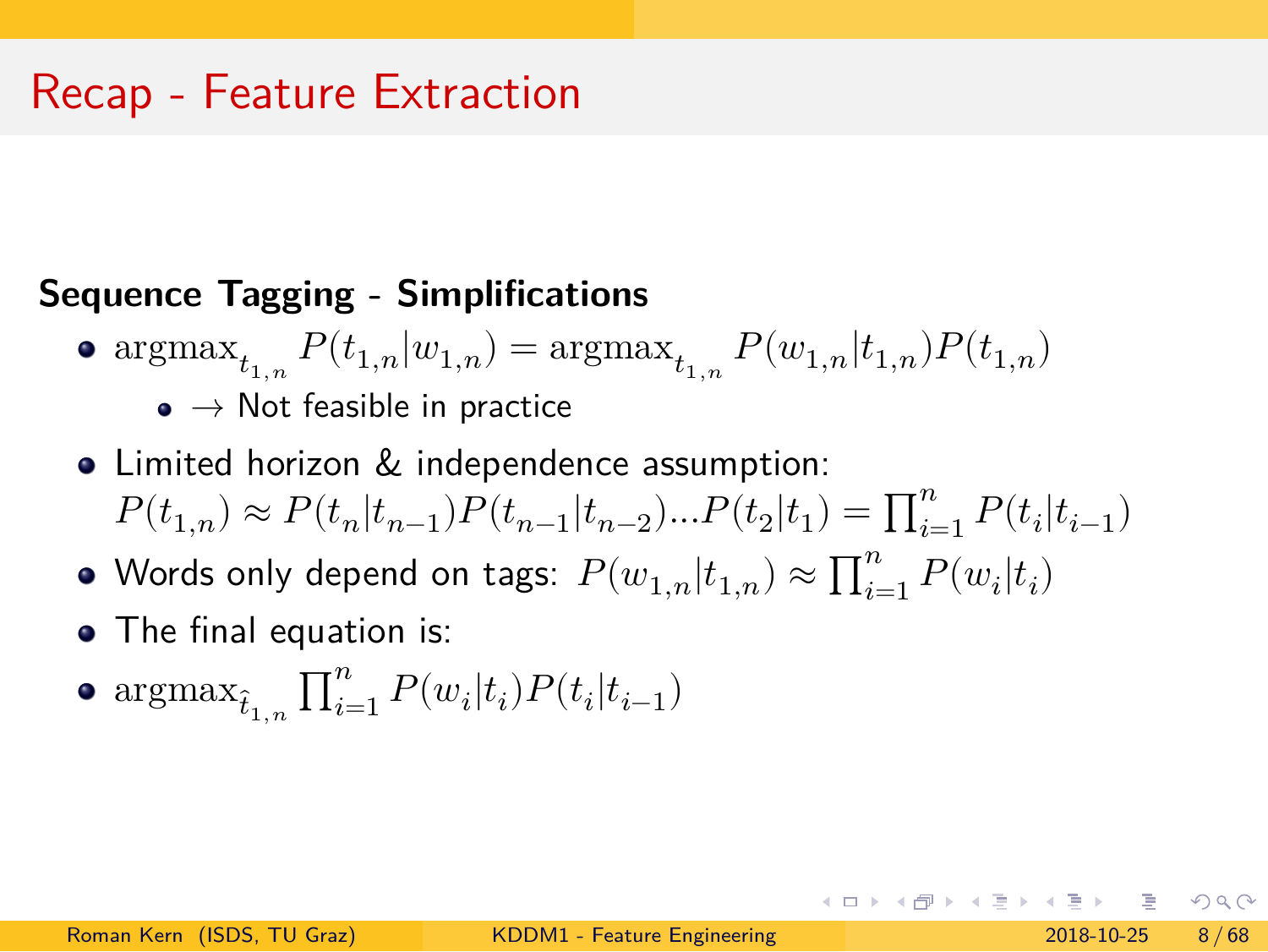**Hidden Markov Models**



(emission, POS  $\mapsto$  Word),  $\pi$  (initial probabilities, POS) Needs three matrices as input:  $A$  (transmission, POS  $\mapsto$  POS),  $B$ 

|                            |                             | - 《 ロ ▶ 《 母 》 《 ヨ 》 《 ヨ 》 《 ヨ 》 《 ヨ 》 《 ヨ 》 《 ヨ 》 《 ヨ 》 《 ヨ 》 《 ヨ 》 《 ヨ 》 《 ヨ 》 《 |                       |  |
|----------------------------|-----------------------------|-----------------------------------------------------------------------------------|-----------------------|--|
| Roman Kern (ISDS, TU Graz) | KDDM1 - Feature Engineering |                                                                                   | $2018 - 10 - 25$ 9/68 |  |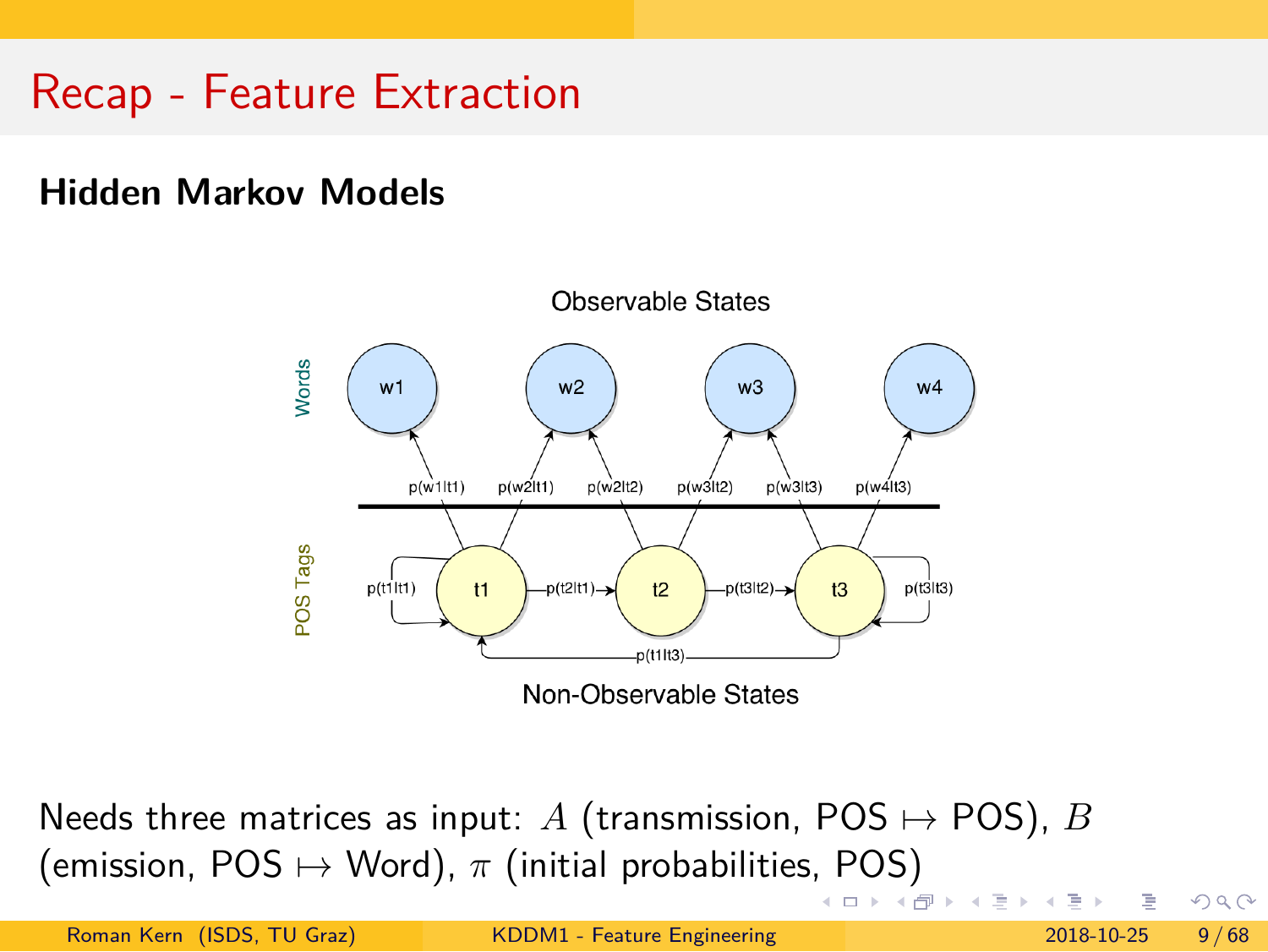### **Probability estimation for tagging**

- How do we get such probabilities?
- → With supervised tagging we can simply use **Maximum Likelihood Estimation (MLE)** and use counts (C) from a reference corpus

• 
$$
P(t_i|t_{i-1}) = \frac{C(t_{i-1}, t_i)}{C(t_{i-1})}
$$
  
\n•  $P(w_i|t) = \frac{C(w_i, t_i)}{C(w_i, t_i)}$ 

$$
\bullet \ \ P(w_i|t_i) = \tfrac{C(w_i,t_i)}{C(t_i)}
$$

### **Smoothing**

- To account for unseen words
- Lidstone smoothing:  $\frac{C(t_{i-1}, t_i)+\lambda}{C(t_{i-1}+\lambda) V(t_i)}$  $C(t_{i-1}){+}\lambda V(t_{i-1},t)$
- Need to estimate  $\lambda$ , e.g. by held-out data (development data set)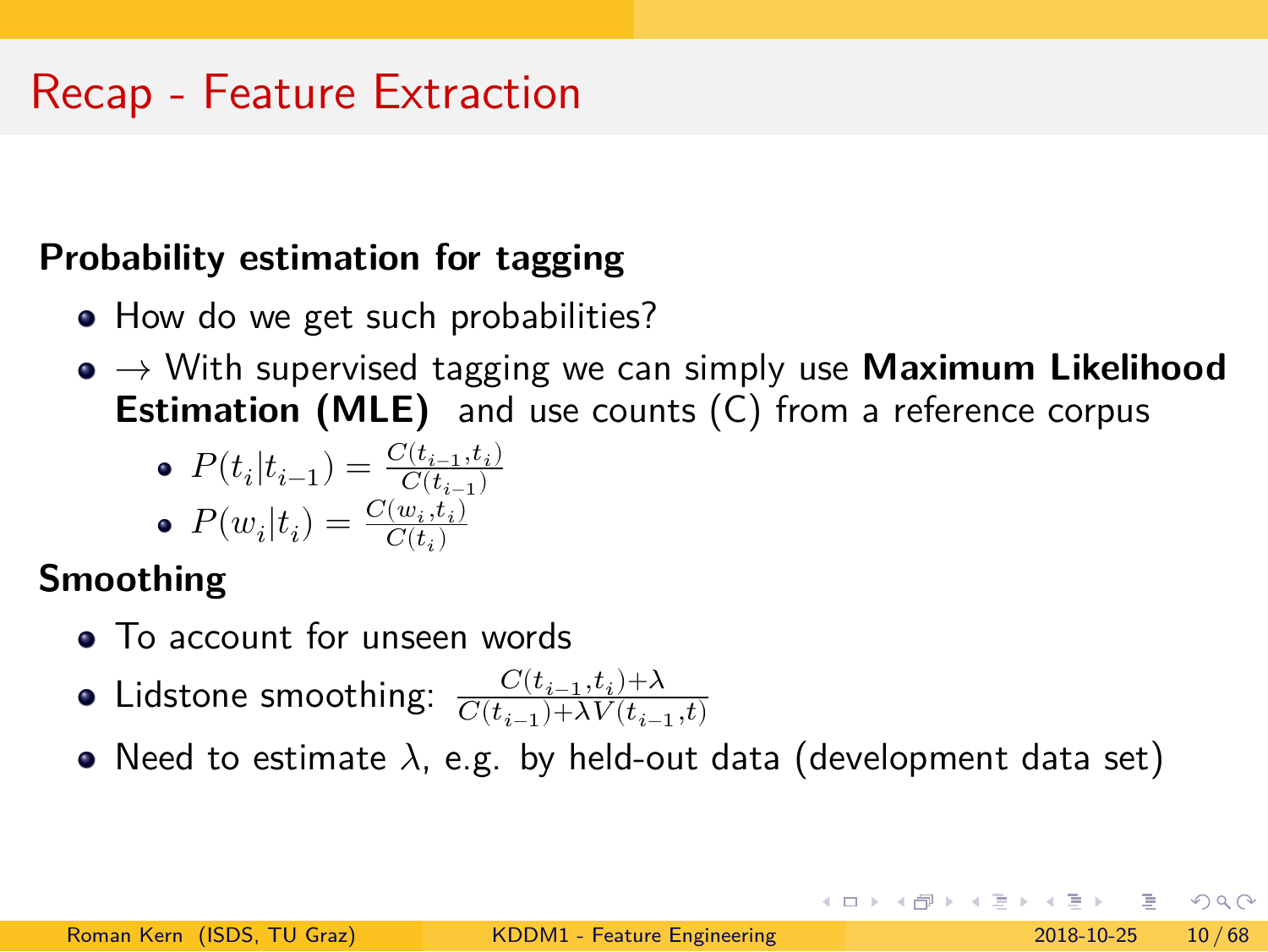# Information Theory

Review of information theory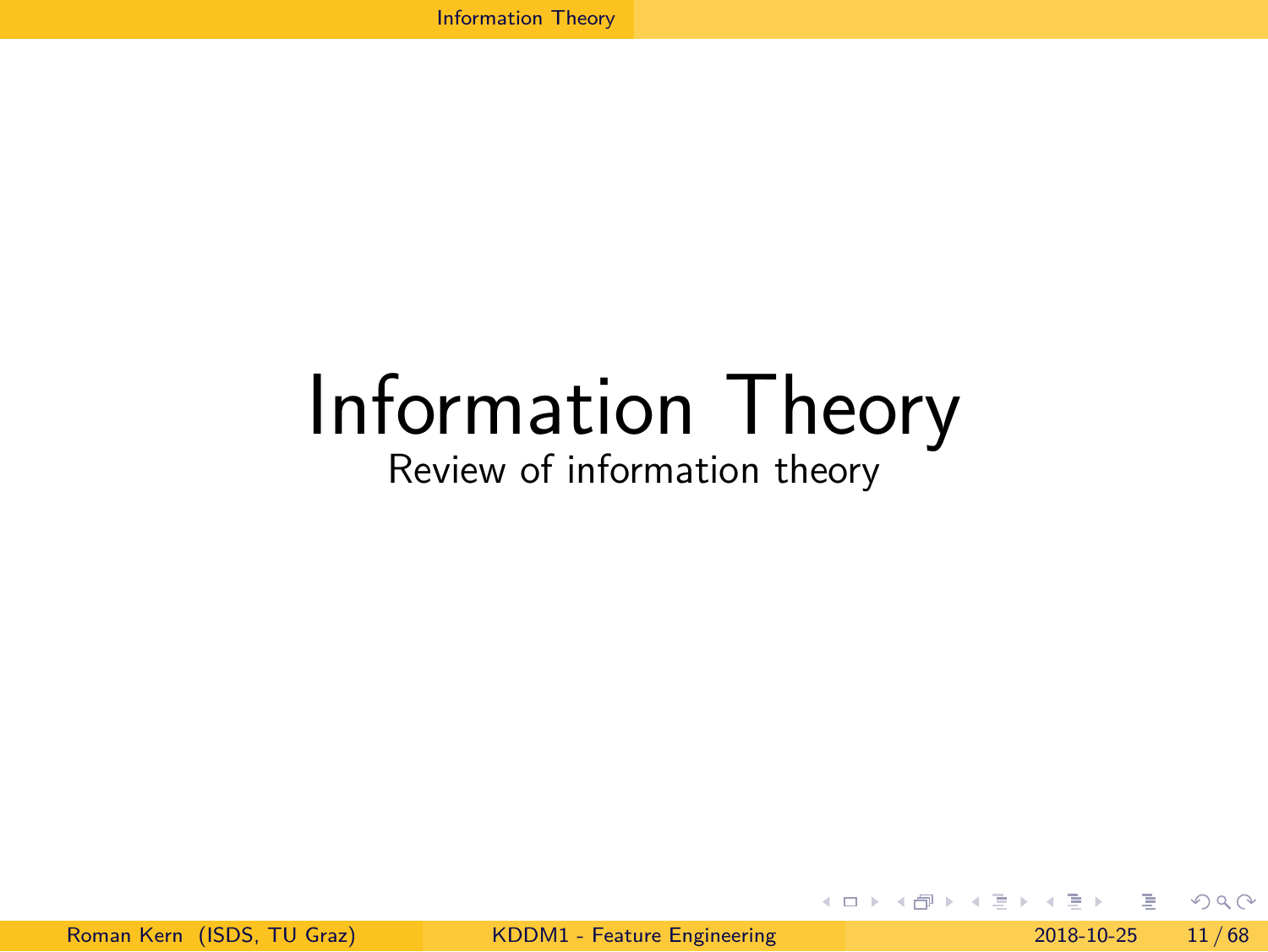# Entropy

### What is Entropy?

- Let  $X$  be a discrete random variable with alphabet  $\mathcal X$  and probability mass function  $p(x)$
- $p(x) = Pr{X = x}, x \in \mathcal{X}$
- The **entropy** of a variable X is defined as
- $H(X) = -\sum_{x \in \mathcal{X}} p(x) log_2 p(x)$
- ... entropy is a measure for information content of a variable (in bits)

Note 1: By convention  $0log_2 0 = 0$ 

Note 2: Entropy is the lower bound on the average number of yes/no questions to guess the state of a variable.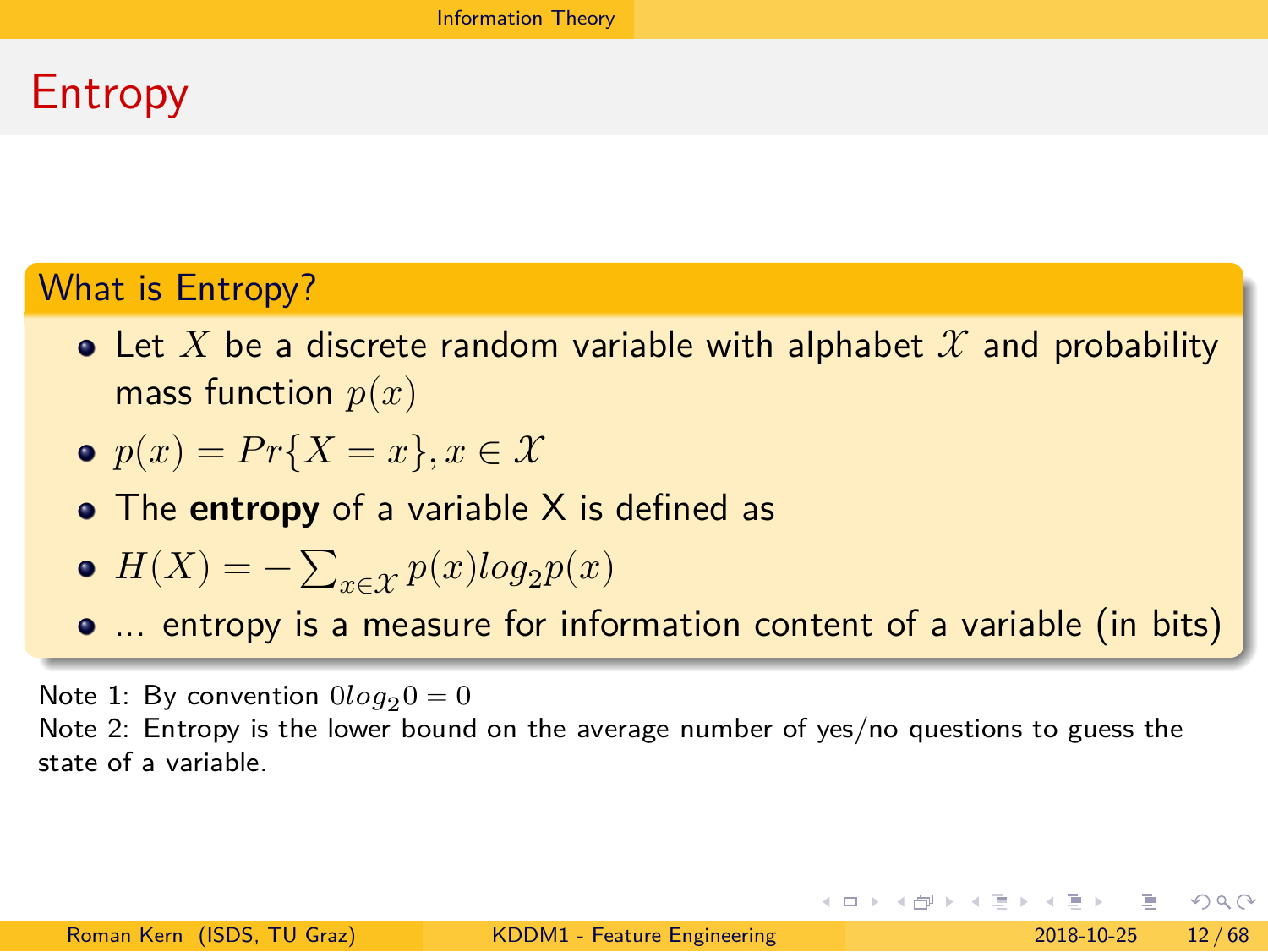# Entropy

### **Entropy Example 1/2**

- For example, let  $\mathcal{X} = \{A, B, C, D\}$ 
	- ... each with the same probability of  $\frac{1}{4}$
- One can encode each of the values with 2 bits

Information Theory

• e.g.,  $A = 00, B = 01, C = 10, D = 11$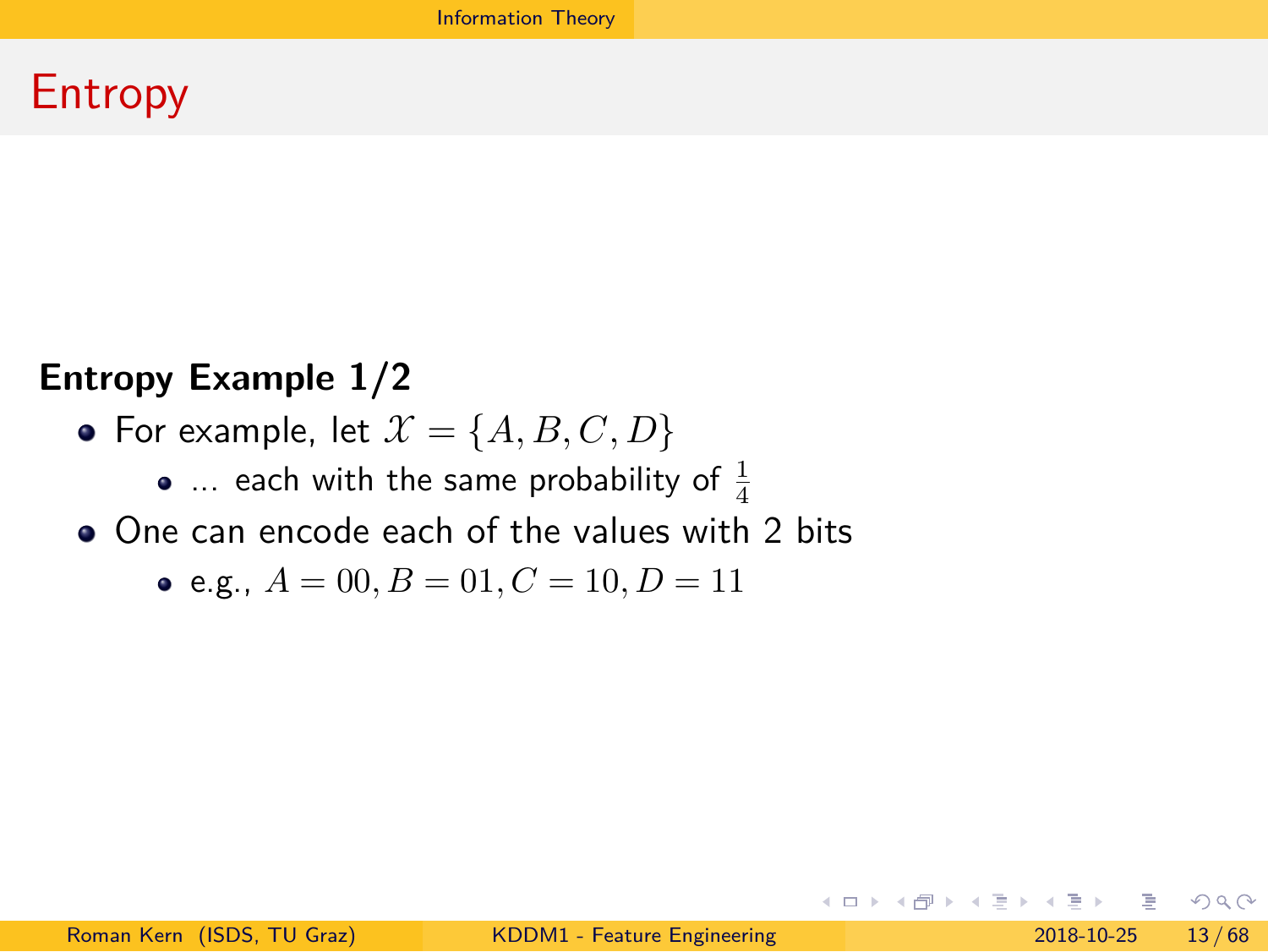Entropy

### **Entropy Example 2/2**

- What if the probabilities are not evenly distributed?
	- e.g.,  $A = \frac{1}{2}, B = \frac{1}{4}, C = \frac{1}{8}, D = \frac{1}{8}$
- One does only need 1.75 bits to encode
	- e.g.,  $A = 0, B = 10, C = 110, D = 111$
	- As one expects to see  $A$  in 50% of all cases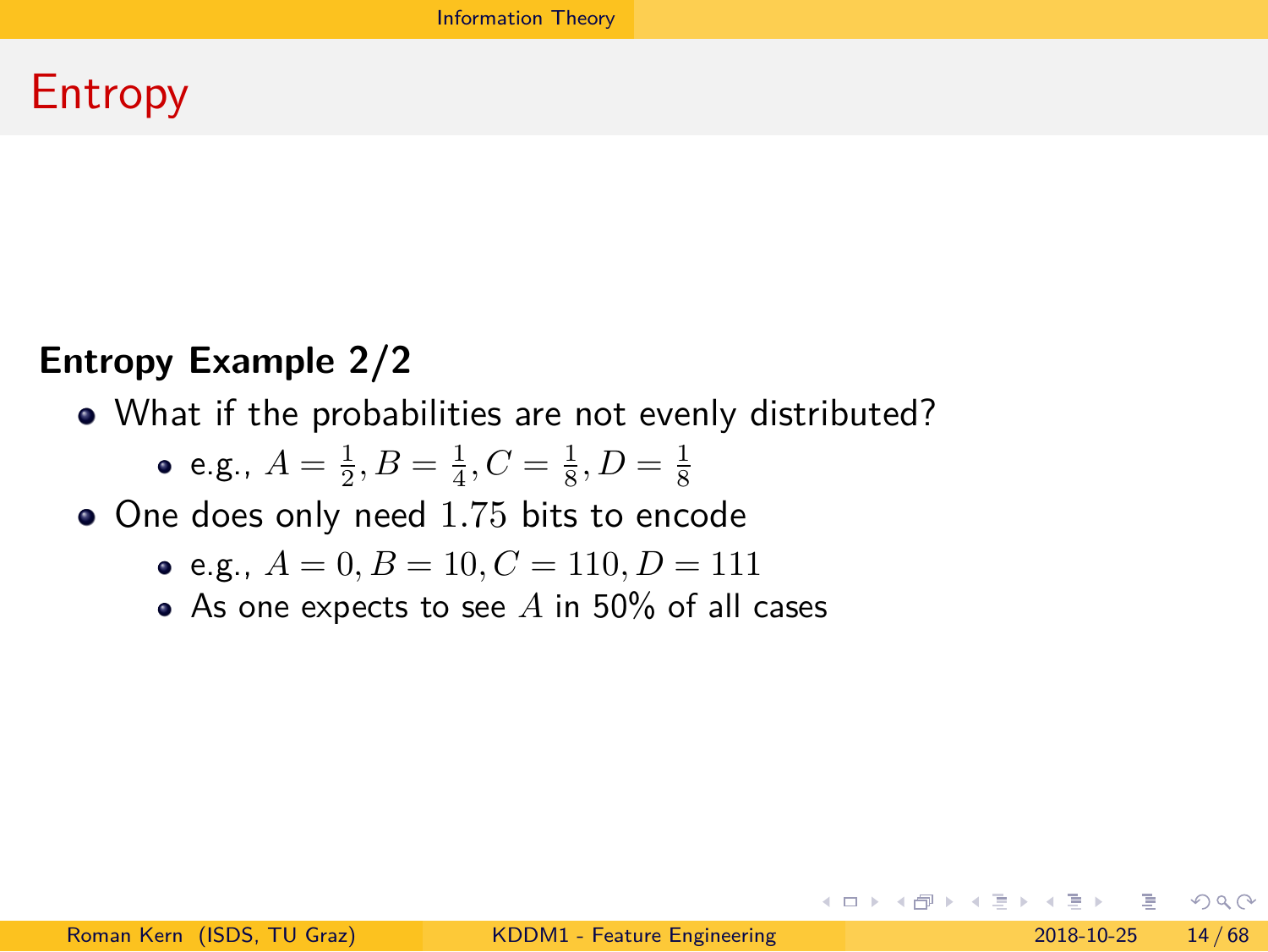# Entropy

### What is Entropy?

- Entropy is a measure for **uncertainty**
- $\bullet$  High entropy  $\rightarrow$  uniform distribution
	- Histogram of the frequencies would be even
	- Values are hard to predict
- $\bullet$  Low entropy  $\rightarrow$  peaks and valleys in the distribution
	- Histogram of the frequencies would have spikes
	- Values are easier to predict
- **•** Entropy is always non-negative
- The entropy is always less (or equal) than the logarithm of the alphabet size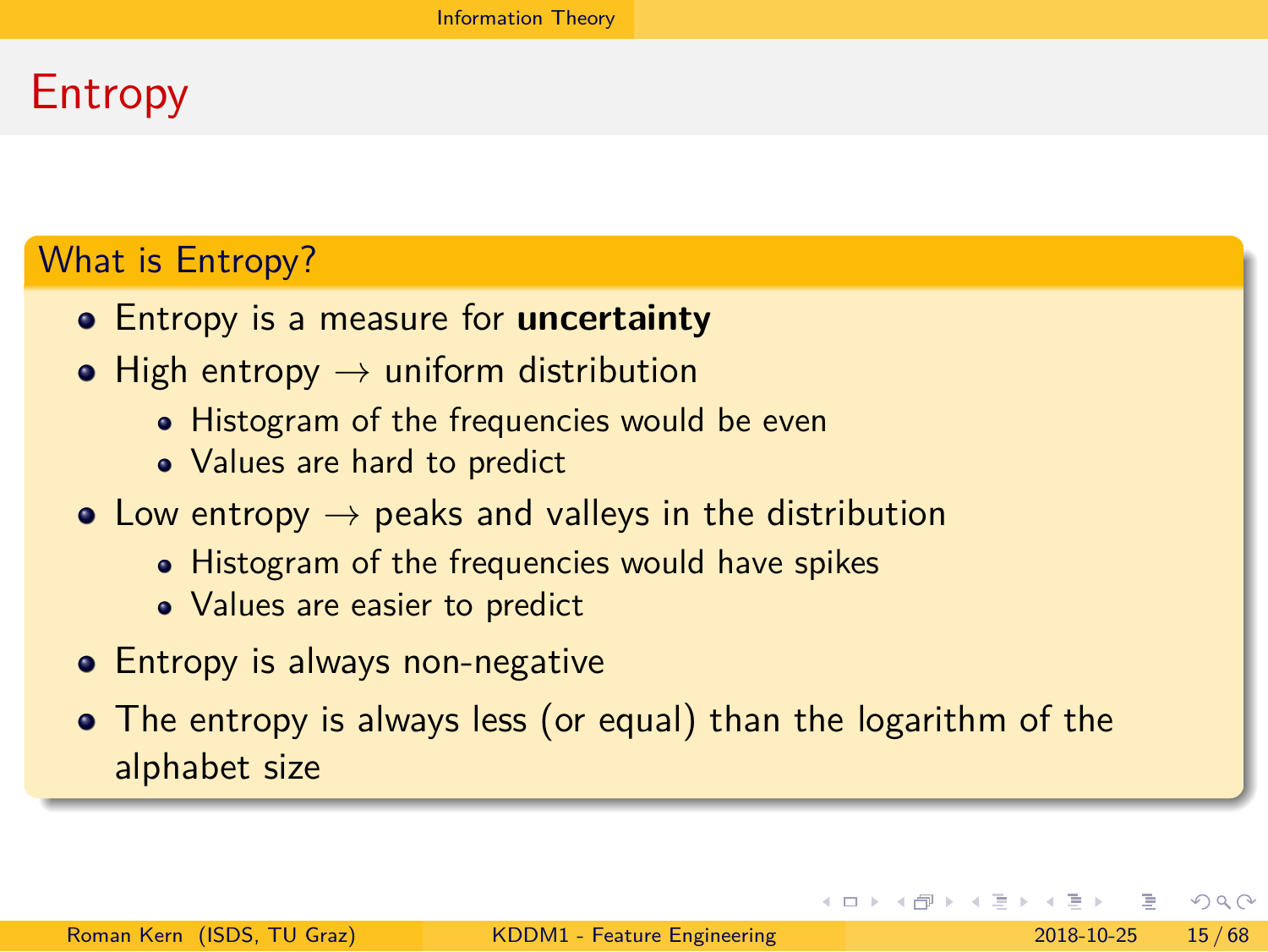# Joint Entropy

### What is Joint Entropy?

- The **joint entropy** of a pair of discrete random variables  $(X; Y)$  with joint probability mass function  $p(x; y)$  is defined by
- $H(X, Y) = -\sum_{x \in \mathcal{X}} \sum_{y \in \mathcal{Y}} p(x, y) log_2 p(x, y)$ 
	- ... can be generalised to cover more than 2 variables
- $\bullet$   $H(X,Y) = H(X) + H(Y)$ , if X and Y are independent from each other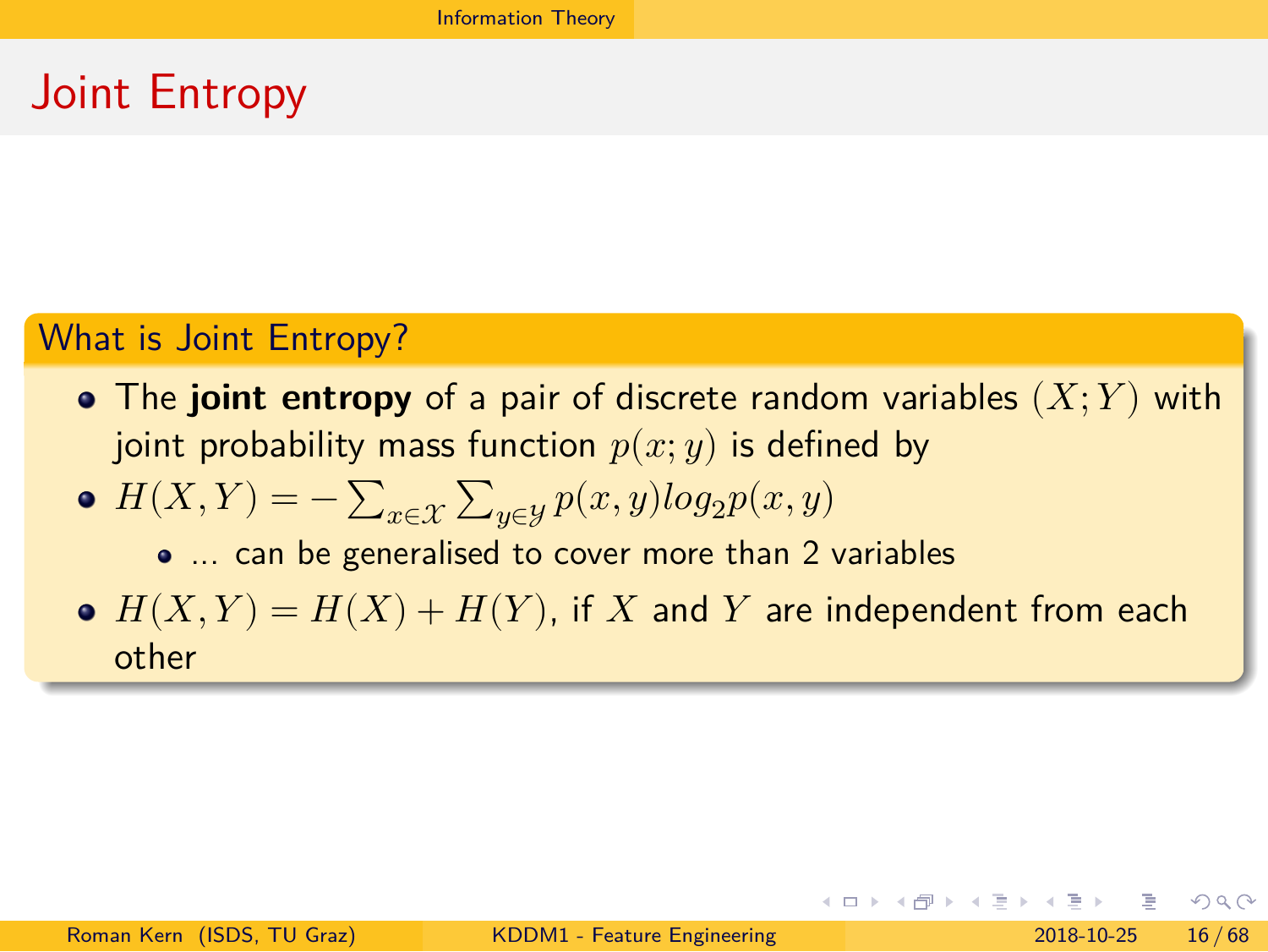Conditional Entropy

### What is Conditional Entropy?

- The **conditional entropy** of  $Y$  given  $X$  is defined as:
- $\bullet$   $H(Y|X) = -\sum_{x \in \mathcal{X}} \sum_{y \in \mathcal{Y}} p(x,y)log_2 p(y|x)$ 
	- ... how much uncertainty is left, once X is known
- Connection between joint entropy and conditional entropy:
- $H(Y|X) = H(X, Y) H(X)$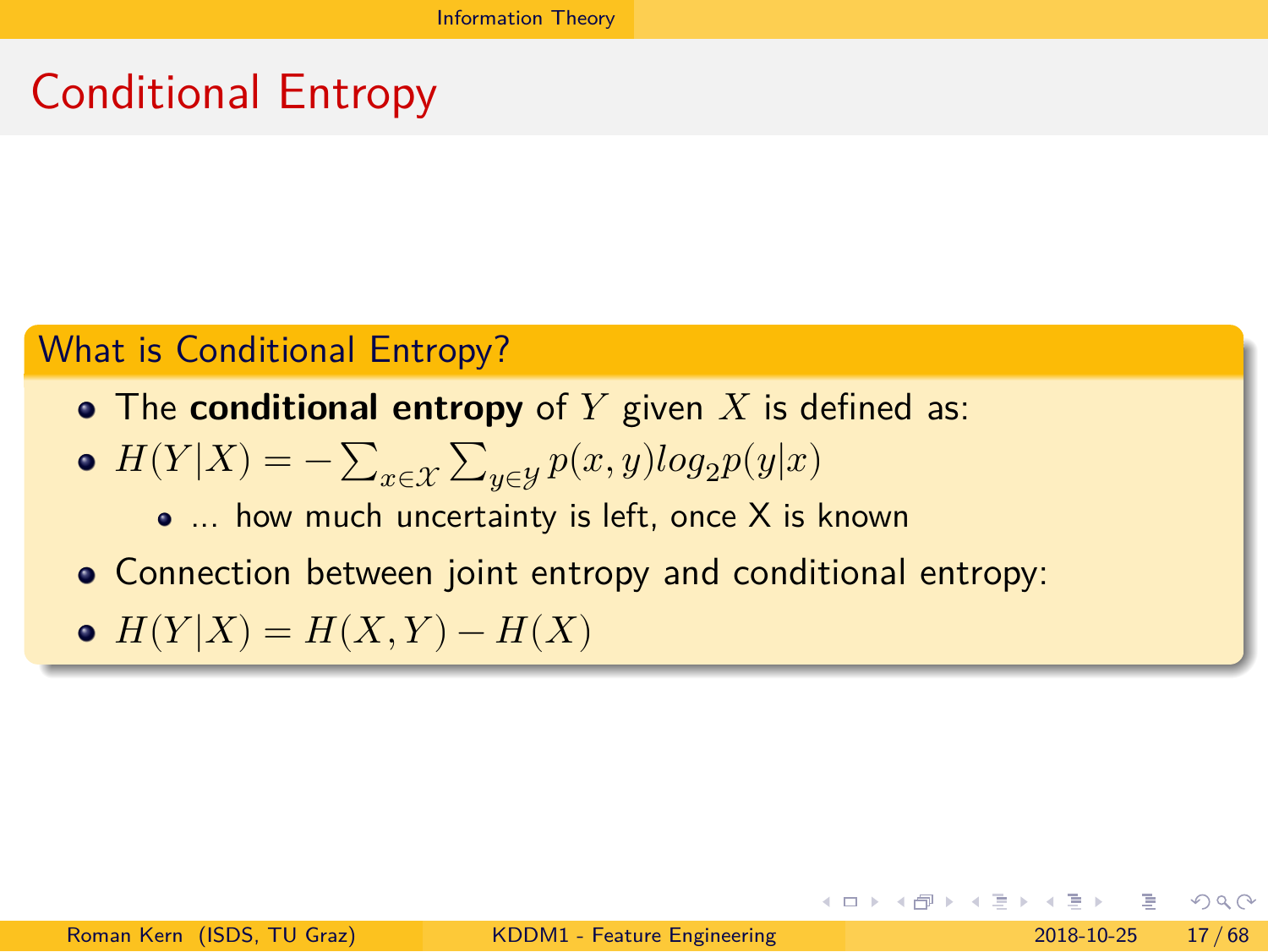Conditional Entropy

What is Specific Conditional Entropy?

- $H(Y|X=x)$  the **specific conditional entropy** of Y given a specific value  $x$  of  $\overline{X}$ 
	- e.g. if  $H(Y | X = x) = 0$ , then  $x$  accounts for all the uncertainty of Y
- $H(Y|X) = \sum_{x \in \mathcal{X}} p(x)H(Y|X=x)$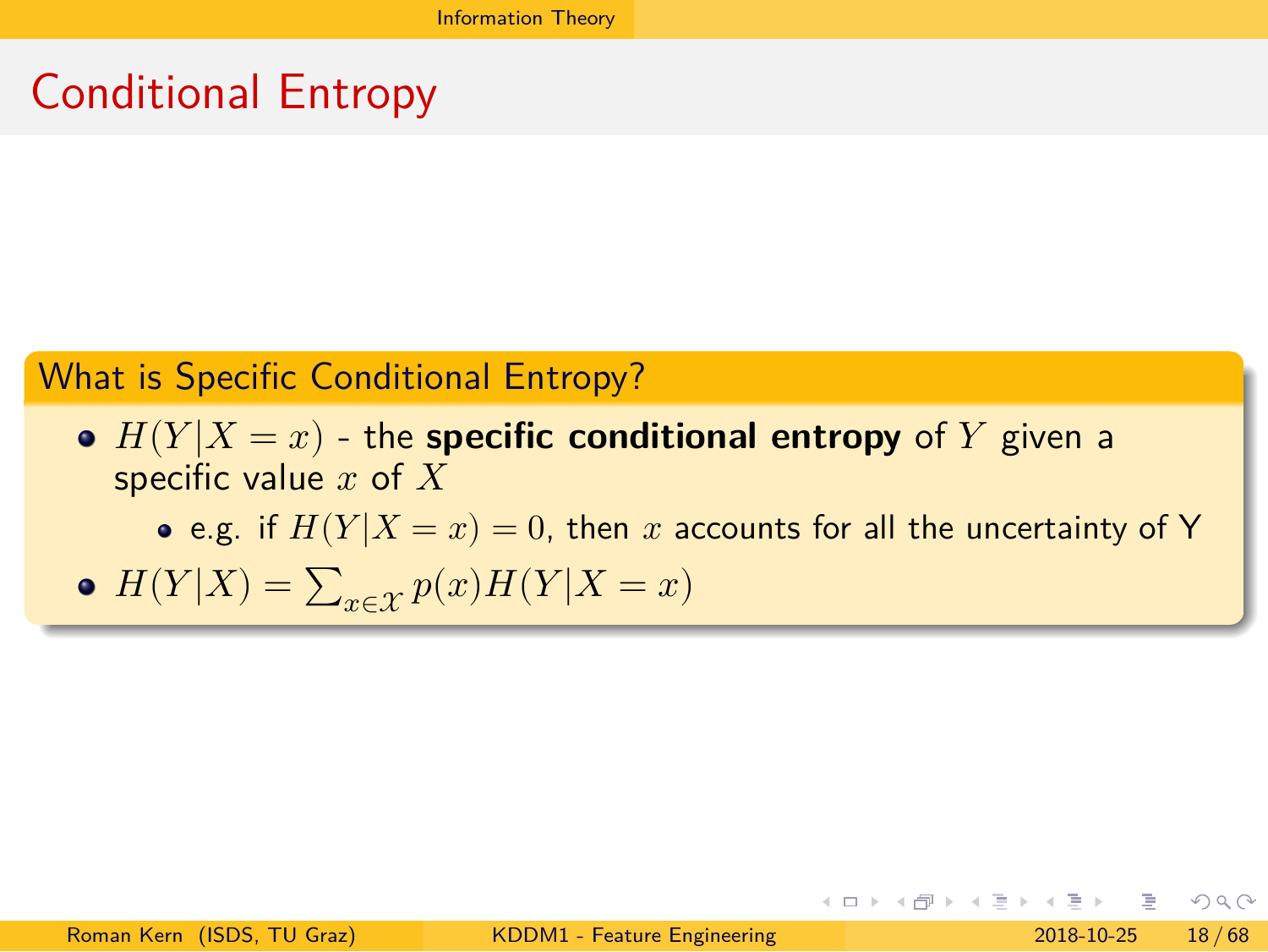Information Gain

What is Information Gain?

- $IG(Y|X) = H(Y) H(Y|X)$ 
	- $\bullet$  ... how much is the uncertainty of  $Y$  reduced, once  $X$  is known
	- $\bullet$  or: One has to transmit  $Y$ 
		- How many bits on average would it save if both ends of the line would know  $X$ ?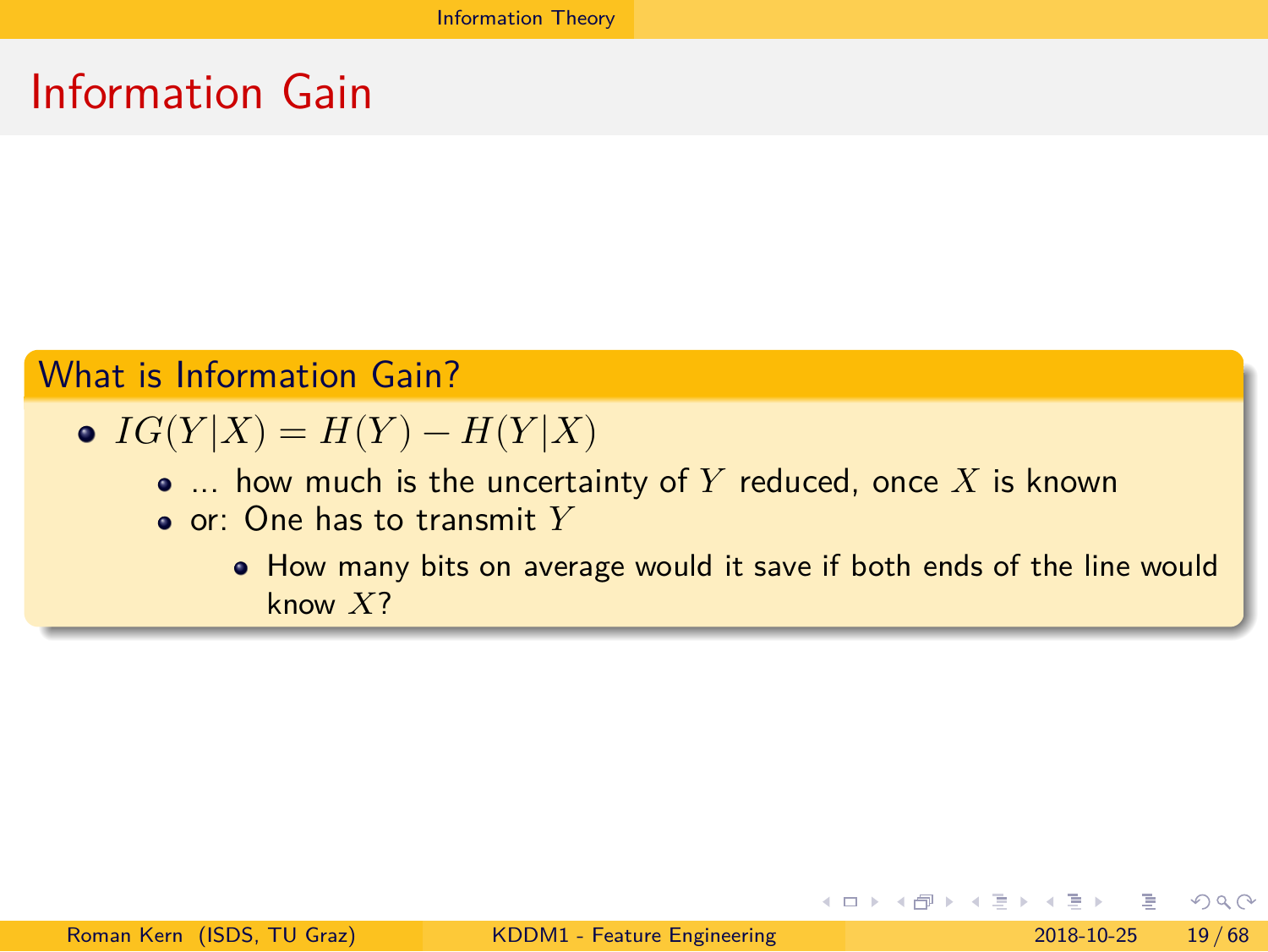Information Gain

What is Relative Information Gain?

• 
$$
RIG(Y|X) = \frac{H(Y) - H(Y|X)}{H(Y)}
$$

- $\bullet$  One has to transmit  $Y$ 
	- How many fraction of bits on average would it save if both ends of the line would know  $X$ ?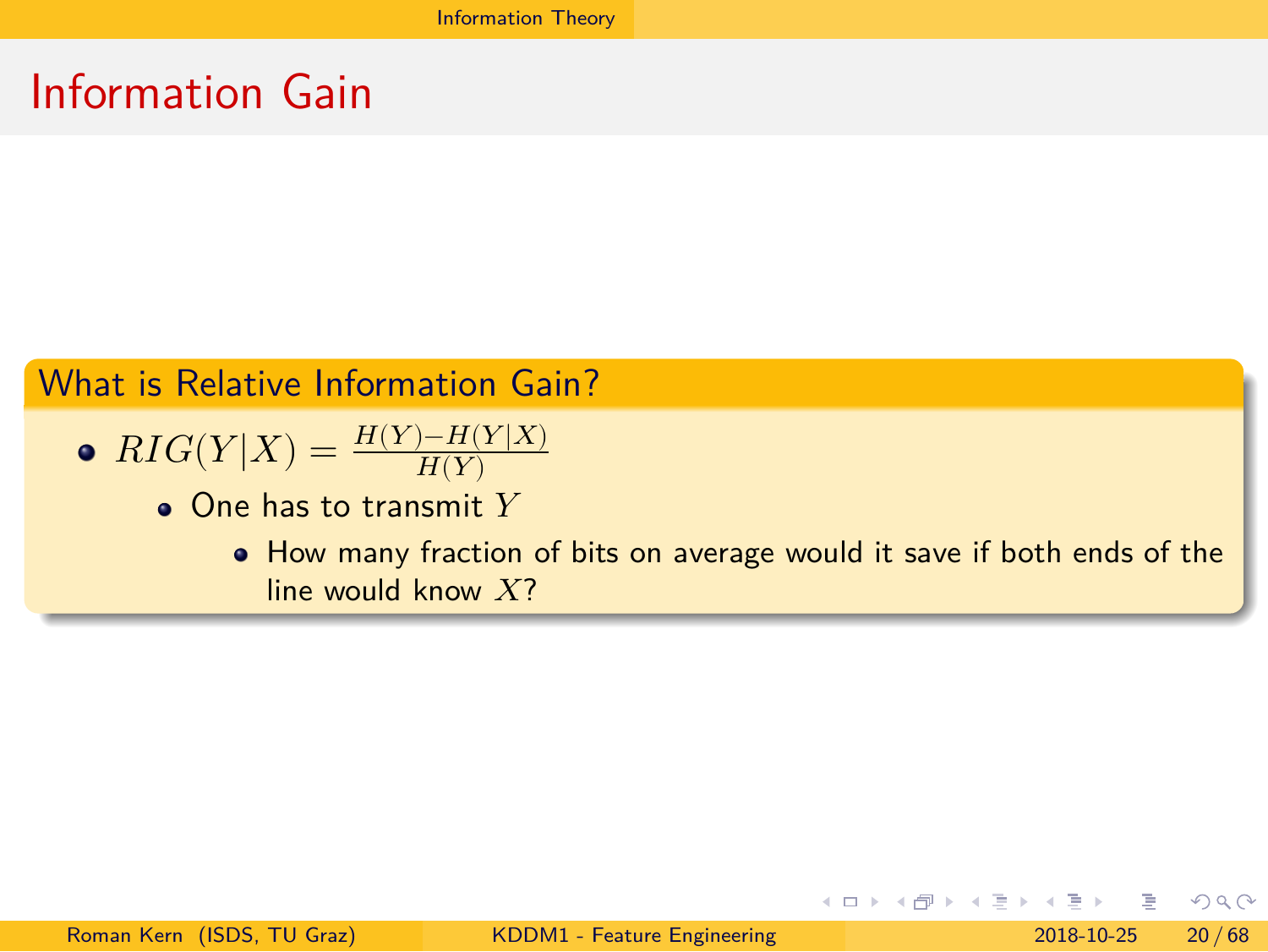### Mutual Information

#### What is Mutual Information?

 $\bullet$  The mutual information between random variables  $X$  and  $Y$  with joint probability mass function  $p(x, y)$  and marginal probability mass functions  $p(x)$  and  $p(y)$  is defined as

 $I(X; Y) = \sum_{x \in \mathcal{X}} \sum_{y \in \mathcal{Y}} p(x, y) log_2 \frac{p(x, y)}{p(x)p(y)}$  $p(x)p(y)$ 

- The mutual information is a measure of the amount of information that one random variable contains about another random variable
- $I(X; Y) = 0$ , if X and Y are independent from each other
- Conditional mutual information:
- $I(X; Y|Z) = H(X|Z) H(X|Y, Z)$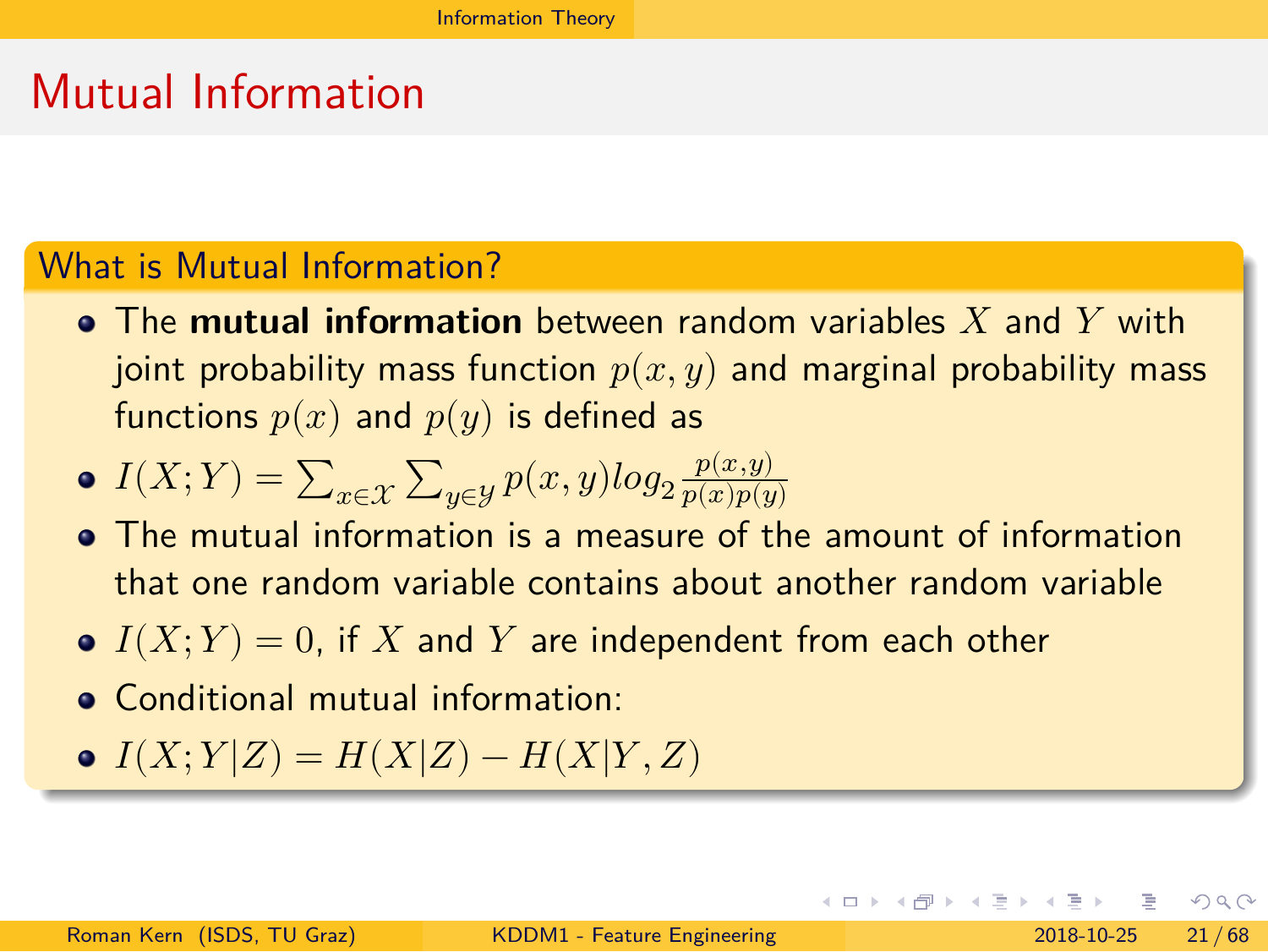### Pointwise Mutual Information

What is Pointwise Mutual Information?

- The pointwise mutual information is defined as
- $pmi(X = x; Y = y) = i(x; y) = log_2 \frac{p(x, y)}{p(x)p(y)}$  $\overline{p(x)p(y)}$
- Can then be normalised to:
- $pmi_{norm}(X = x; Y = y) = \frac{pmi(X=x; Y=y)}{-log_2 p(x,y)}$

Example: For two binary variables:

|            | $y = false$                                    | $v = true$ |
|------------|------------------------------------------------|------------|
|            | $x = false   p(\neg x, \neg y)   p(\neg x, y)$ |            |
| $x = true$ | $p(x, \neg y)$                                 | p(x,y)     |

 $\mathcal{L}$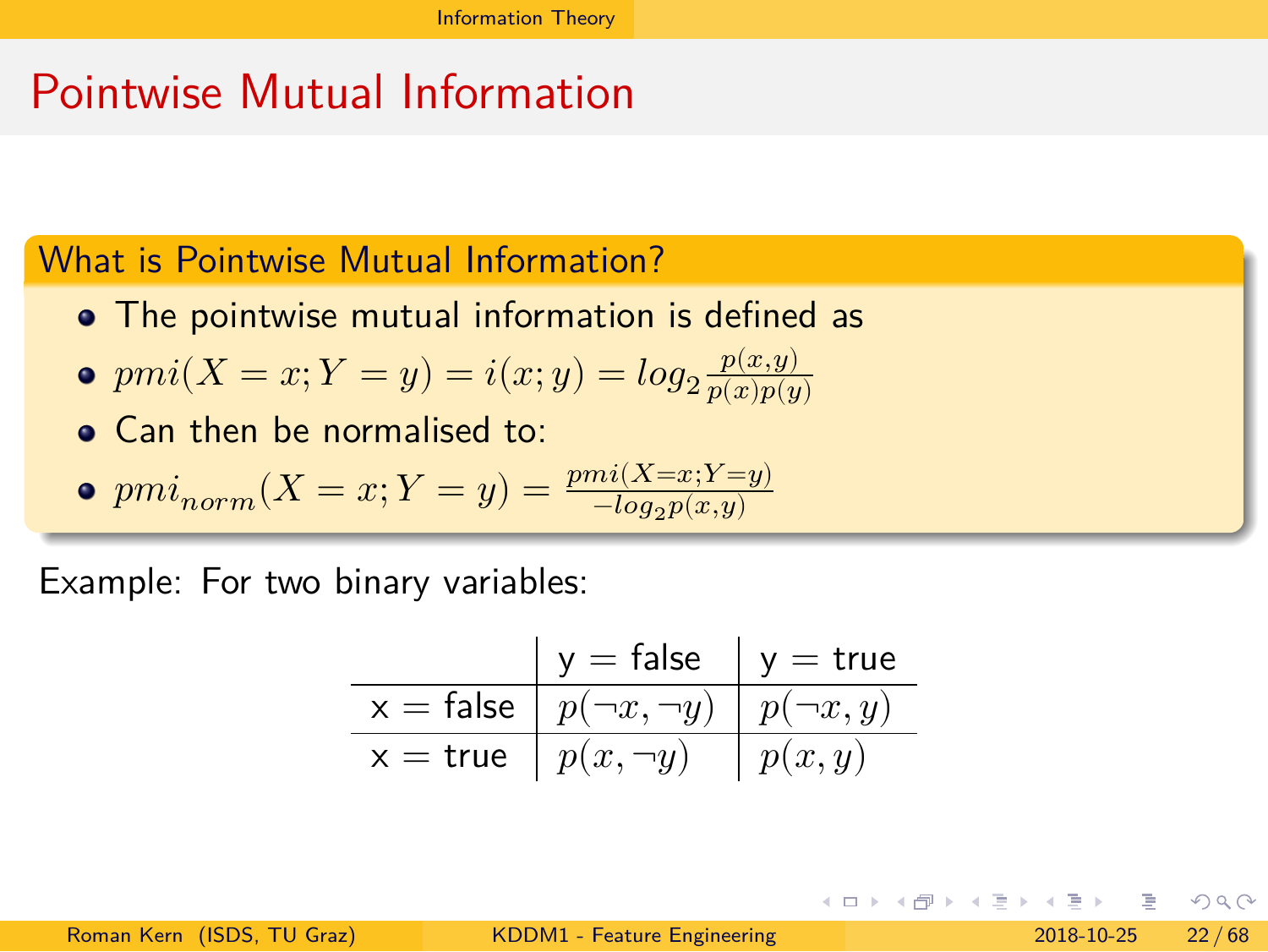### Relative Entropy

### What is Relative Entropy?

- The relative entropy or between two probability mass functions  $p(x)$ and  $q(x)$  is defied by:
- $D(p||q) = \sum_{x \in X} p(x)log_2 \frac{p(x)}{q(x)}$  $q(x)$
- ... also called Kullback-Leibler distance
- The relative entropy is always non-negative and zero if and only if  $p = q$
- Connection between mutual information and relative entropy:
- $I(X; Y) = D(p(x, y)||p(x)p(y))$

Note: By convention  $0log_2\frac{0}{0}=0$ ,  $0log_2\frac{0}{q}=0$  and  $plog_2\frac{p}{0}=\infty$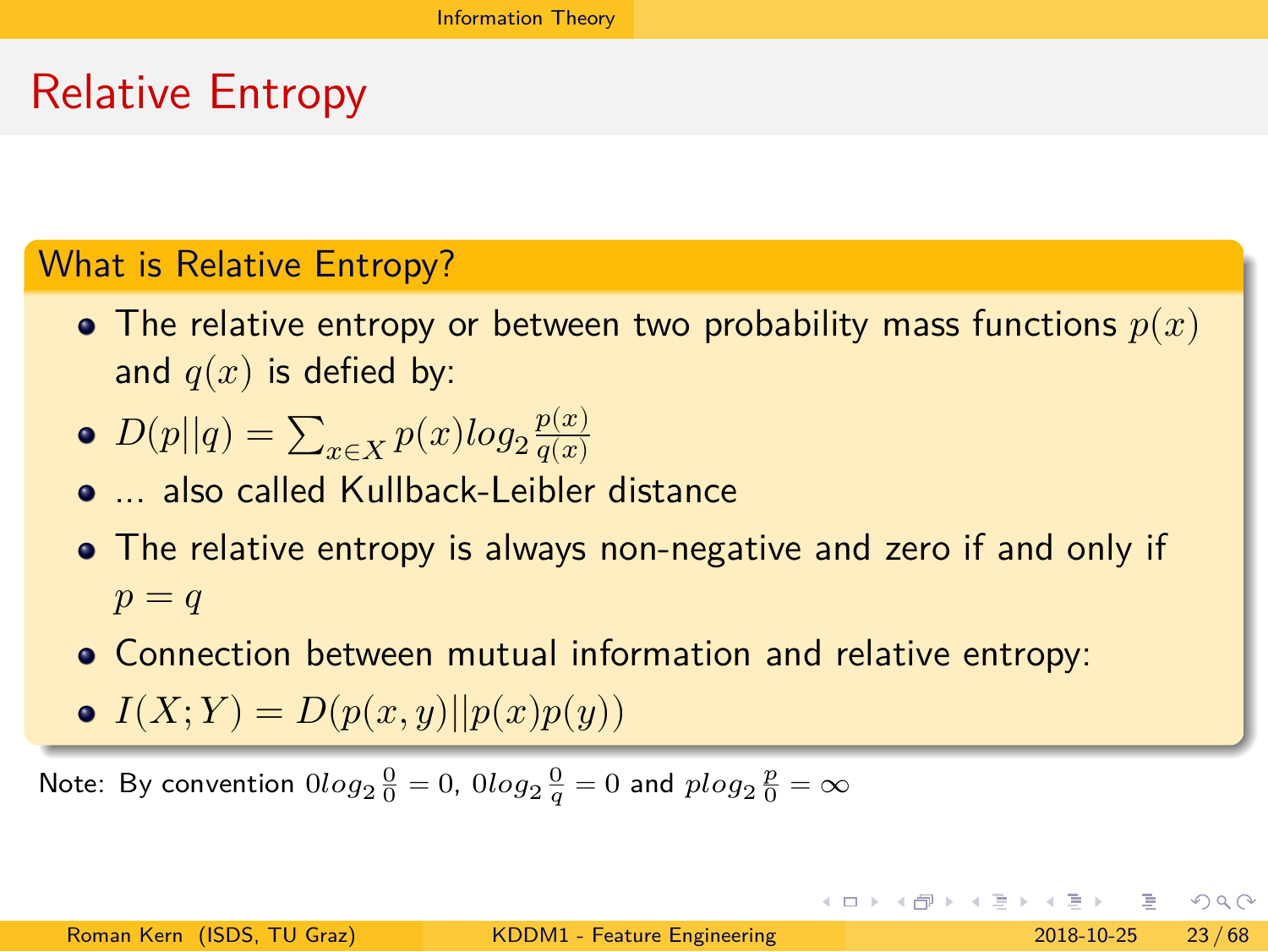

Figure: Overview of entropy, joint entropy, conditional entropy and mutual information (source: Wikipedia)

|                            |                             | - ㅋ ㅁ ▶ ㅋ @ ▶ ㅋ 로 ▶ ㅋ 로 ▶ _ 로 _ ^ 9 Q @ - |  |
|----------------------------|-----------------------------|-------------------------------------------|--|
| Roman Kern (ISDS, TU Graz) | KDDM1 - Feature Engineering | $2018 - 10 - 25$ 24/68                    |  |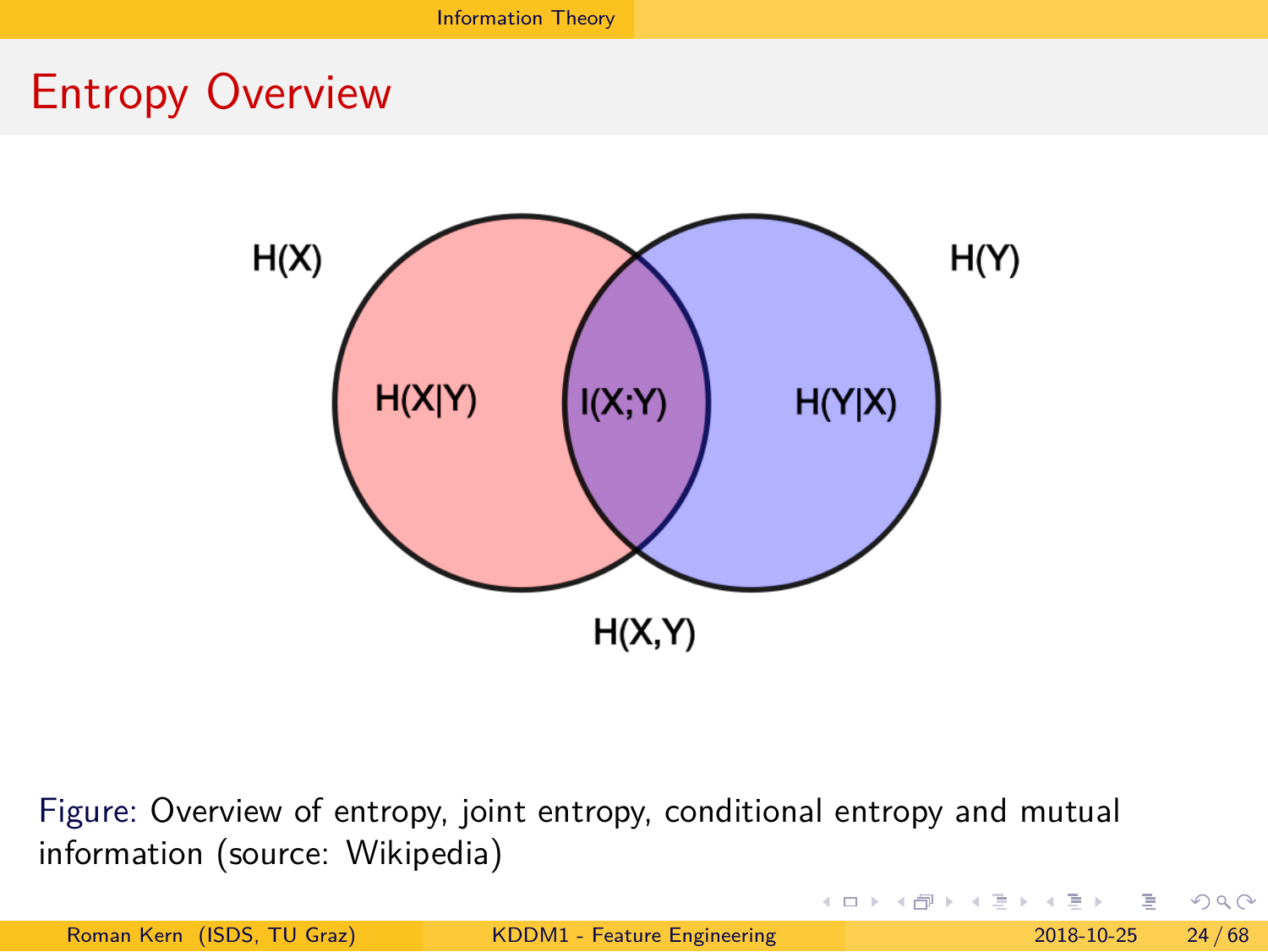### Markov Chains

#### Markov chains

Random variables  $X, Y, Z$  are said to form a Markov chain in that order (denoted  $X \to Y \to Z$ ) if the conditional distribution of Z depends only on  $Y$  and is conditionally independent of  $X$ , ie if the joint probability mass function can be written as:

$$
p(x, y, z) = p(x)p(y|x)p(z|y)
$$

 $X \rightarrow Y \rightarrow Z$  if and only if X and Z are conditionally independent given  $Y_{-}$ 

## Markov chains and information theory

If  $X \to Y \to Z$  then  $I(X; Y) \geq I(X; Z)$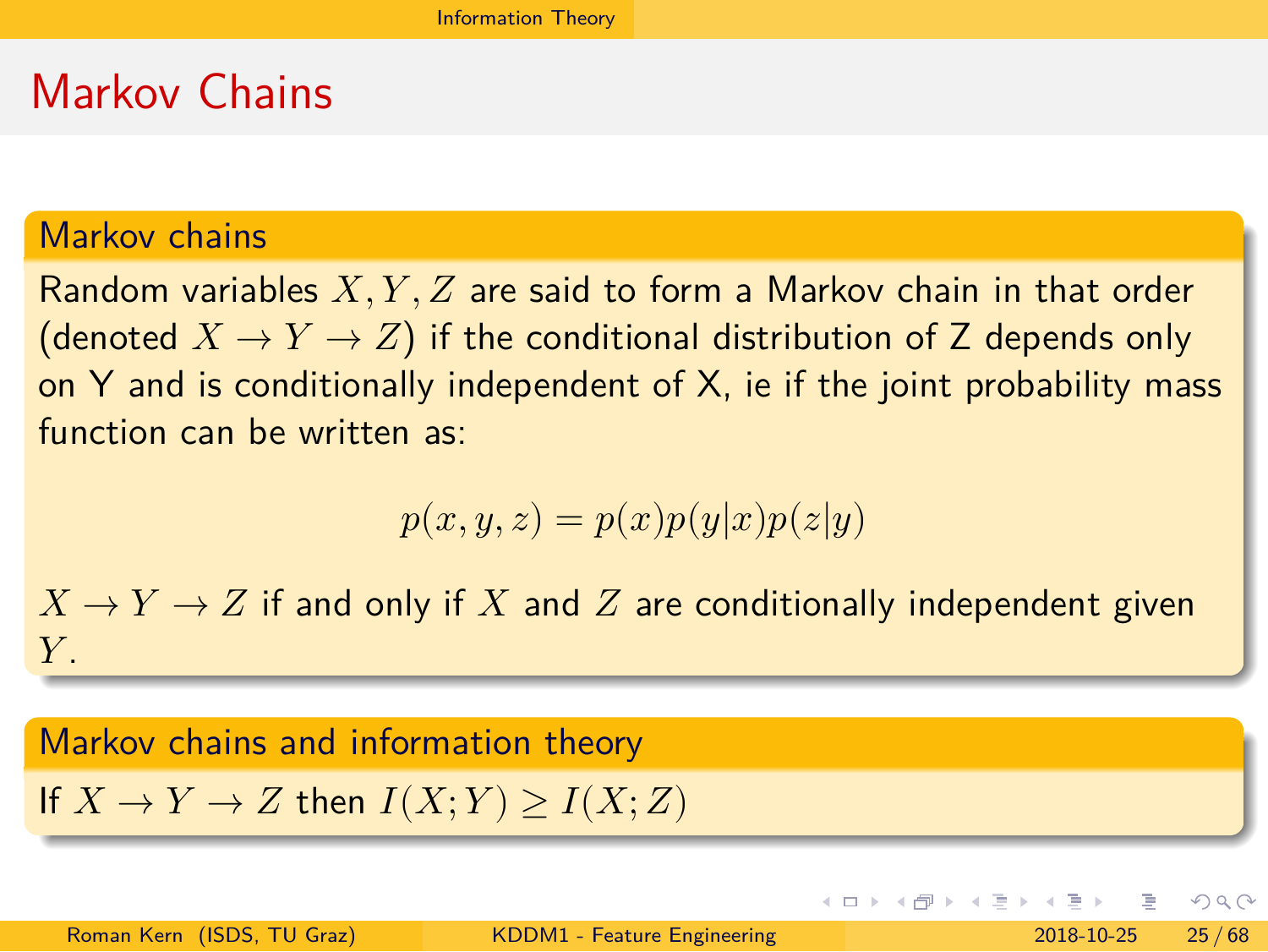# Introduction

What are features & feature engineering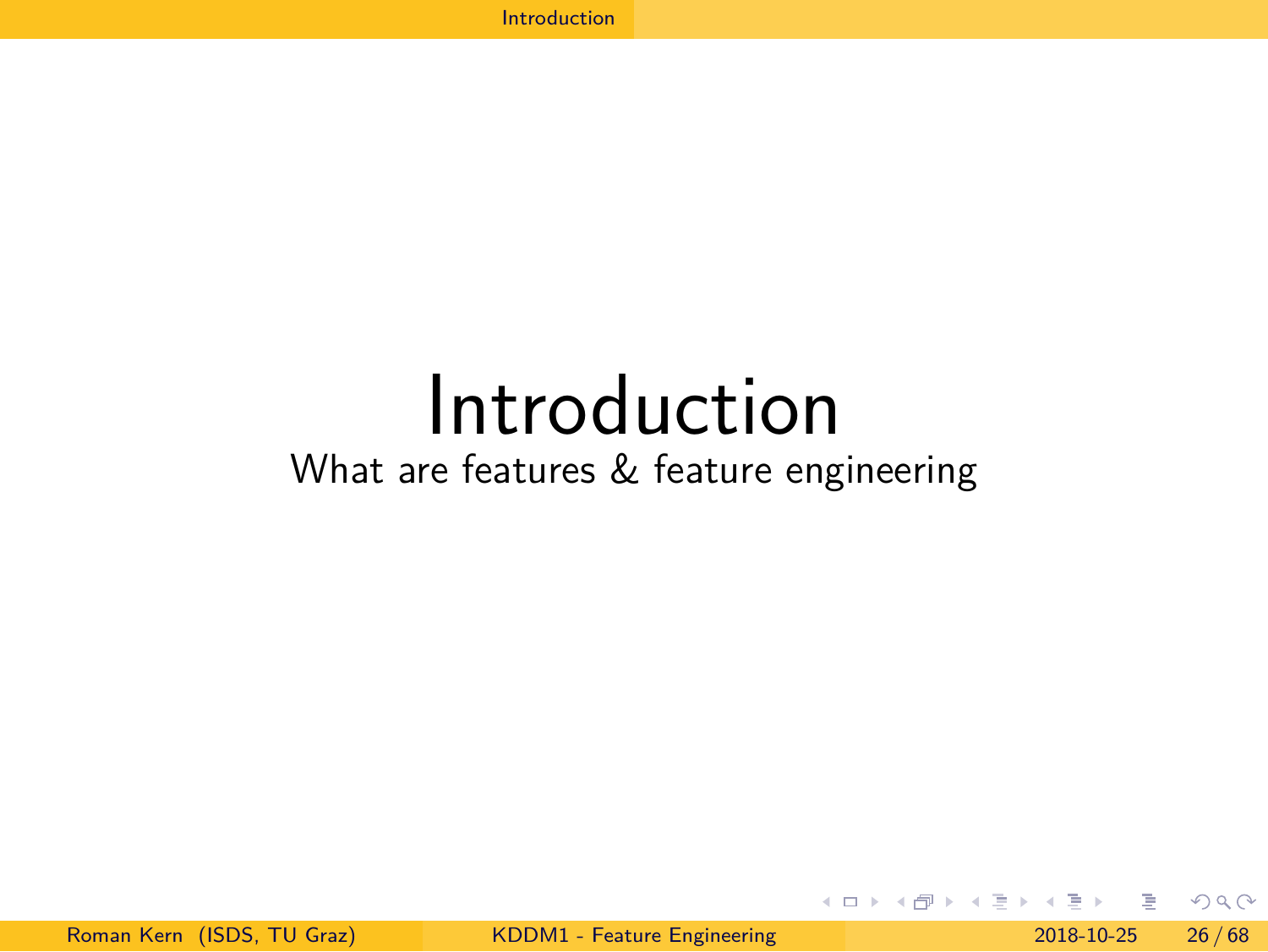What is feature engineering?

The act to inject knowledge into a machine learning model.

Introduction

### What are features?

The items, that represent this knowledge suitable for machine learning algorithms.

### What is a machine learning model?

The model represents the output of the learning process (knowledge representation)

Note: there is no formal definition of feature engineering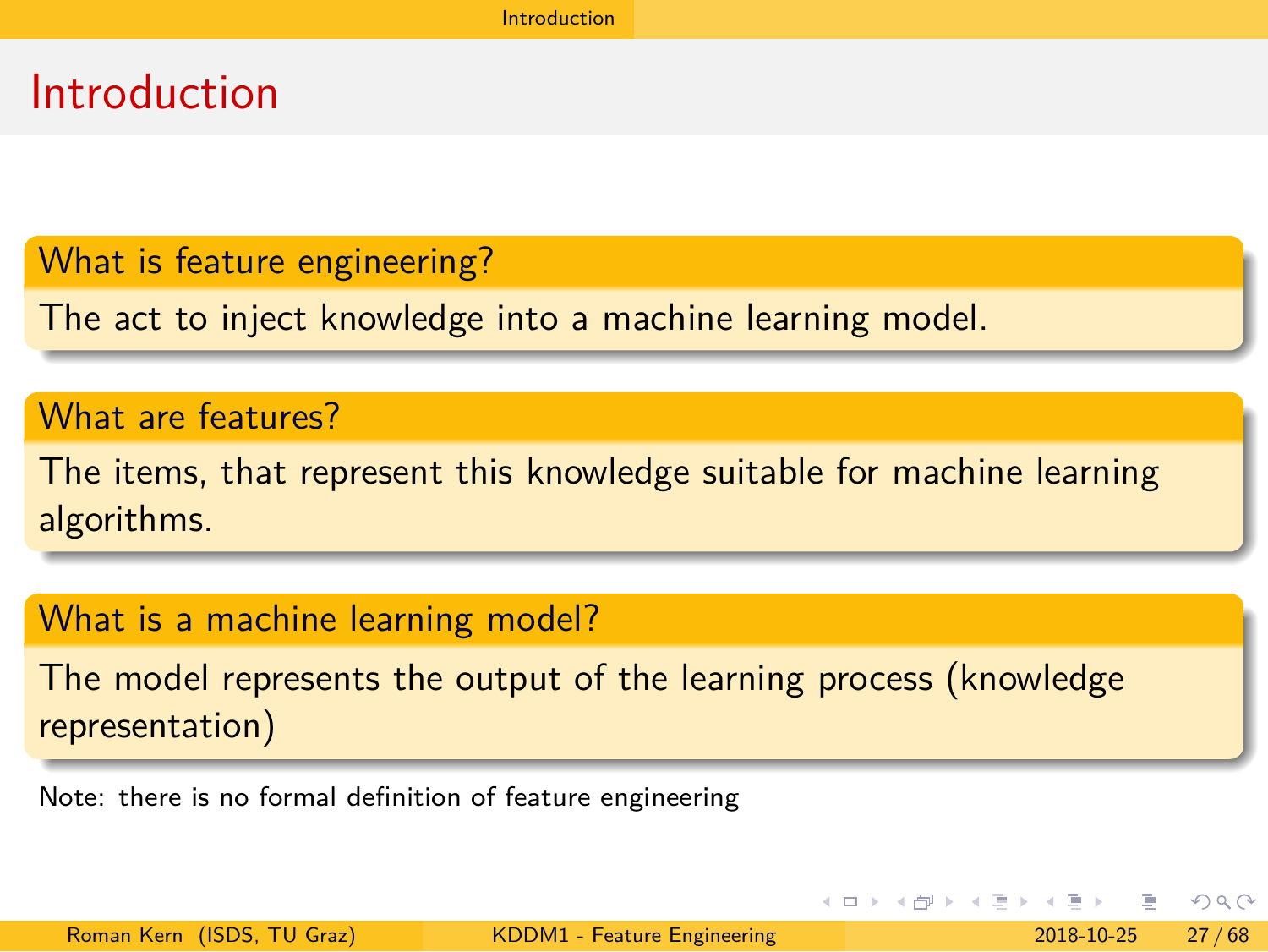Tasks of feature engineering

- <sup>1</sup> Understand the properties of the task how they might interact with the strength and limitations of the model
- <sup>2</sup> Experimental work test expectations and find out what actually works

Introduction

Note: The exploration vs. experimental work characterises many data science scenarios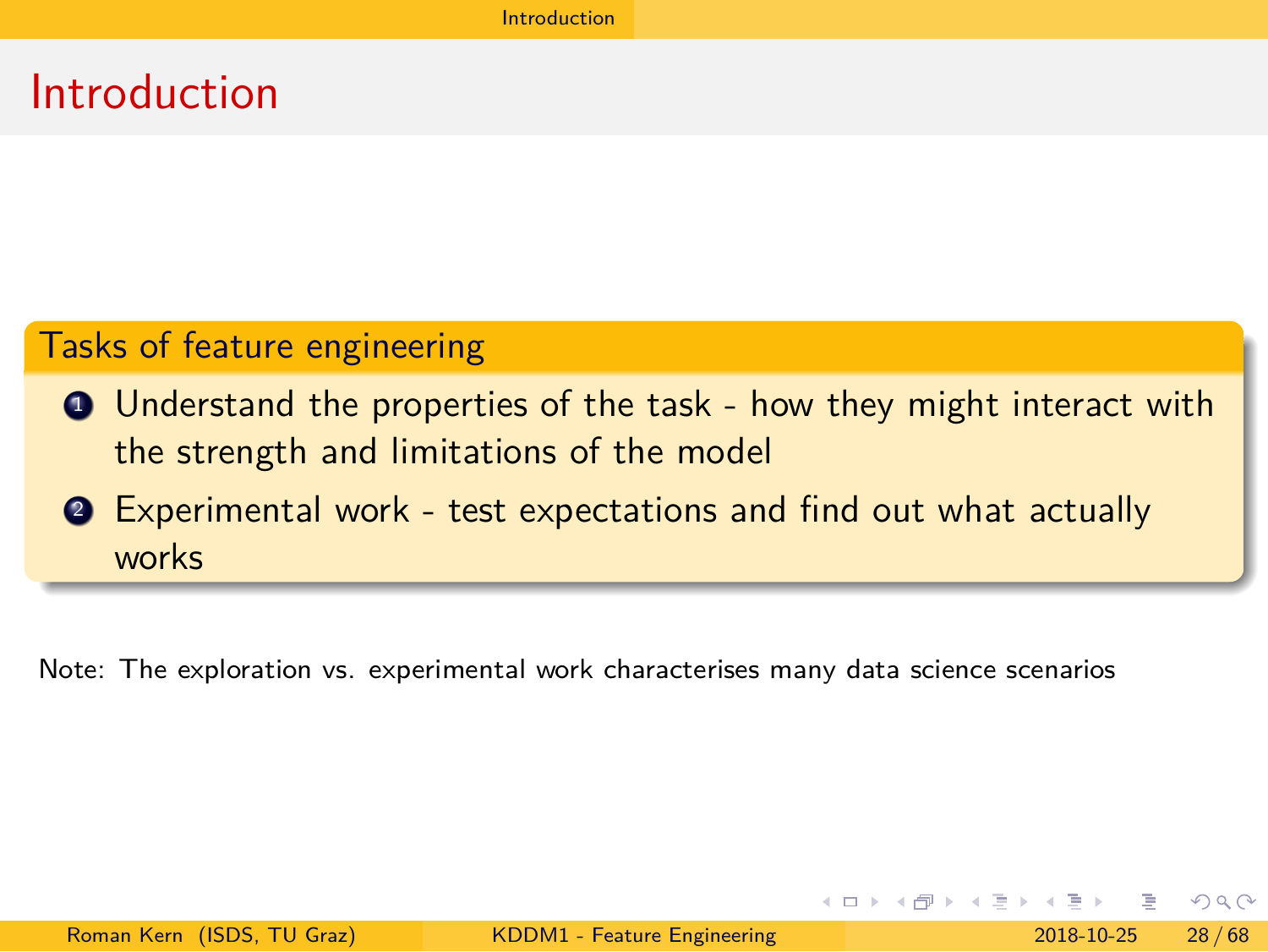### Process of feature engineering

- Remove unnecessary features
- Remove redundant features
- **•** Create new features
	- Combine existing features
	- Transform features
	- Use features from the context
	- Integrate external sources
- Modify feature types
	- e.g. from binary to numeric
- Modify feature values

Note: depending on the task and the algorithms the results might differ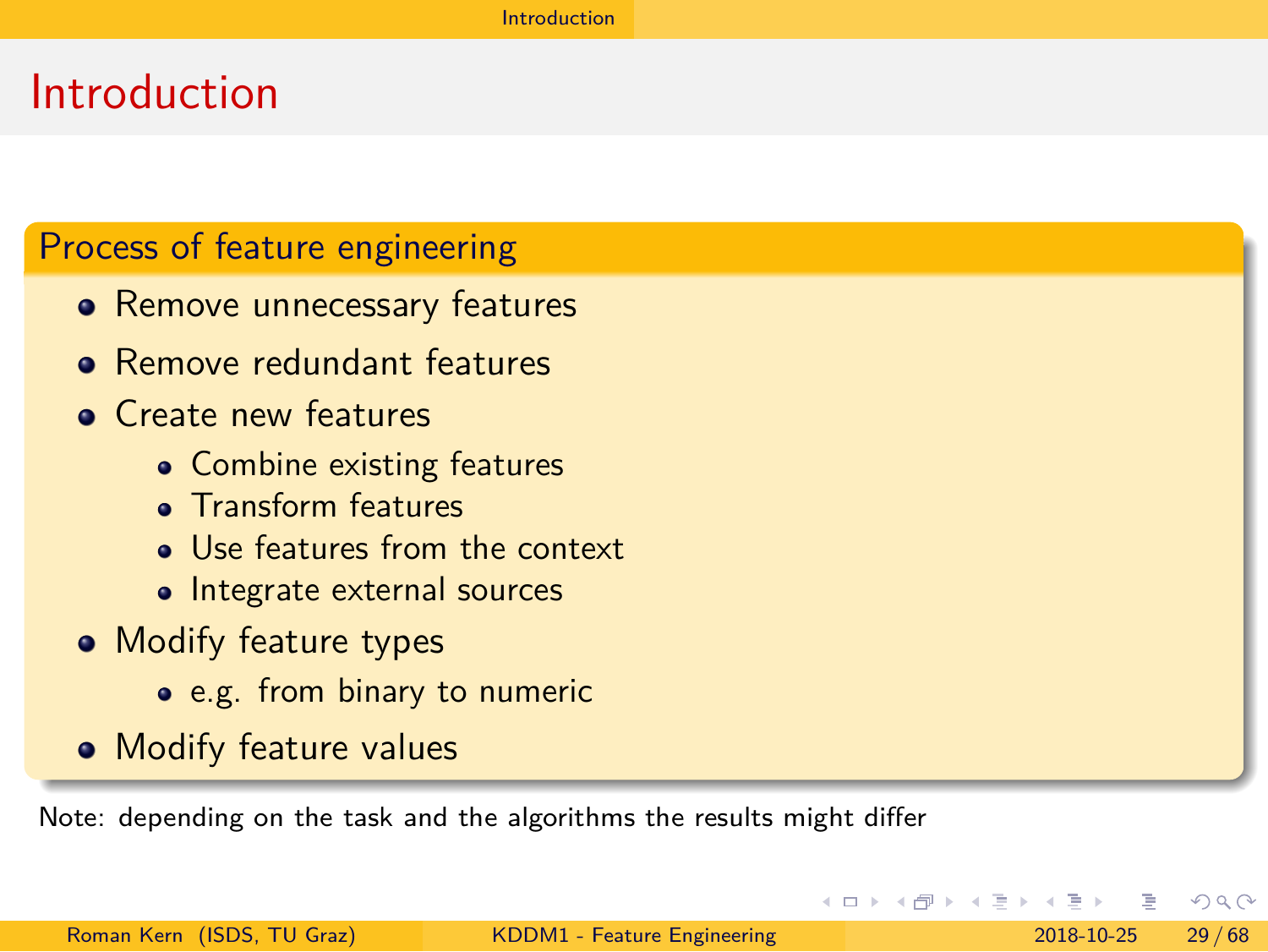# Feature Engineering Goals

#### Goals

The task also depends on the goal of feature engineering:

- **O** If the goal is to get the best prediction accuracy
- <sup>2</sup> ... or an explainable model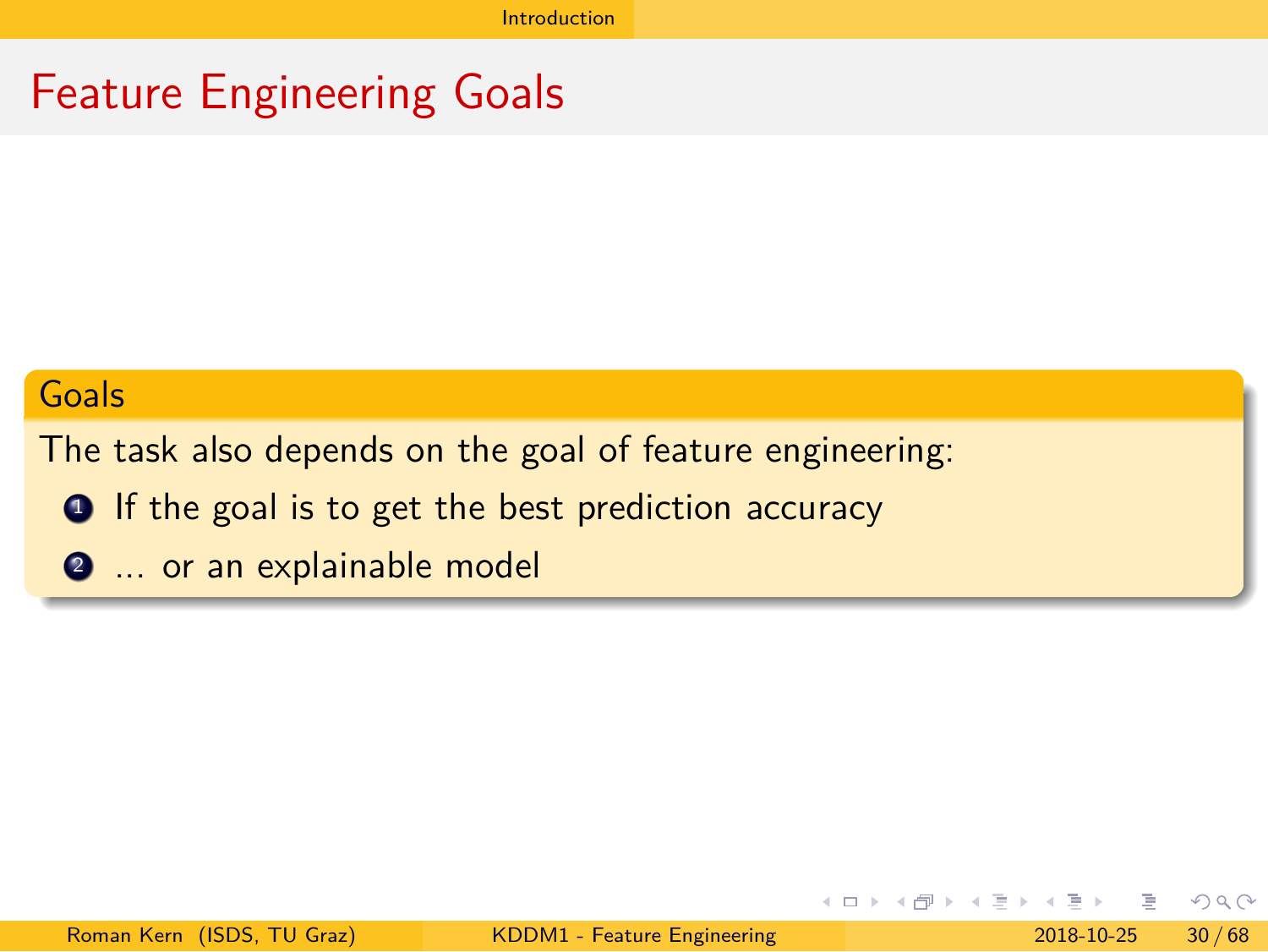# Feature Engineering Terminology

Important Terms

**Feature Set** Set of features used for a task

**Feature Space** High dimensional space spawned by the features (range of the feature values)

**Instance** Single assignment of features and values (an example)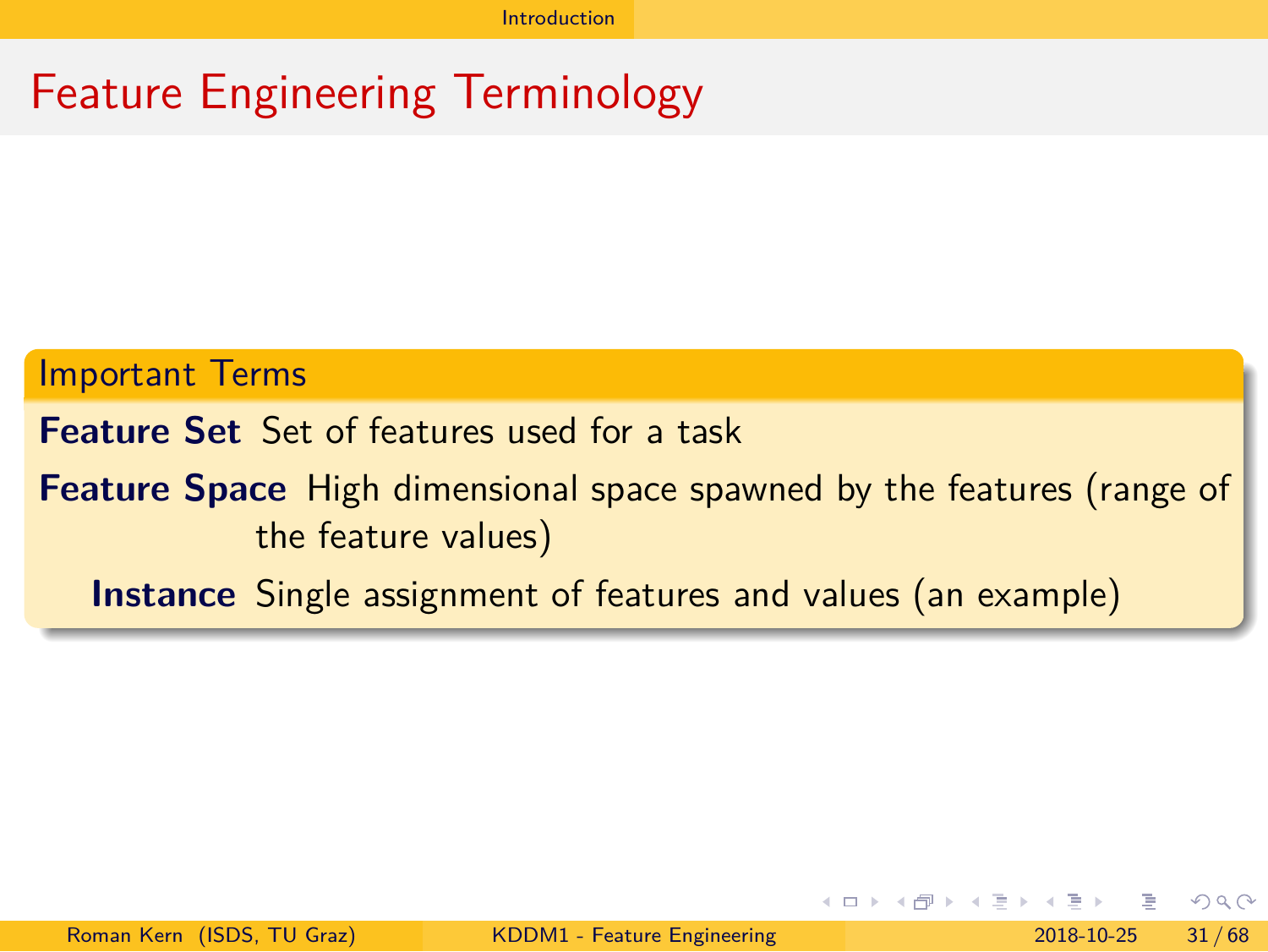# Introduction - Example

|                 |                                 | $\blacktriangleright$ ARFF-Viewer - /home/rkern/apps/weka/weka-3-7-7/data/contact-lenses.arff $\blacksquare$ $\blacksquare$ $\blacksquare$ |             |         |                                                |                          |
|-----------------|---------------------------------|--------------------------------------------------------------------------------------------------------------------------------------------|-------------|---------|------------------------------------------------|--------------------------|
|                 | <b>File Edit View</b>           |                                                                                                                                            |             |         |                                                |                          |
|                 | contact-lenses.arff             |                                                                                                                                            |             |         |                                                |                          |
|                 | <b>Relation: contact-lenses</b> |                                                                                                                                            |             |         |                                                |                          |
| No.             | l:aqe<br>Nominal                | 2: spectacle-prescrip 3: astigmatism<br>Nominal                                                                                            | Nominal     | Nominal | 4: tear-prod-rate 5: contact-lenses<br>Nominal |                          |
|                 | vouna                           | myope                                                                                                                                      | no          | reduced | none                                           |                          |
|                 | voung                           | myope                                                                                                                                      | no          | normal  | soft                                           |                          |
| 3               | vouna                           | myope                                                                                                                                      | ves         | reduced | none                                           |                          |
| 4               | voung                           | myope                                                                                                                                      | ves         | normal  | hard                                           |                          |
| 5               | vouna                           | hypermetrope                                                                                                                               | <b>no</b>   | reduced | none                                           |                          |
| 6               | vouna                           | hypermetrope                                                                                                                               | <b>no</b>   | normal  | soft                                           |                          |
|                 | vouna                           | hypermetrope                                                                                                                               | ves         | reduced | none                                           |                          |
| 18              | vouna                           | hypermetrope                                                                                                                               | ves         | normal  | hard                                           |                          |
| 9               | pre-presbyopic                  | myope                                                                                                                                      | no          | reduced | none                                           |                          |
| 10              | pre-presbyopic                  | myope                                                                                                                                      | no          | normal  | soft                                           |                          |
| 11              | pre-presbyopic                  | myope                                                                                                                                      | ves         | reduced | none                                           |                          |
| $\overline{12}$ | pre-presbyopic                  | myope                                                                                                                                      | ves         | normal  | hard                                           |                          |
| 13              | pre-presbyopic                  | hypermetrope                                                                                                                               | no          | reduced | none                                           |                          |
| 14              | pre-presbyopic                  | hypermetrope                                                                                                                               | no          | normal  | soft                                           |                          |
| 15              | pre-presbyopic                  | hypermetrope                                                                                                                               | ves         | reduced | none                                           |                          |
| 16              | pre-presbyopic                  | hypermetrope                                                                                                                               | ves         | normal  | none                                           |                          |
| 17              | presbyopic                      | myope                                                                                                                                      | lno         | reduced | none                                           | $\overline{\phantom{0}}$ |
| 10              | prochuonic                      | $m \omega_0$                                                                                                                               | $n_{\rm A}$ | normal  | nono                                           |                          |

Figure: Features to predict which type of contact lens is most appropriate (none, soft, hard)

|                            |                             |  | - KEI KA KA BI KI BI KI BI KI KI BI KI BI KI BI BI KI BI KI BI KI BI KI BI KI BI KI BI BI BI BI BI B |  |
|----------------------------|-----------------------------|--|------------------------------------------------------------------------------------------------------|--|
| Roman Kern (ISDS, TU Graz) | KDDM1 - Feature Engineering |  | $2018 - 10 - 25$ $32 / 68$                                                                           |  |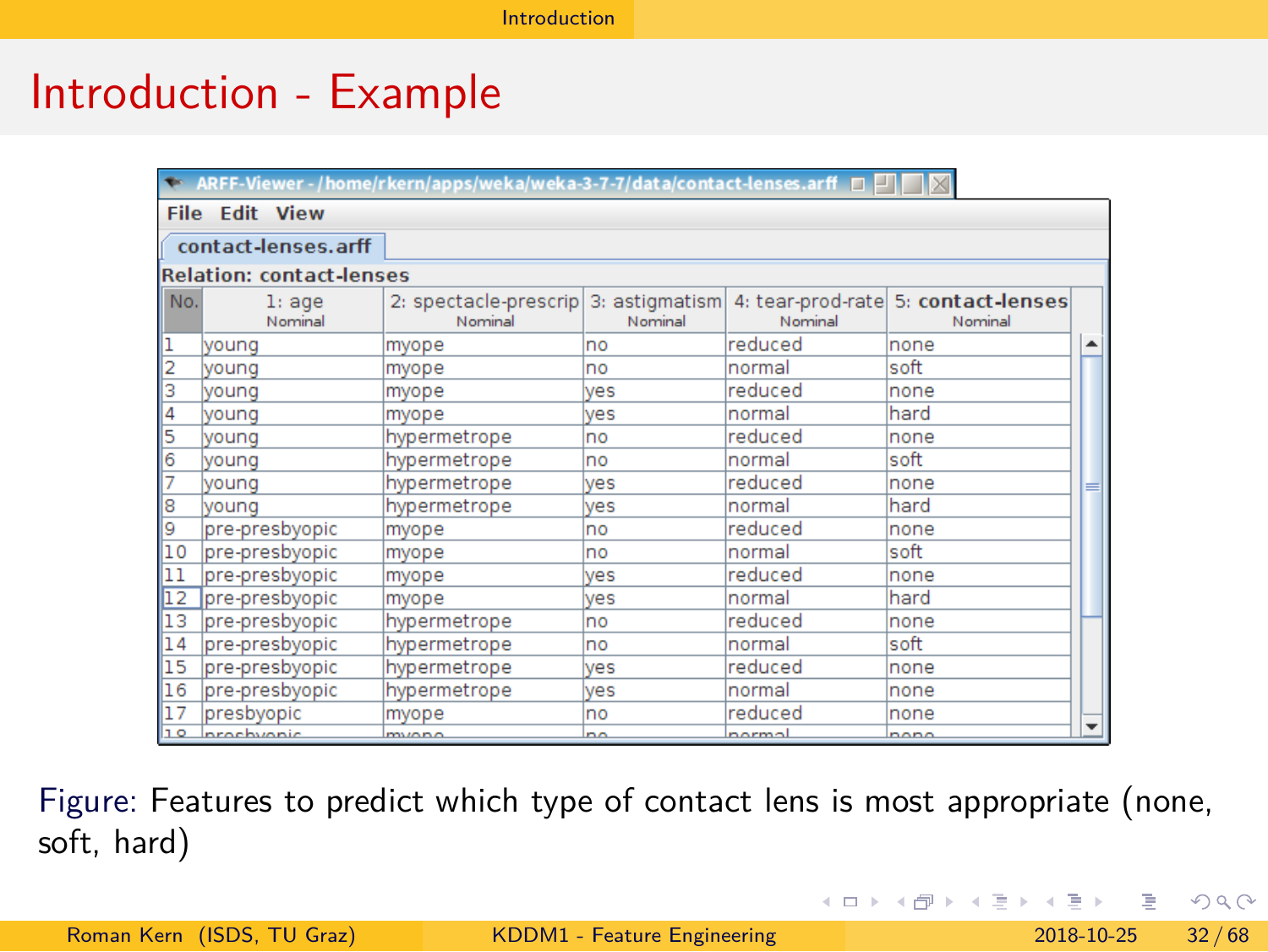

Figure: Relation between the features with the contact lens type

|                            |                             | - K ロ ▶ K 何 ▶ K 로 ▶ K 로 ▶ - 로 - K 이익(N |  |
|----------------------------|-----------------------------|----------------------------------------|--|
| Roman Kern (ISDS, TU Graz) | KDDM1 - Feature Engineering | $2018 - 10 - 25$ 33/68                 |  |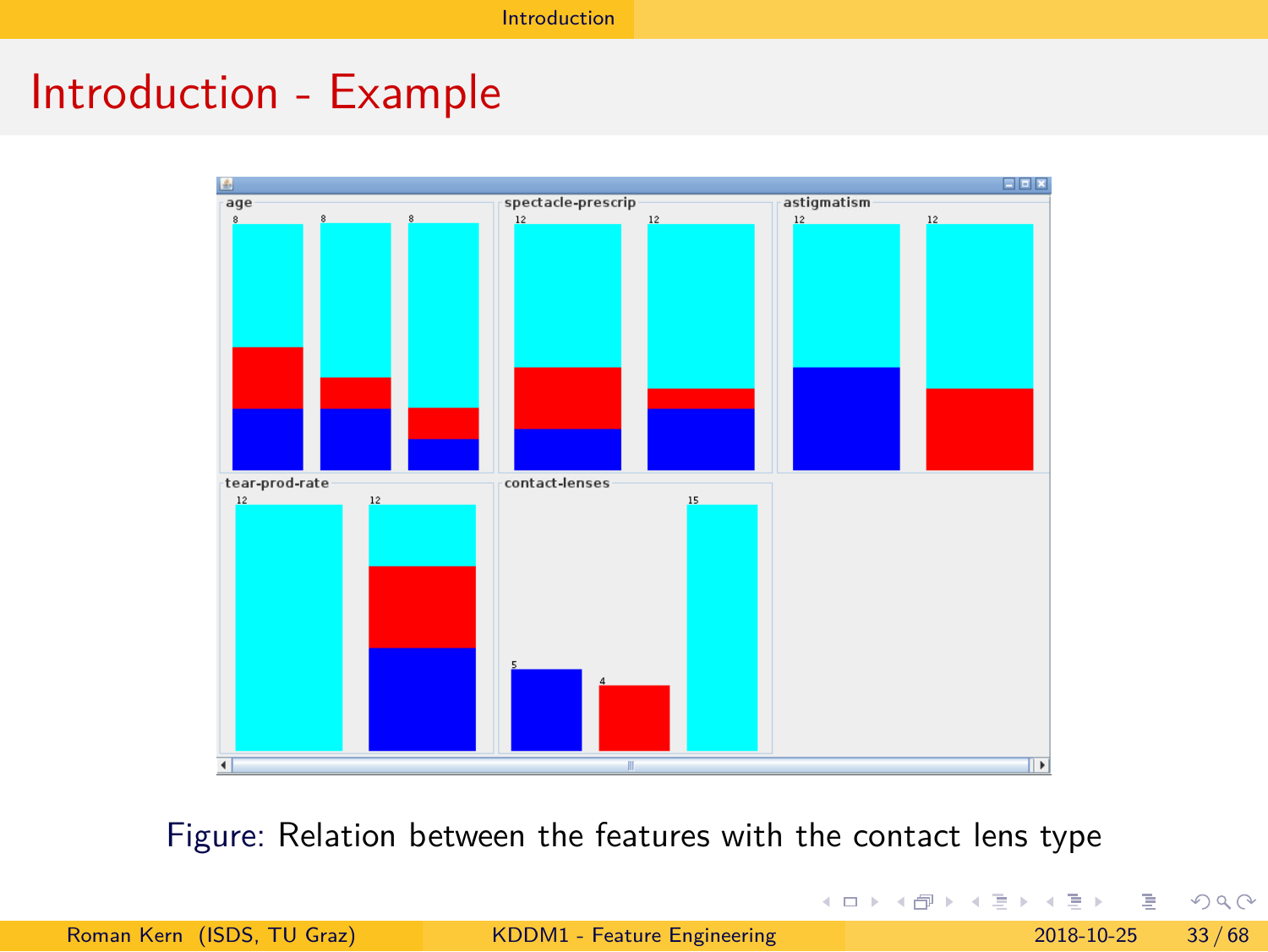# Introduction - Example

|               | $\blacktriangleright$ ver - /home/rkern/apps/weka/weka-3-7-7/data/w $\epsilon$ $\blacksquare$ $\blacksquare$ |                                                               |                |            |                    |
|---------------|--------------------------------------------------------------------------------------------------------------|---------------------------------------------------------------|----------------|------------|--------------------|
| <b>File</b>   | <b>Edit View</b>                                                                                             |                                                               |                |            |                    |
|               | weather.arff                                                                                                 |                                                               |                |            |                    |
|               | <b>Relation: weather</b>                                                                                     |                                                               |                |            |                    |
|               | Nominal                                                                                                      | No. 1: outlook 2: temperature 3: humidity 4: windy<br>Numeric | <b>Numeric</b> | Nominal    | 5: play<br>Nominal |
|               | sunny                                                                                                        | 85.0                                                          |                | 85.0 FALSE | no                 |
| $\frac{1}{2}$ | sunny                                                                                                        | 80.0                                                          |                | 90.0 TRUE  | no                 |
|               | overcast                                                                                                     | 83.0                                                          |                | 86.0 FALSE | <b>ves</b>         |
| 4             | rainy                                                                                                        | 70.0                                                          |                | 96.0 FALSE | yes                |
| 5             | rainy                                                                                                        | 68.0                                                          |                | 80.0 FALSE | <b>ves</b>         |
| 6             | rainy                                                                                                        | 65.0                                                          |                | 70.0 TRUE  | no                 |
| 7             | overcast                                                                                                     | 64.0                                                          |                | 65.0 TRUE  | ves                |
| 8             | sunny                                                                                                        | 72.0                                                          |                | 95.0 FALSE | no                 |
| 9             | sunny                                                                                                        | 69.0                                                          |                | 70.0 FALSE | yes                |
| 10            | rainv                                                                                                        | 75.0                                                          |                | 80.0 FALSE | <b>ves</b>         |
| 11            | sunny                                                                                                        | 75.0                                                          |                | 70.0 TRUE  | ves                |
| 12            | overcast                                                                                                     | 72.0                                                          |                | 90.0 TRUE  | ves                |
| 13            | overcast                                                                                                     | 81.0                                                          |                | 75.0 FALSE | yes                |
| 14            | rainy                                                                                                        | 71.0                                                          |                | 91.0 TRUE  | no                 |

Figure: Features to decide whether to play or not based on the weather

|                            |                             | - K □ ▶ K @ ▶ K ミ ▶ K ミ ▶ │ 큰 │ ◆) Q (^ |  |
|----------------------------|-----------------------------|-----------------------------------------|--|
| Roman Kern (ISDS, TU Graz) | KDDM1 - Feature Engineering | $2018 - 10 - 25$ 34/68                  |  |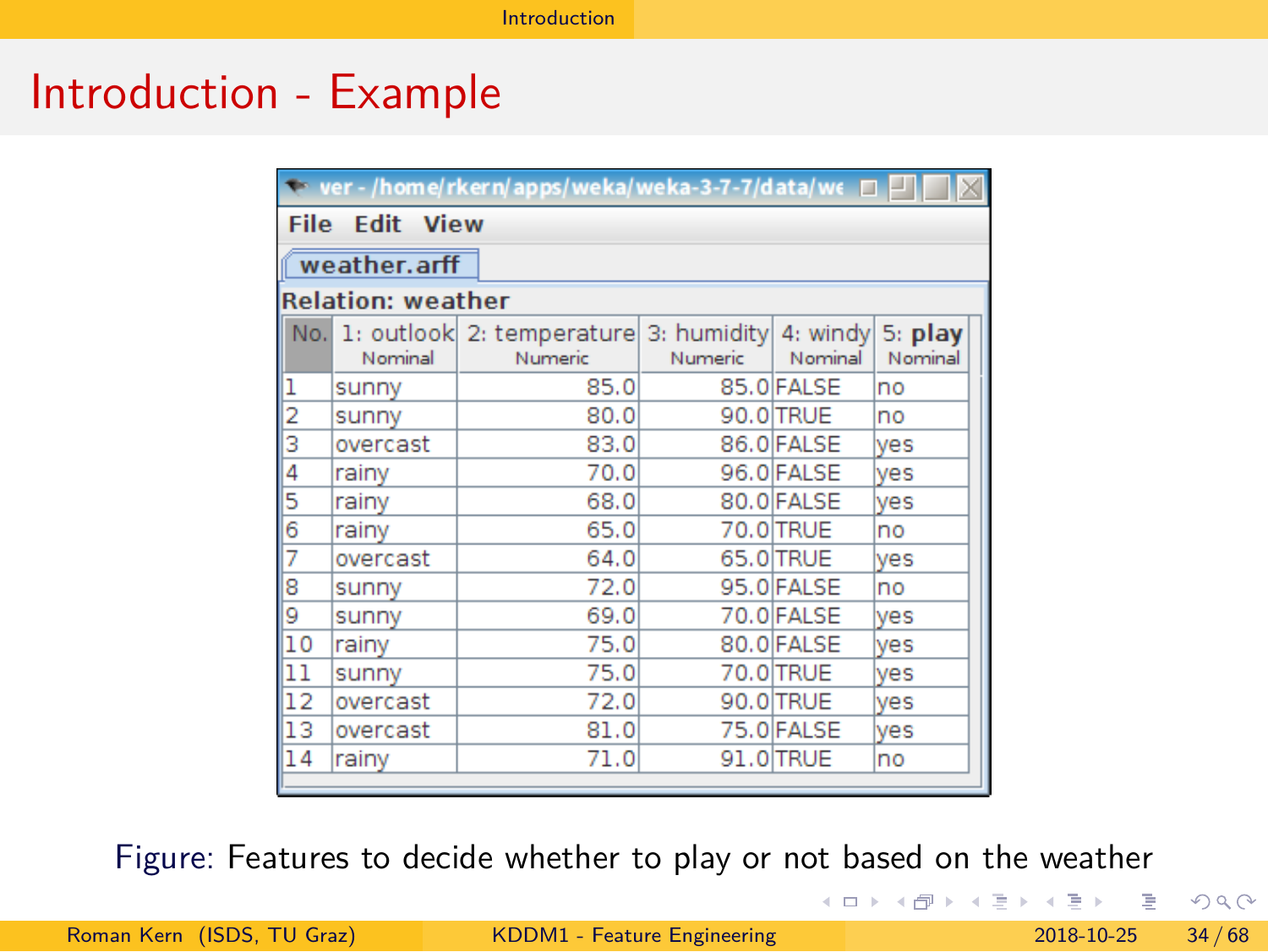- Features are assigned to instances
	- No dependencies/relationships between instances (in practical applications)
	- Thus relationships need to be flatted out (denormalisation)

- ... by modelling features
- Complex features need to be "simplified"
	- ... by creating aggregate, compound features, e.g. by using averages
- Typically features have no fixed sequence (hence the term set)
	- ... by creating features that express sequence information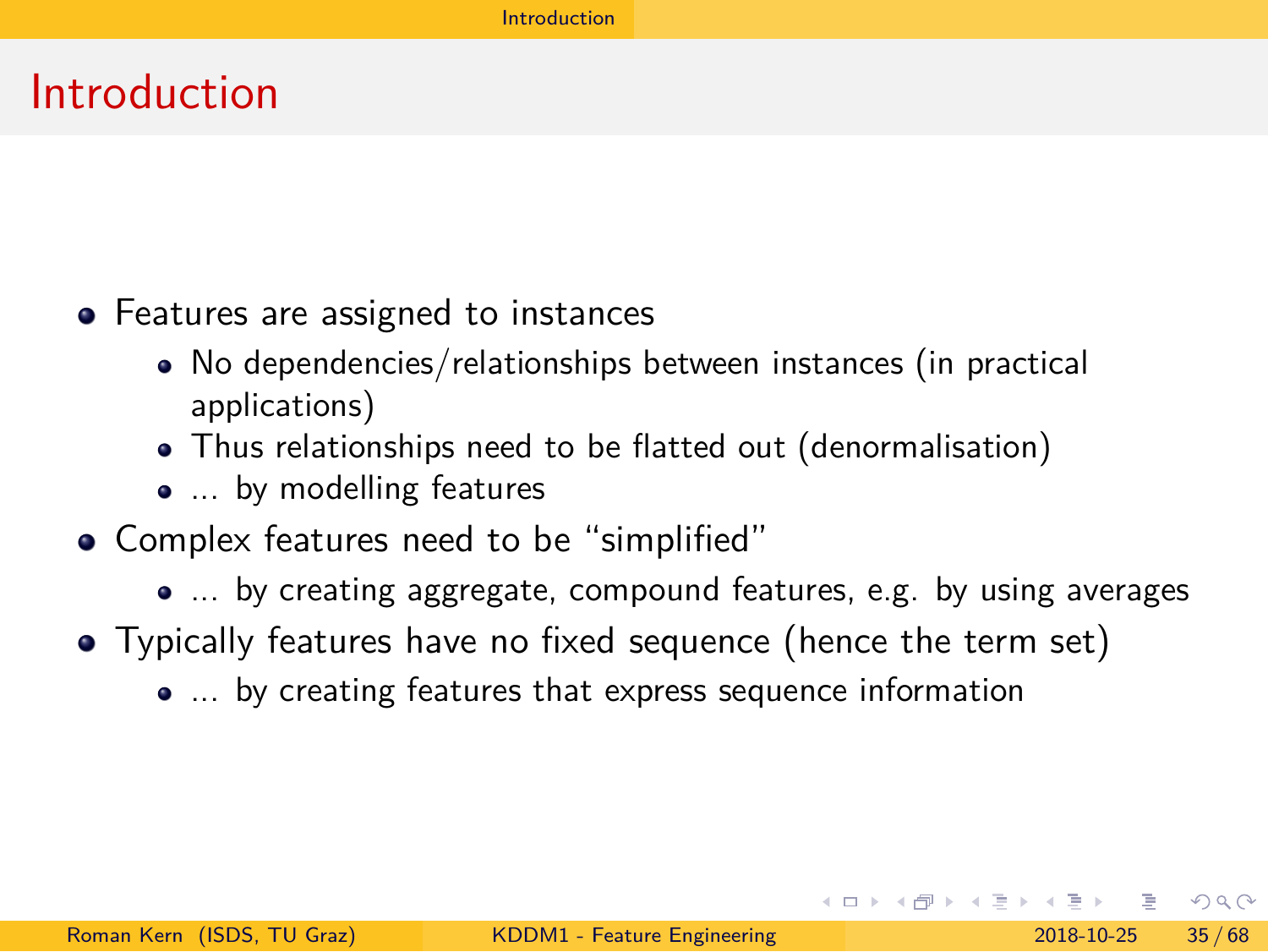# Feature Value Processing

Operations upon feature values...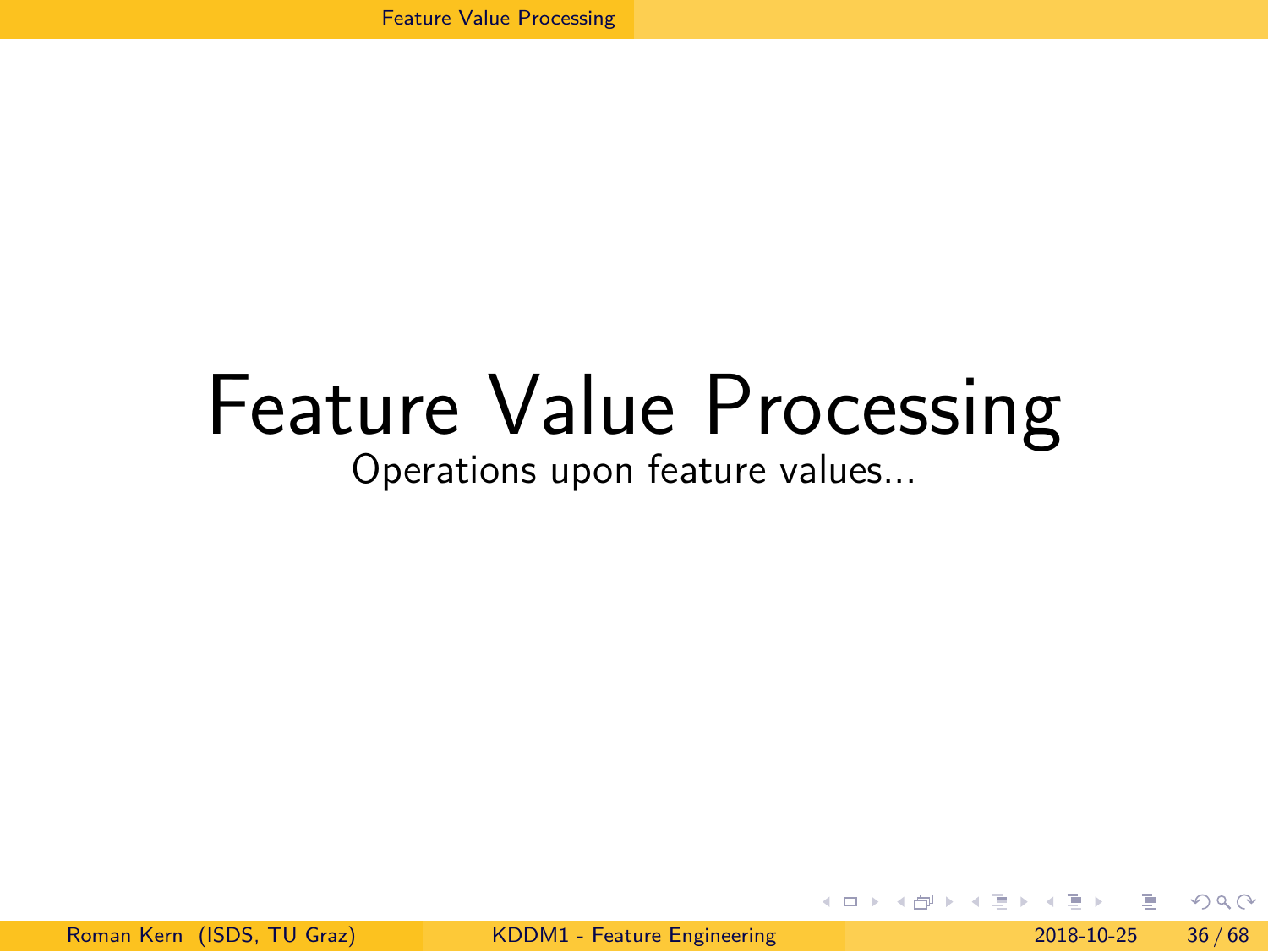# Feature Processing

### **Feature binarisation**

- Threshold numerical values to get boolean values
- Needed as some algorithms just take boolean features as input

#### **Feature discretization**

- Convert continuous features to discrete features
- Equal sized partitions? Equal interval partitions?

### **Feature value transformation**

- **•** Scaling of values
- Move the centre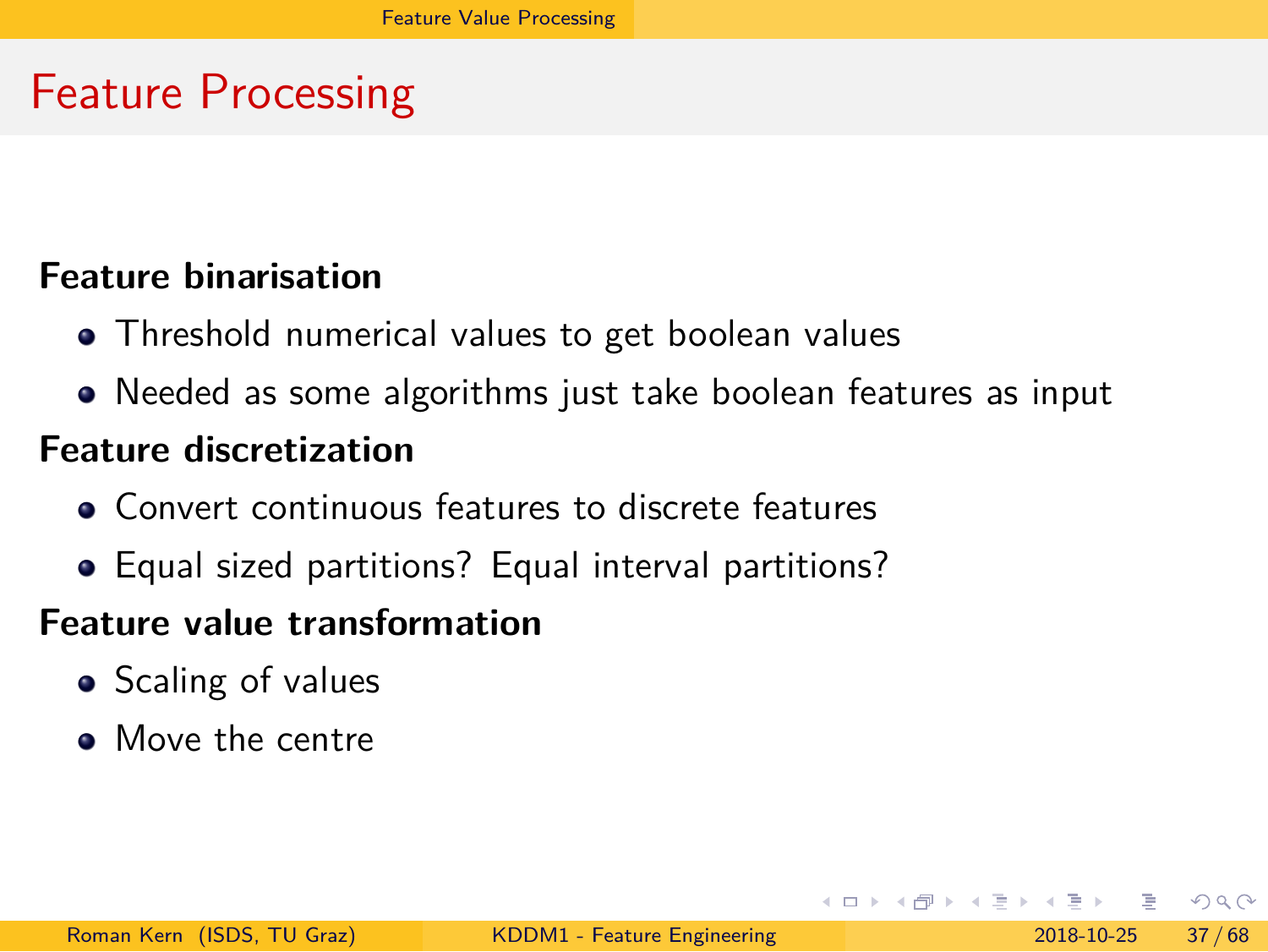Feature Normalisation

- Normalise the value of features
- $\bullet$  For example, most of the features are in the range  $[0..1]$ ,
	- ... but one ranges [-1000 .. +1000]
- Classifiers like SVM struggle with this (other algorithms do not need this step, e.g. decision trees)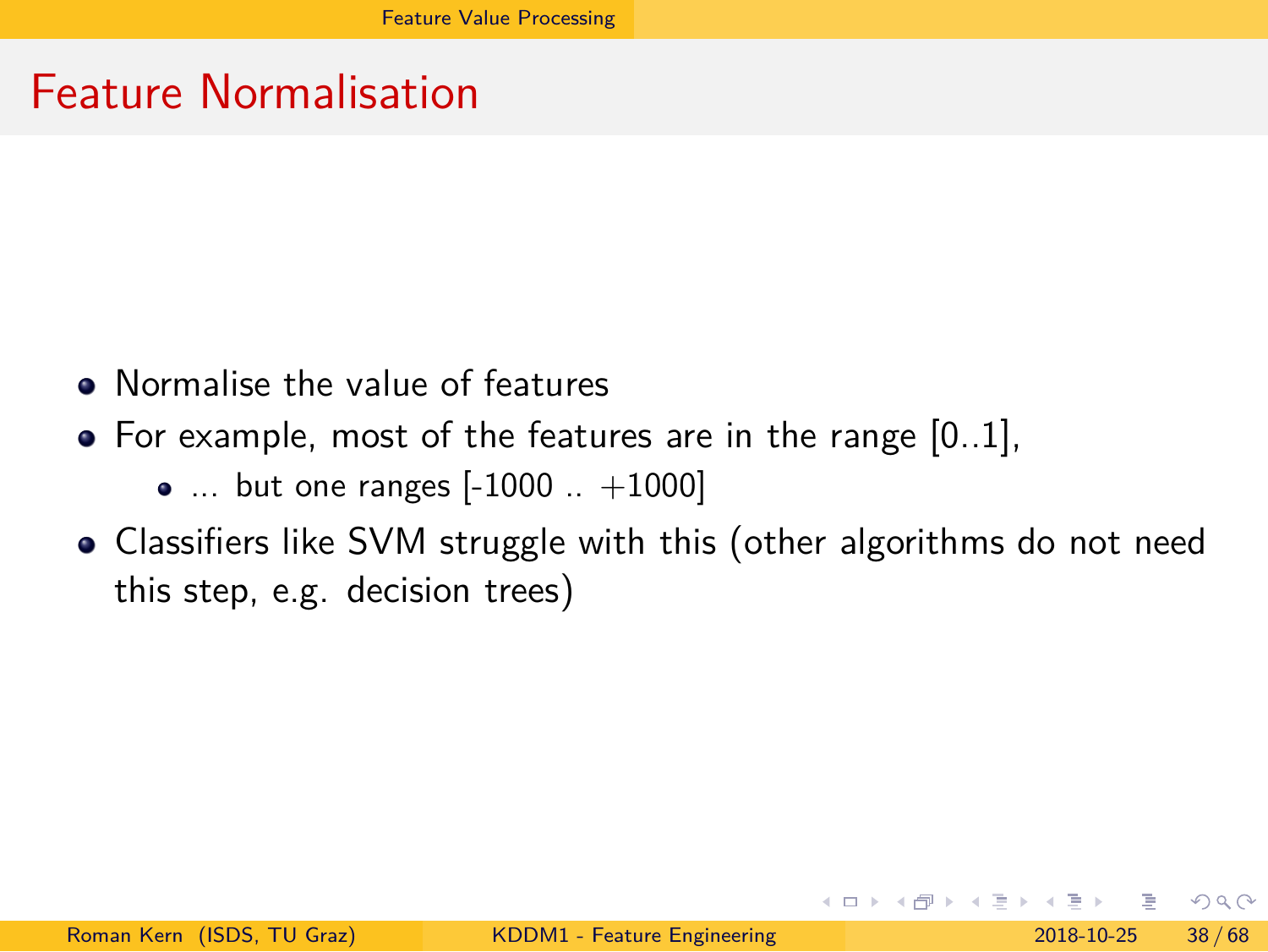Feature Weighting

- Given numeric or binary features
	- ... encode their impact into the feature value
- Can be seen as prior of a feature
	- e.g. "term weighting" to separate potentially words with grammatical function from word with a semantic function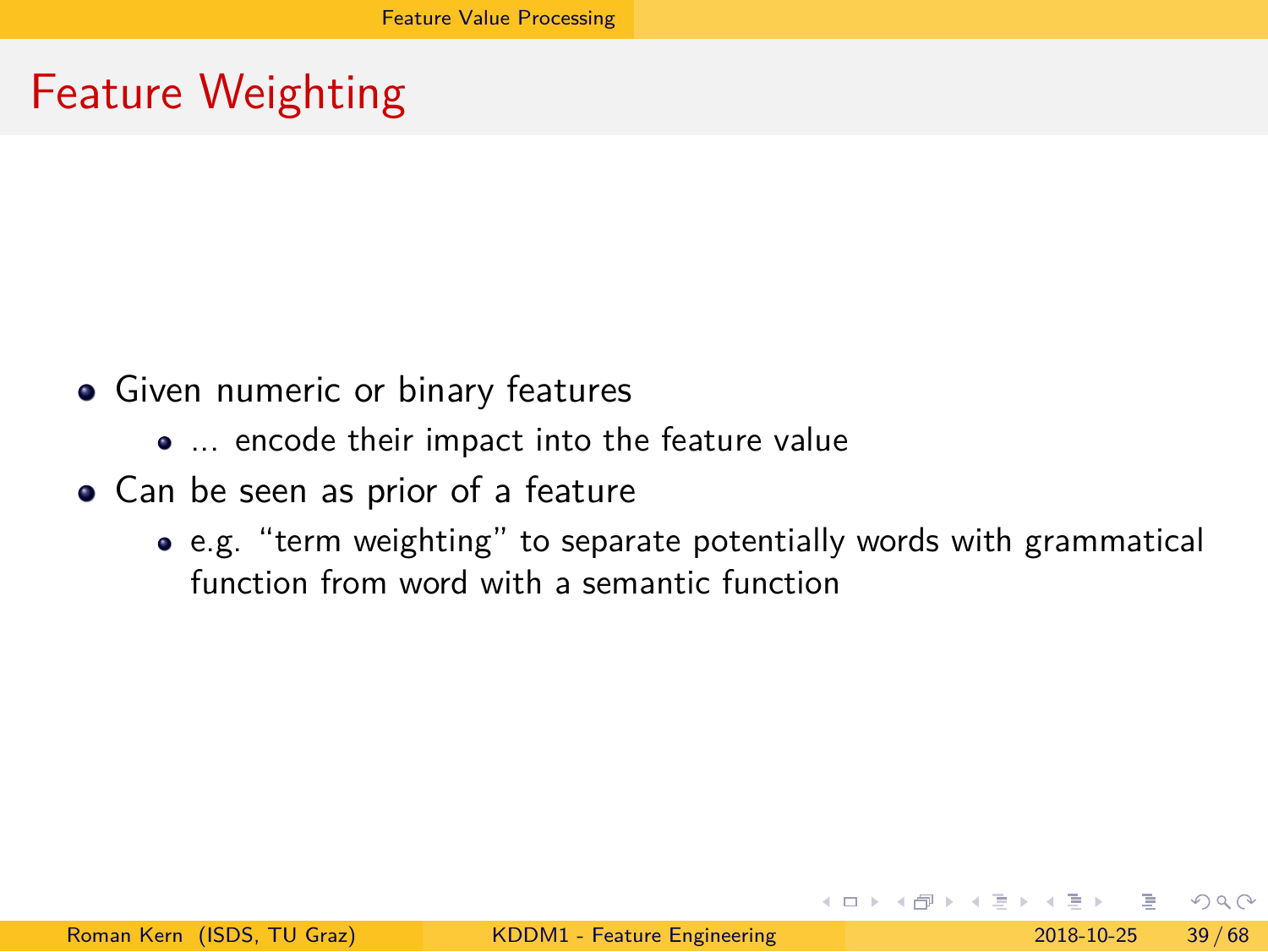# Feature Engineering for Text Mining

Tactics when dealing with text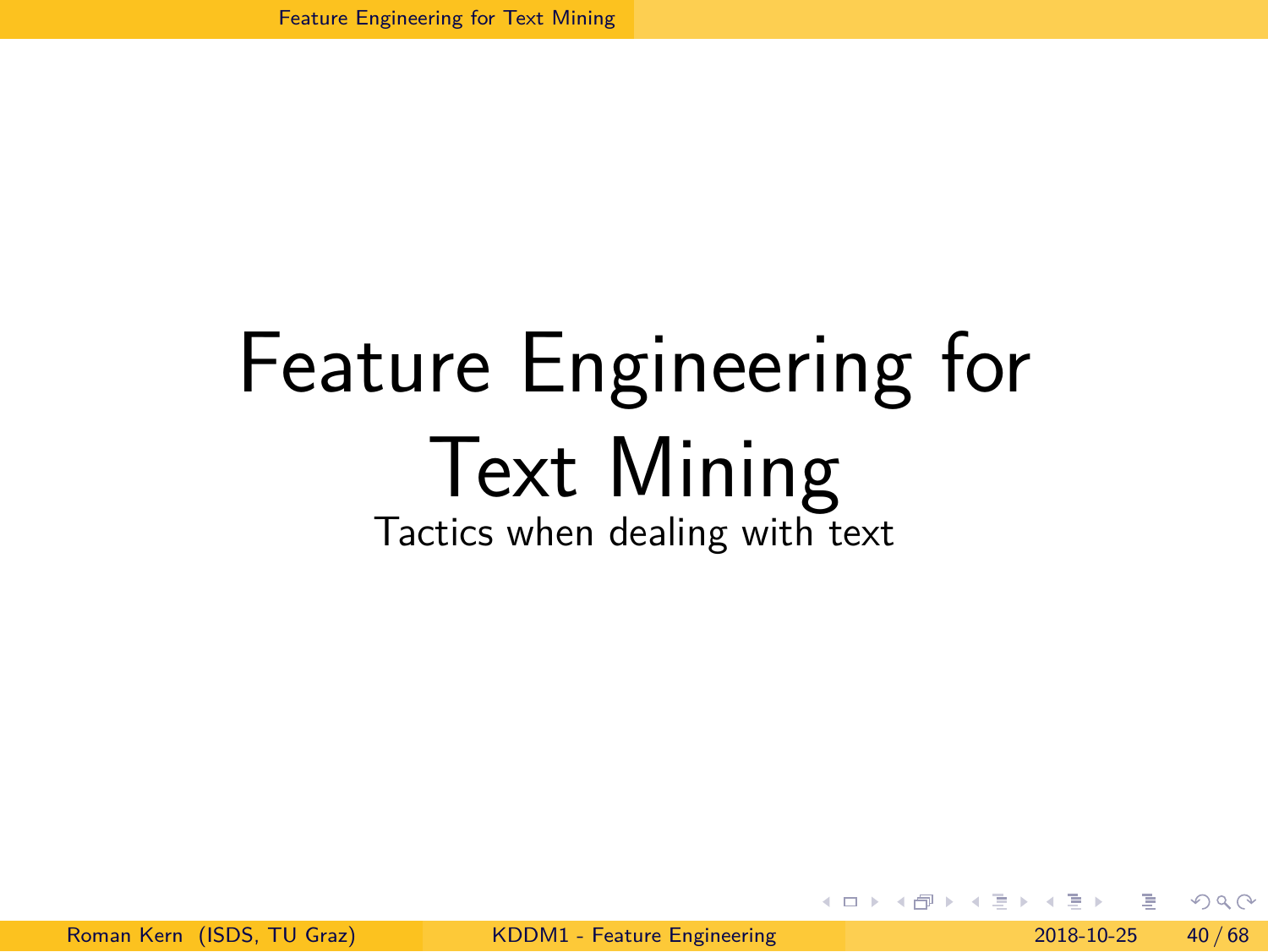Contextual Features

### **Bigram Features**

- When working with single words as features, often the sequence information is lost
	- ... but, this could potentially a source of information
- $\bullet \to$  introduce new feature as a combination of two adjacent words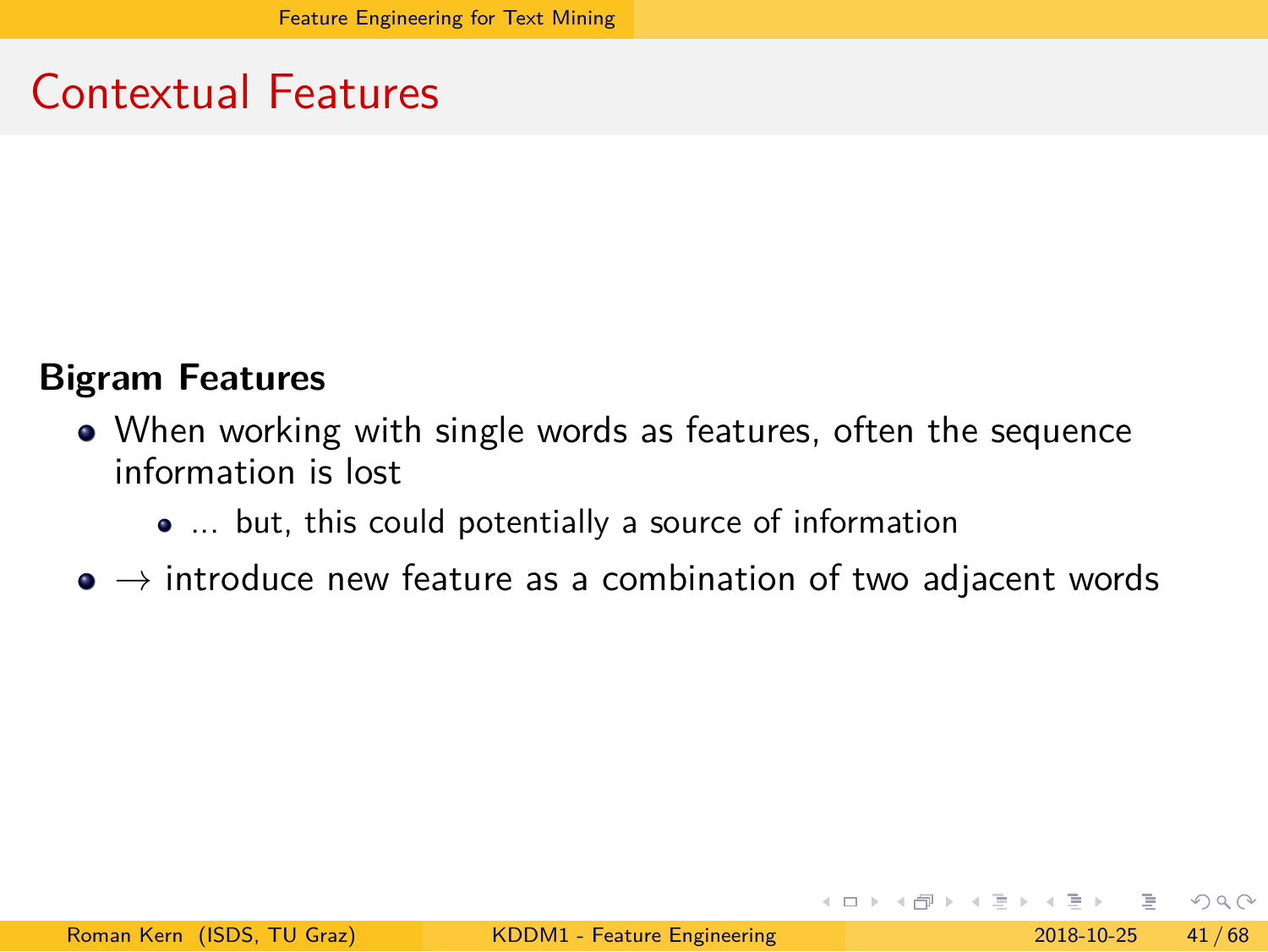Contextual Features

Example Bigram Features

- Example: The quick brown fox jumps over the lazy dog
- Unigram features: brown, dog, fox, lazy, ...
- Bigram features: brown\_fox, fox\_jumps, lazy\_dog, over\_the, ...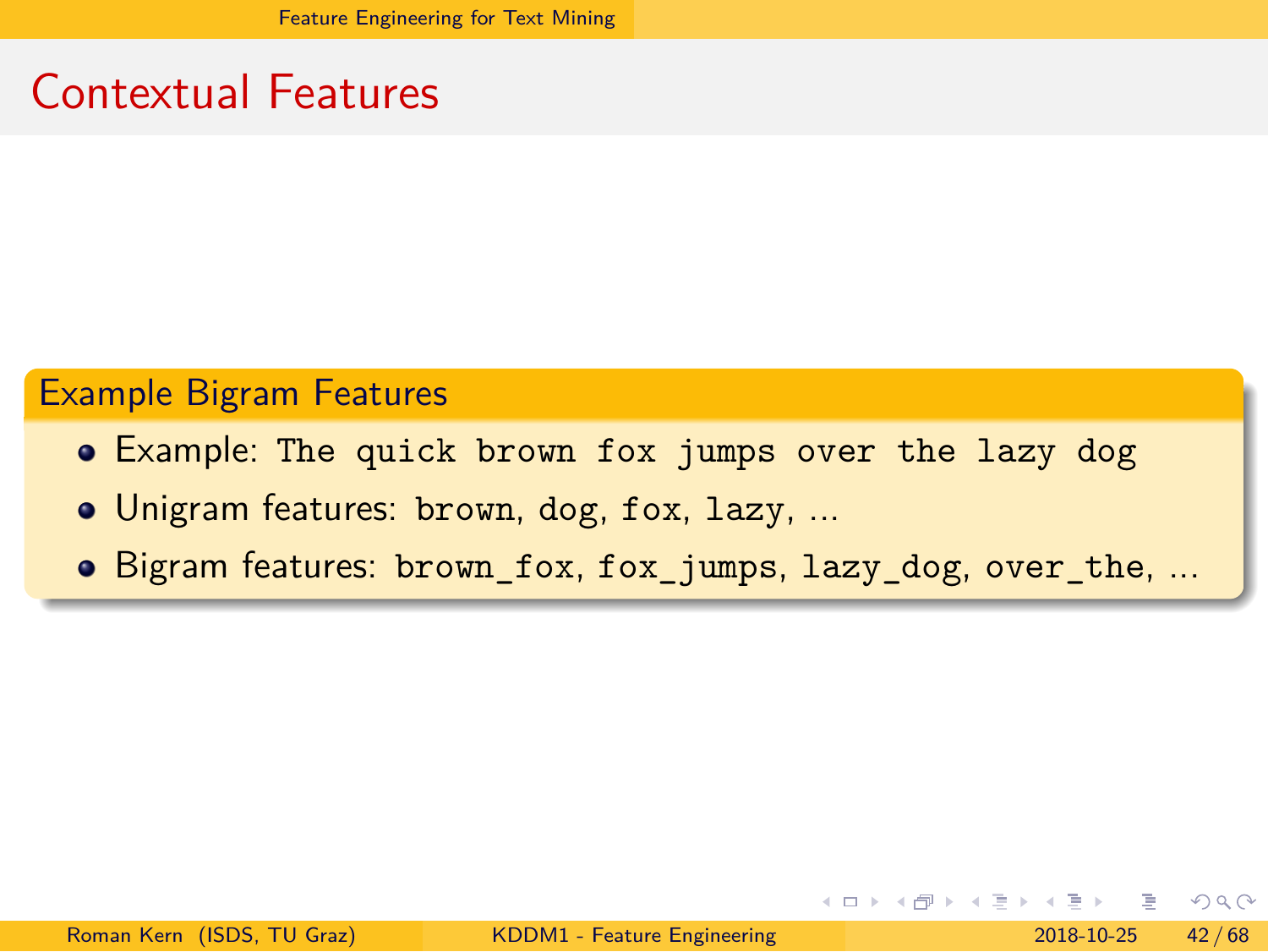Contextual Features

### **n-grams**

- Bigrams can be extended for more than two words
- $\bullet \rightarrow$  n-grams
- Can be extended to allow gap in between words (skip n-grams)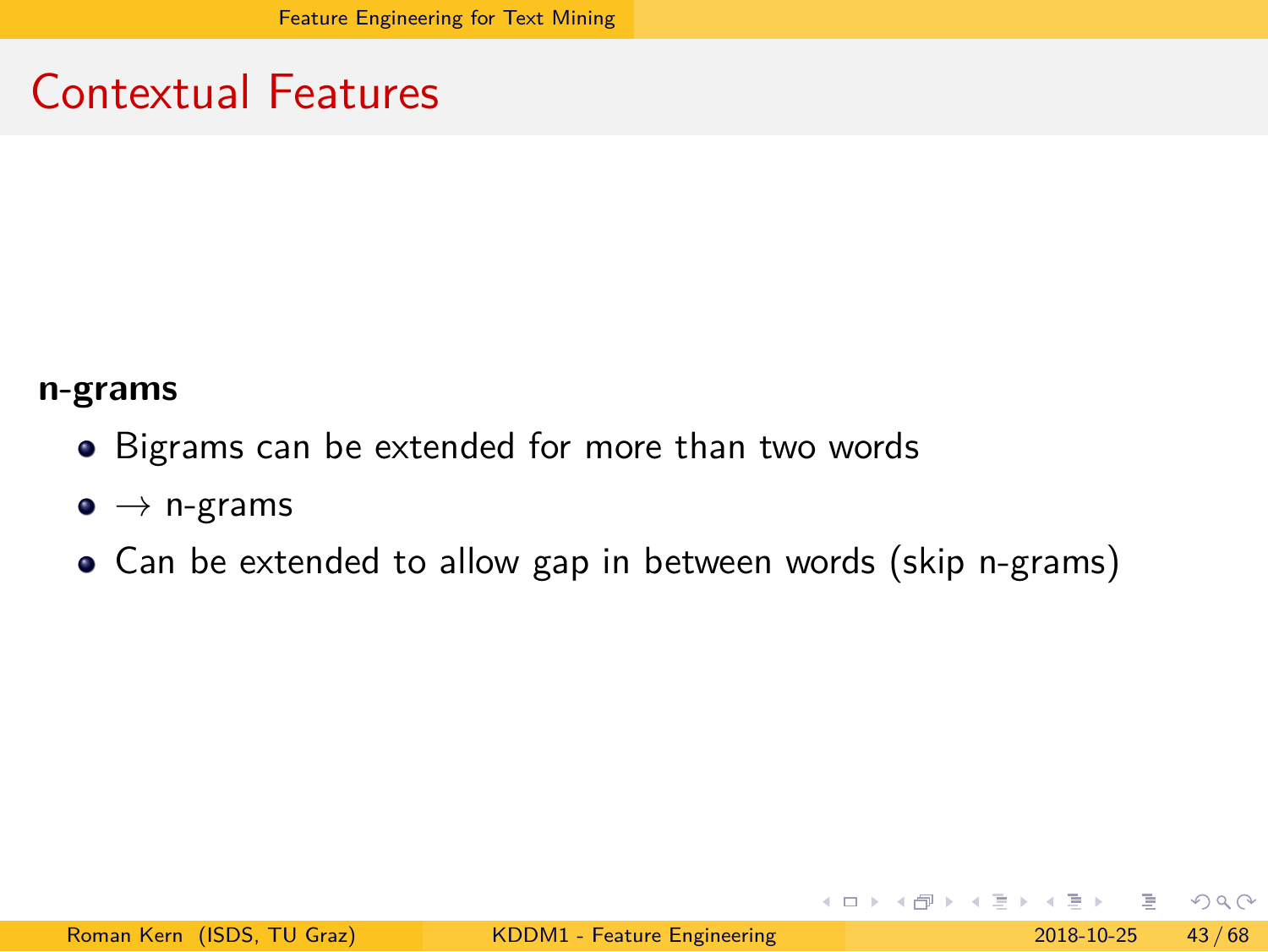Contextual Features

### **Character n-grams**

- n-gram can be created on words, but on characters as well
- e.g. The quick brown fox jumps over the lazy dog
- Character tri-grams: the, qui, uic, ick, bro, row, own, ...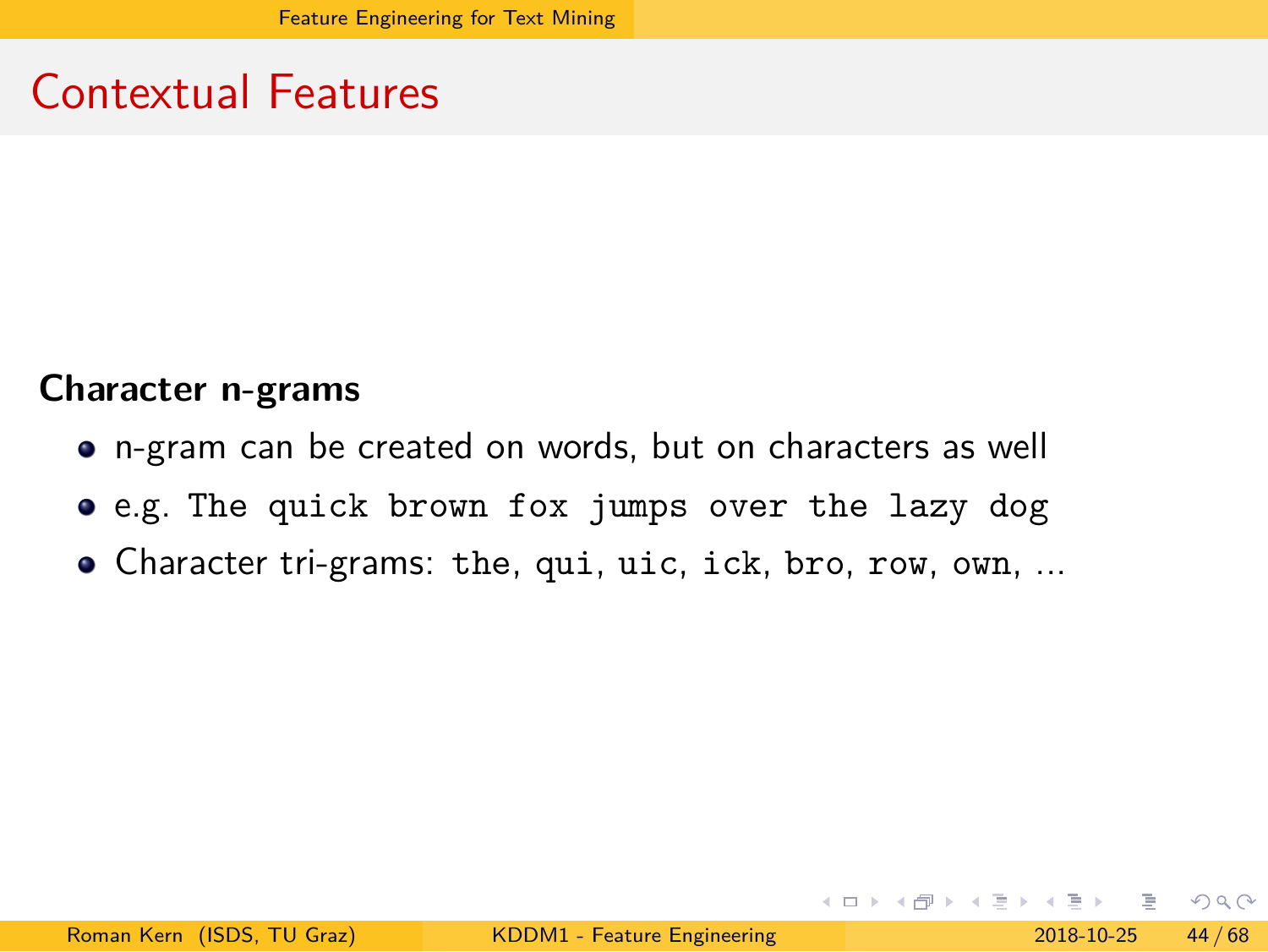External Sources

### **Integrate external sources**

- Integrate evidence from external sources
	- e.g. WordNet for semantic relations
- Example: The quick brown fox jumps over the lazy dog
- Features: the, quick, brown, fox, **canine**, **canid**, jumps, ...
- Added *canine* and *canid* from the hypernyms found in WordNet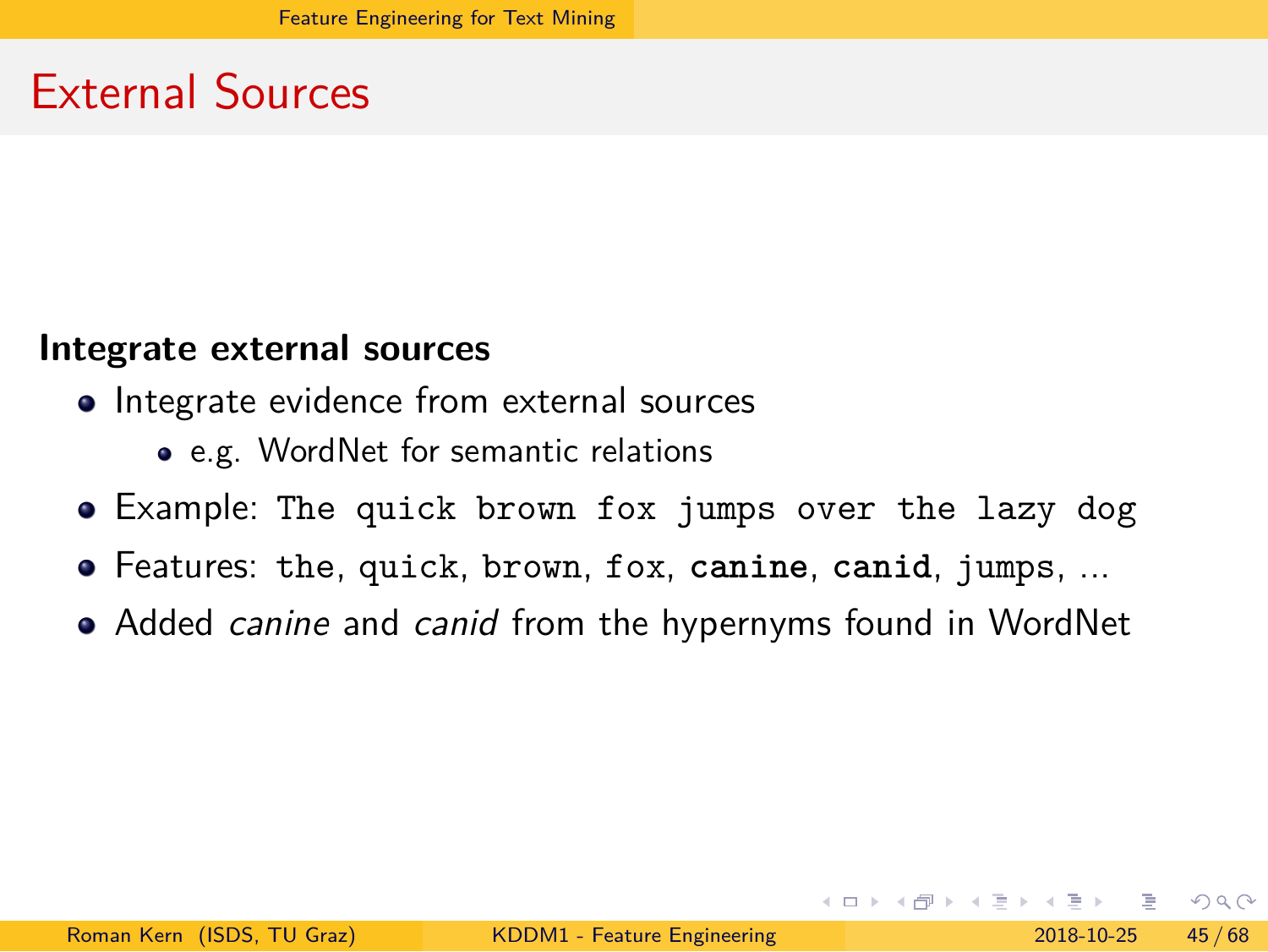### External Sources





Figure: Wordnet entry for the word fox, the first sense contains the hypernyms canine and canid.

|                            |                             | - KEI KH@I KIE KIE KIE EI YORO |                        |
|----------------------------|-----------------------------|--------------------------------|------------------------|
| Roman Kern (ISDS, TU Graz) | KDDM1 - Feature Engineering |                                | $2018 - 10 - 25$ 46/68 |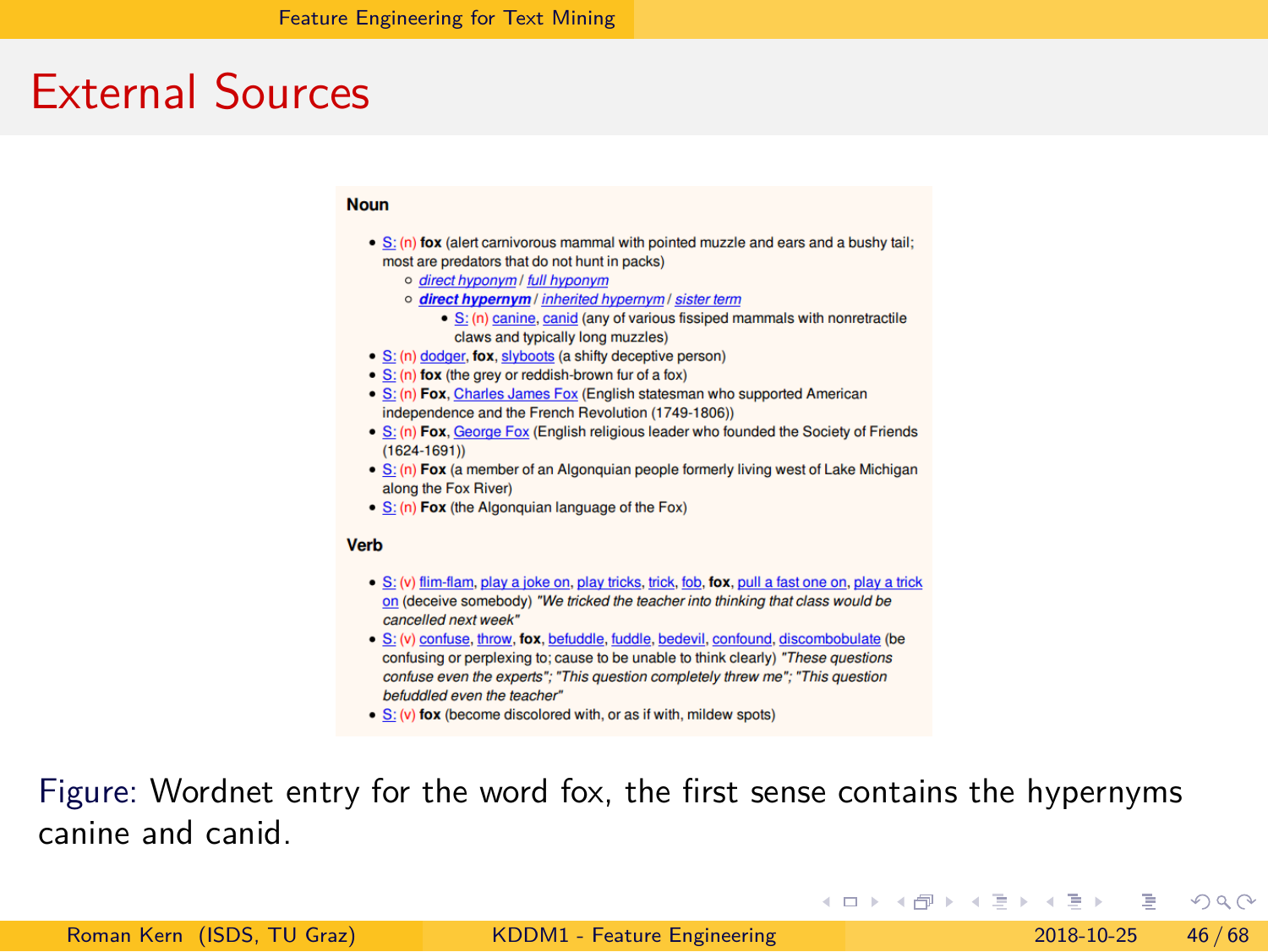# Feature Selection

Less is more - sometimes...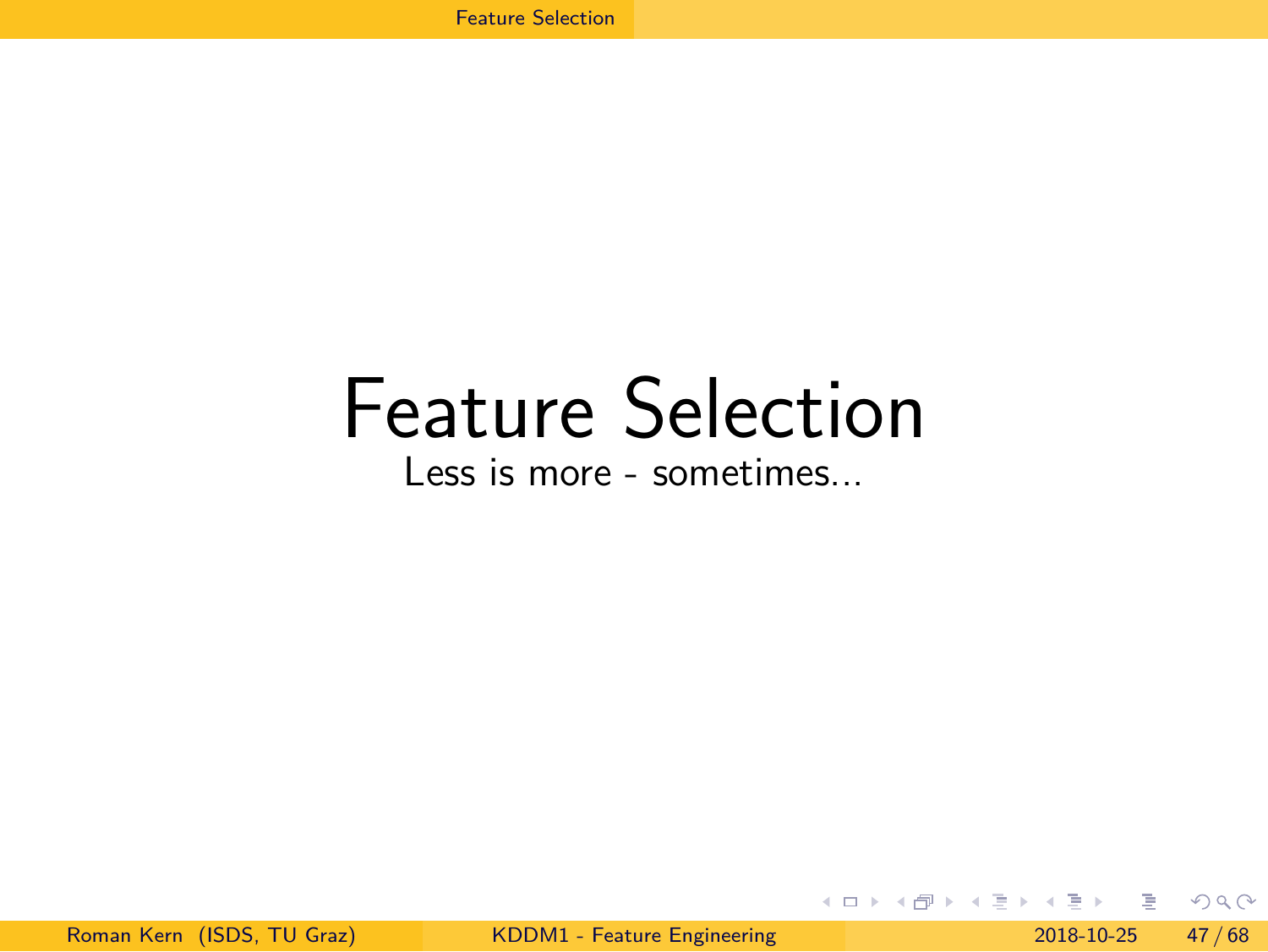Feature Selection

Feature engineering can be classified into two use cases

- Modelling for **prediction accuracy**
	- Default, if the goal is to have a productive system
	- ... with optimal performance
- Modelling for **explanations**
	- When the model should be easy to interpret
	- ... one can acquire better knowledge of the problem
	- ... and then to improve the feature engineering task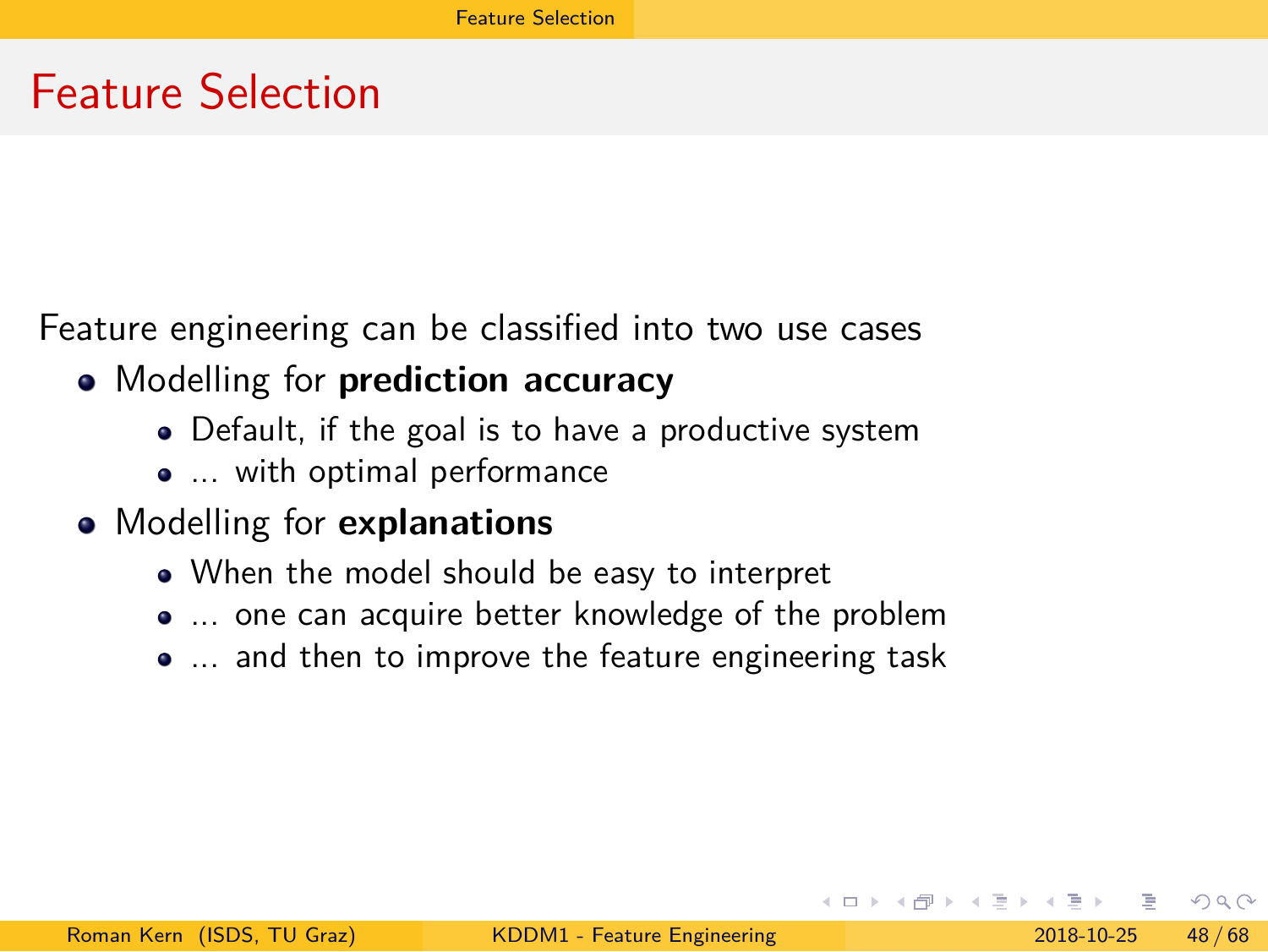Feature Selection

If a model uses **fewer features**

- ... it is easier to interpret
- ... it will generalise better (less risk of overfitting)
- ... it will be faster (more efficient)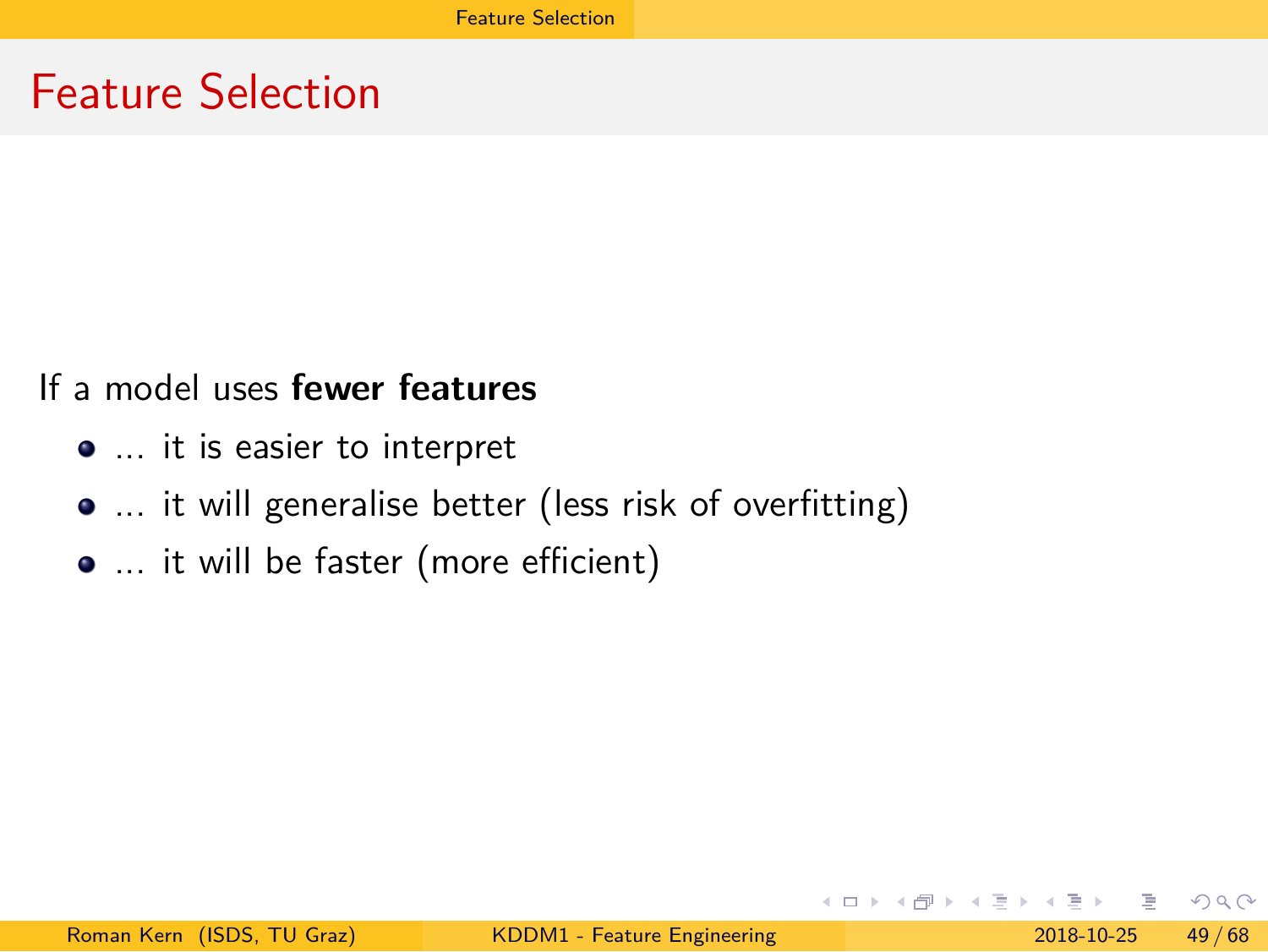Feature Selection

### **Curse of Dimensionality**

- The problem of having too many features
- More features make the model more expressive
	- but not all of the features are relevant
- The higher the dimensionality, the higher the chances of spurious features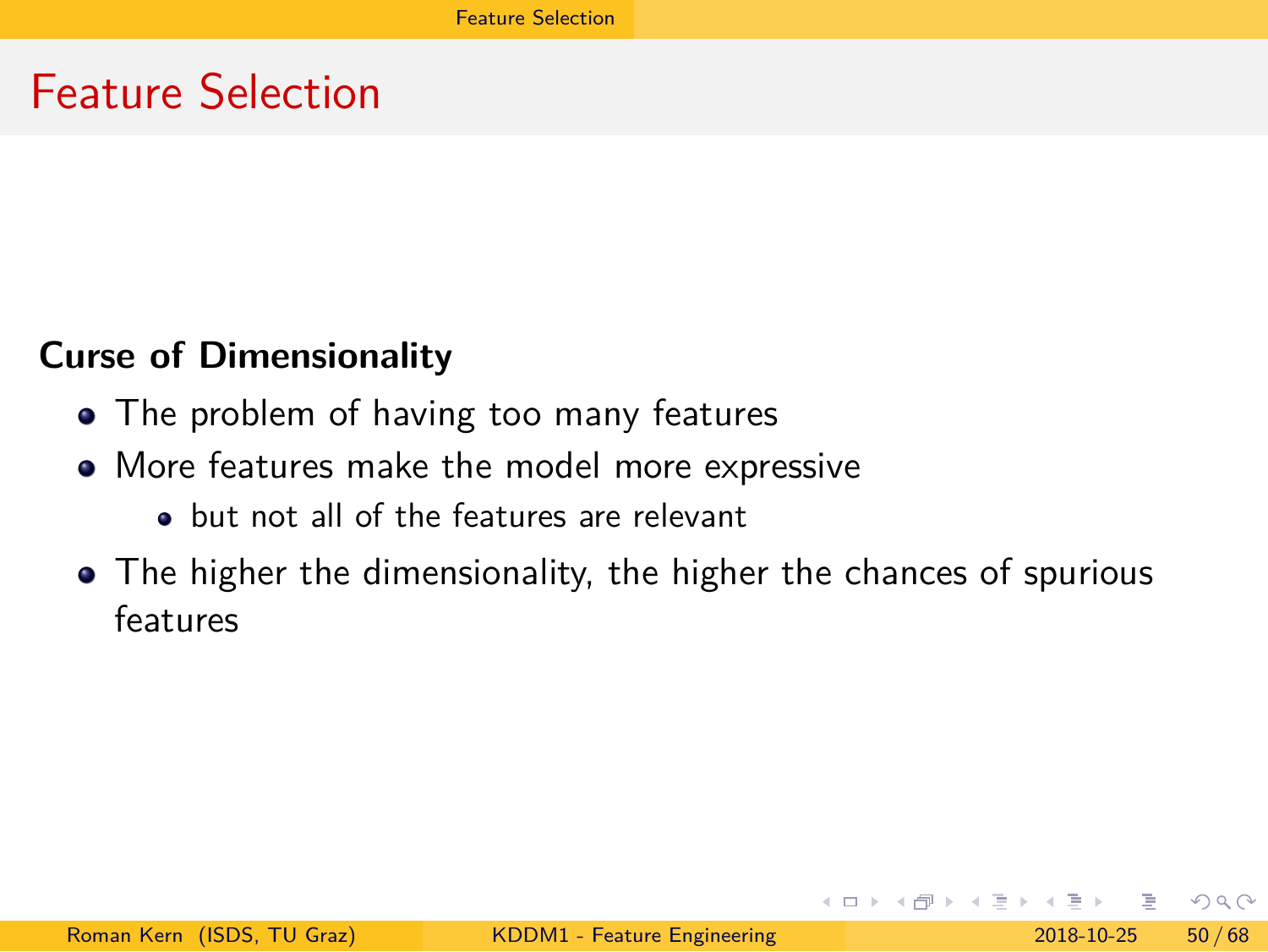Feature Selection

Approaches towards reducing the complexity

- **•** Feature selection
- **•** Regularisation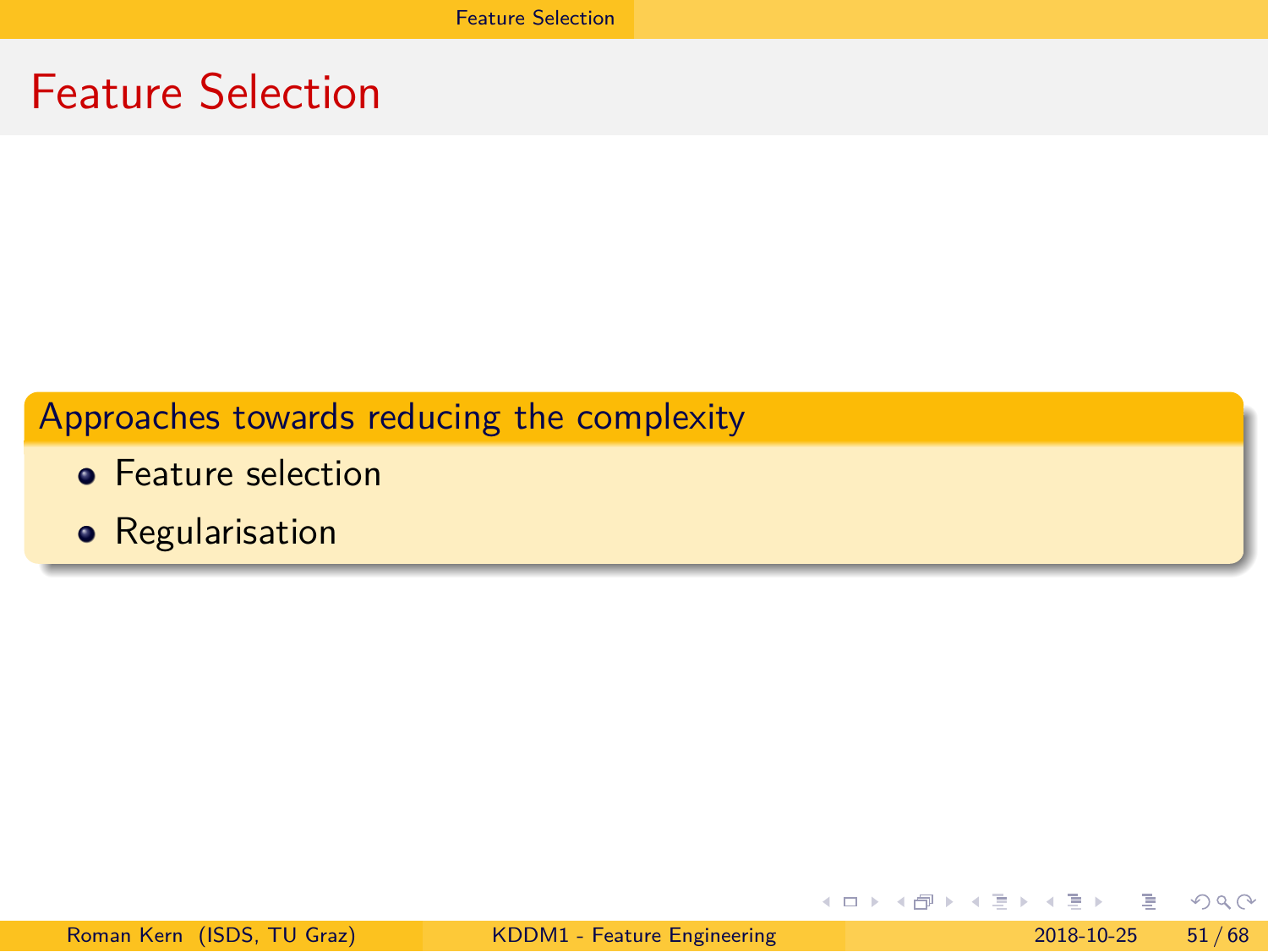Feature Selection

### **Feature selection**

- Approach: select the sub-set of all features without redundant or irrelevant features
- $\bullet$  Set-of-all-subset problem  $\rightarrow$  NP hard
- Need to find more practical approaches
	- Unsupervised, e.g. heuristics
	- Supervised, e.g. using a training data set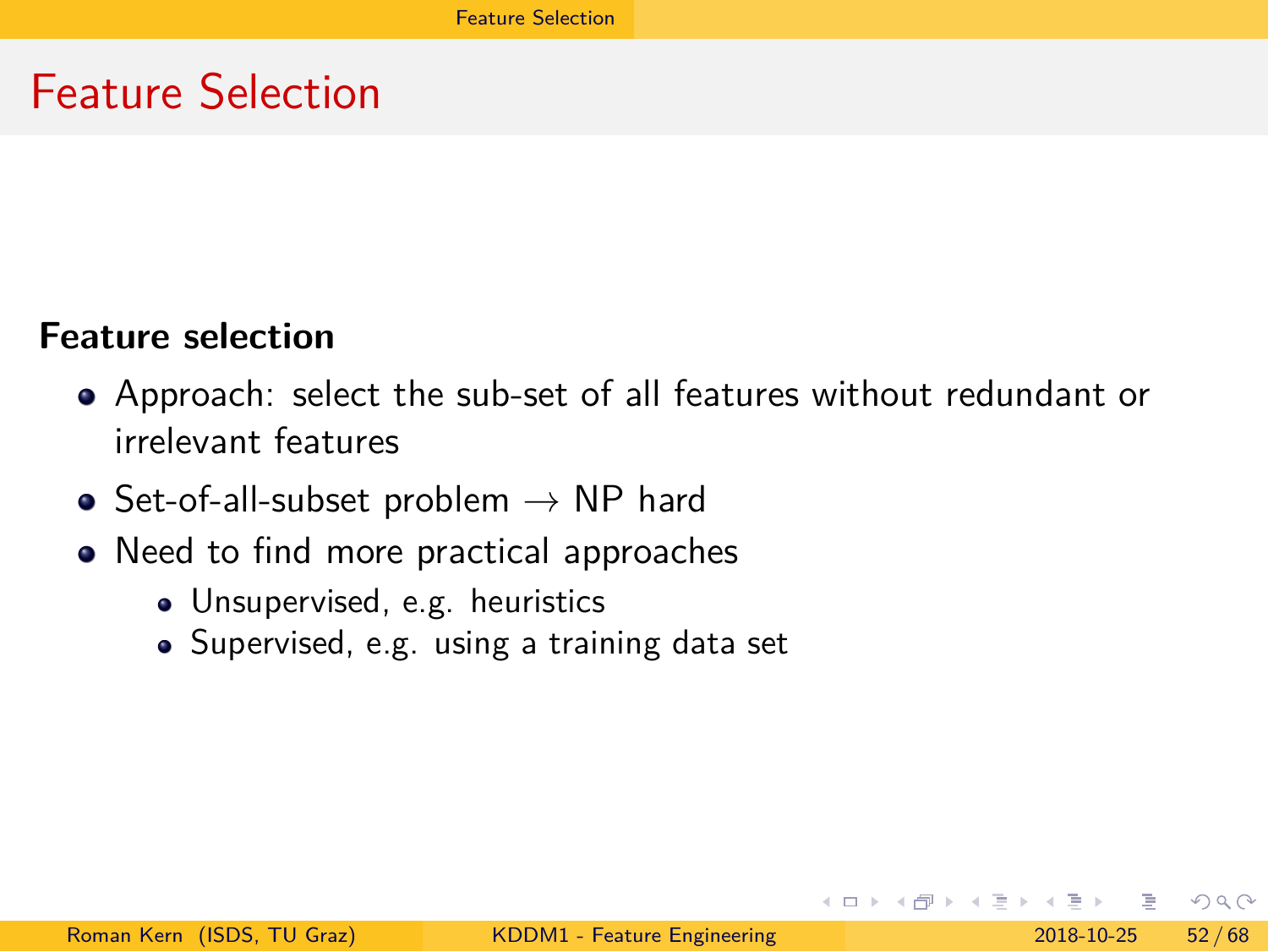Feature Selection

- $\bullet$  Simple approach  $\rightarrow$  use heuristics
- **•** Black & white lists
	- ... list contains features, which either should not be used
	- ... or an exclusive list of features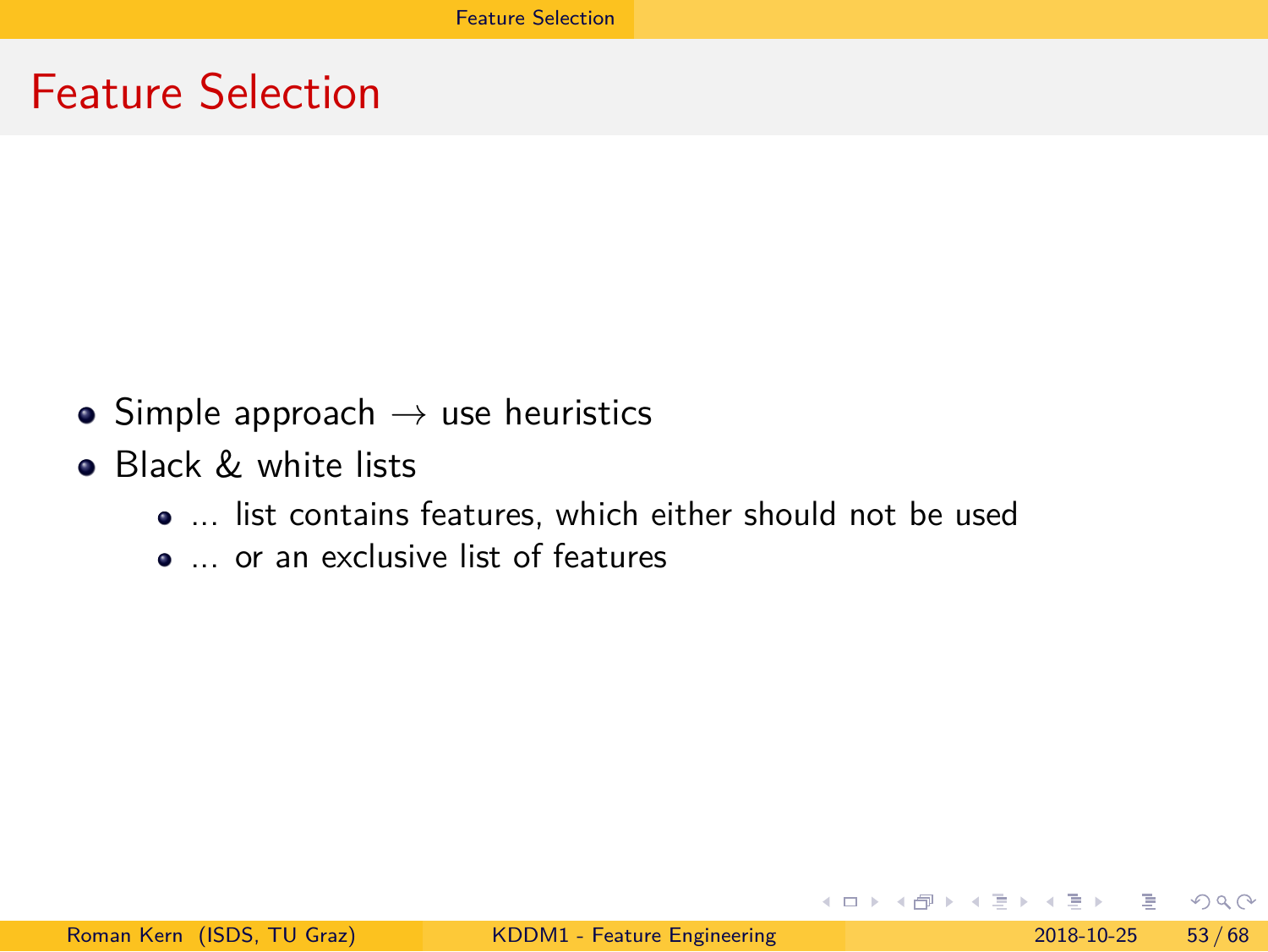Feature Selection

### **Example for black list**

- Stop-word list for textual features
	- ... list of frequent word, that carry little semantics
	- e.g. the, you, again, can, ...
- Advantage: simple, yet effective
- Disadvantage: some may carry semantic, used in phrases or named entities ("The The"), homonyms (can.v vs. can.n)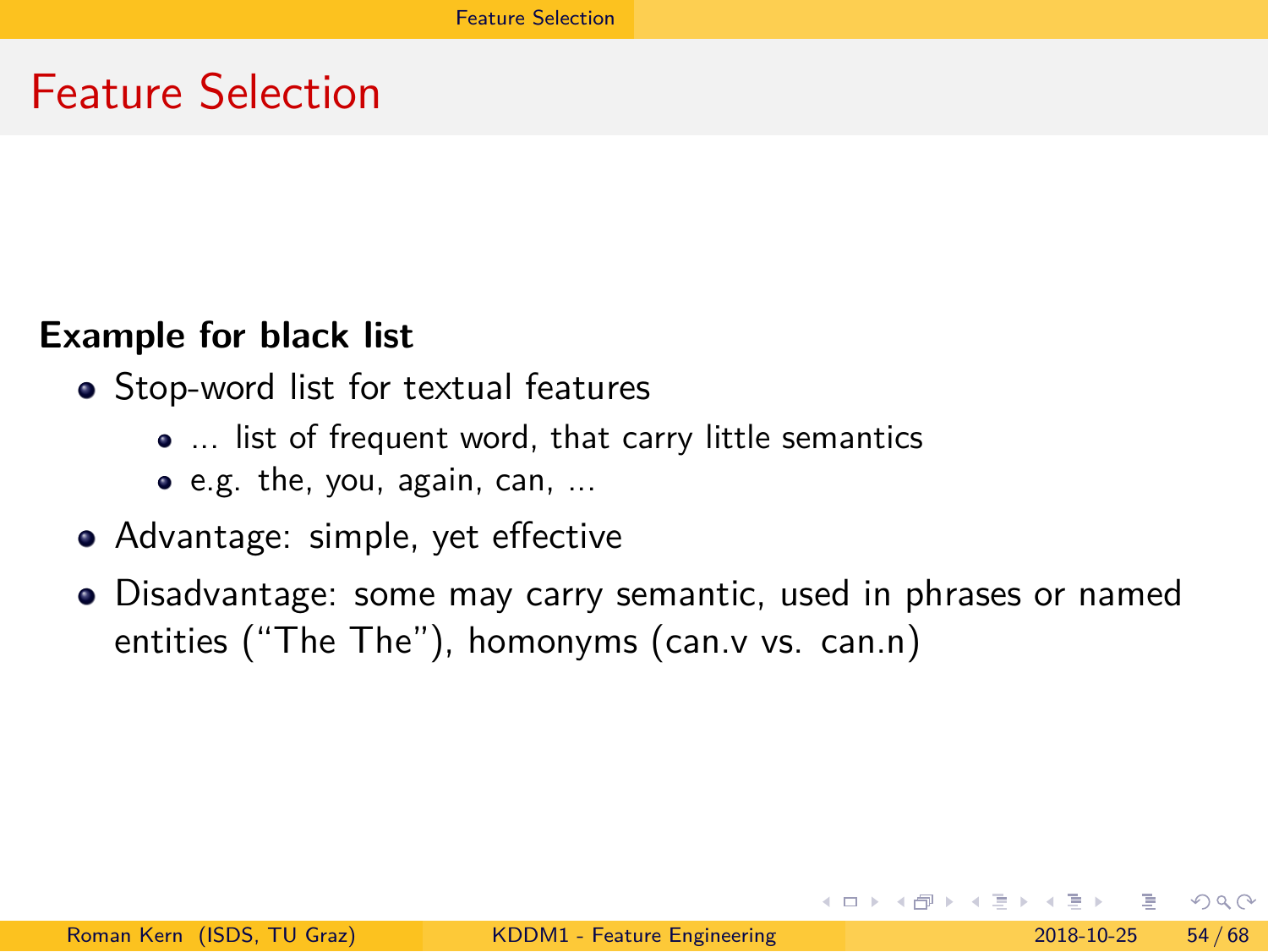### Feature Selection

#### **Unsupervised approach**

- Unsupervised ranked feature selection
- Scoring function to rank the feature according to their importance
	- ... then just use the top  $5\%$   $(10\%, 25\%, ...)$
	- e.g. for textual data use the frequency of words within a reference corpus

| Feature | Count     | Freg. |
|---------|-----------|-------|
| the     | 3.032.573 | 0.879 |
| in      | 2,919,623 | 0.846 |
| a       | 2.903.352 | 0.841 |
| оf      | 2,888,379 | 0.837 |
| is      | 2.639.282 | 0.765 |
| and     | 2.634.096 | 0.763 |
|         |           |       |
| with    | 1.703.251 | 0.494 |

Table: Top 50 word within the Wikipedia, the top ranked word (the) occurs in 88% of all instances.

|                            |                             | 그리고 메리카 지 후 세 시 분 시 나는 모 생겨지다. |                        |  |
|----------------------------|-----------------------------|--------------------------------|------------------------|--|
| Roman Kern (ISDS, TU Graz) | KDDM1 - Feature Engineering |                                | $2018 - 10 - 25$ 55/68 |  |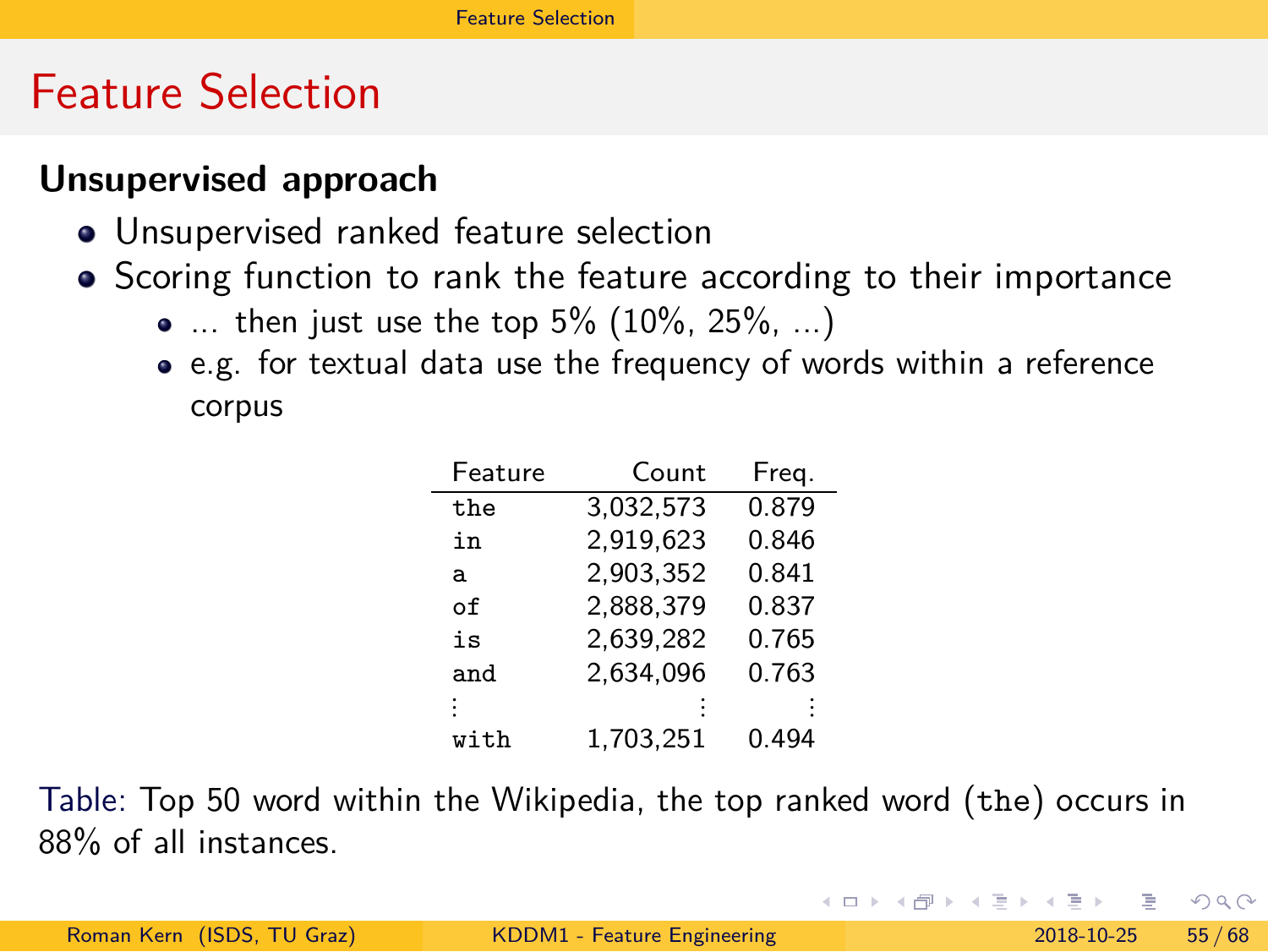Feature Selection

Supervised approaches

- Filter approaches
- Wrapper approaches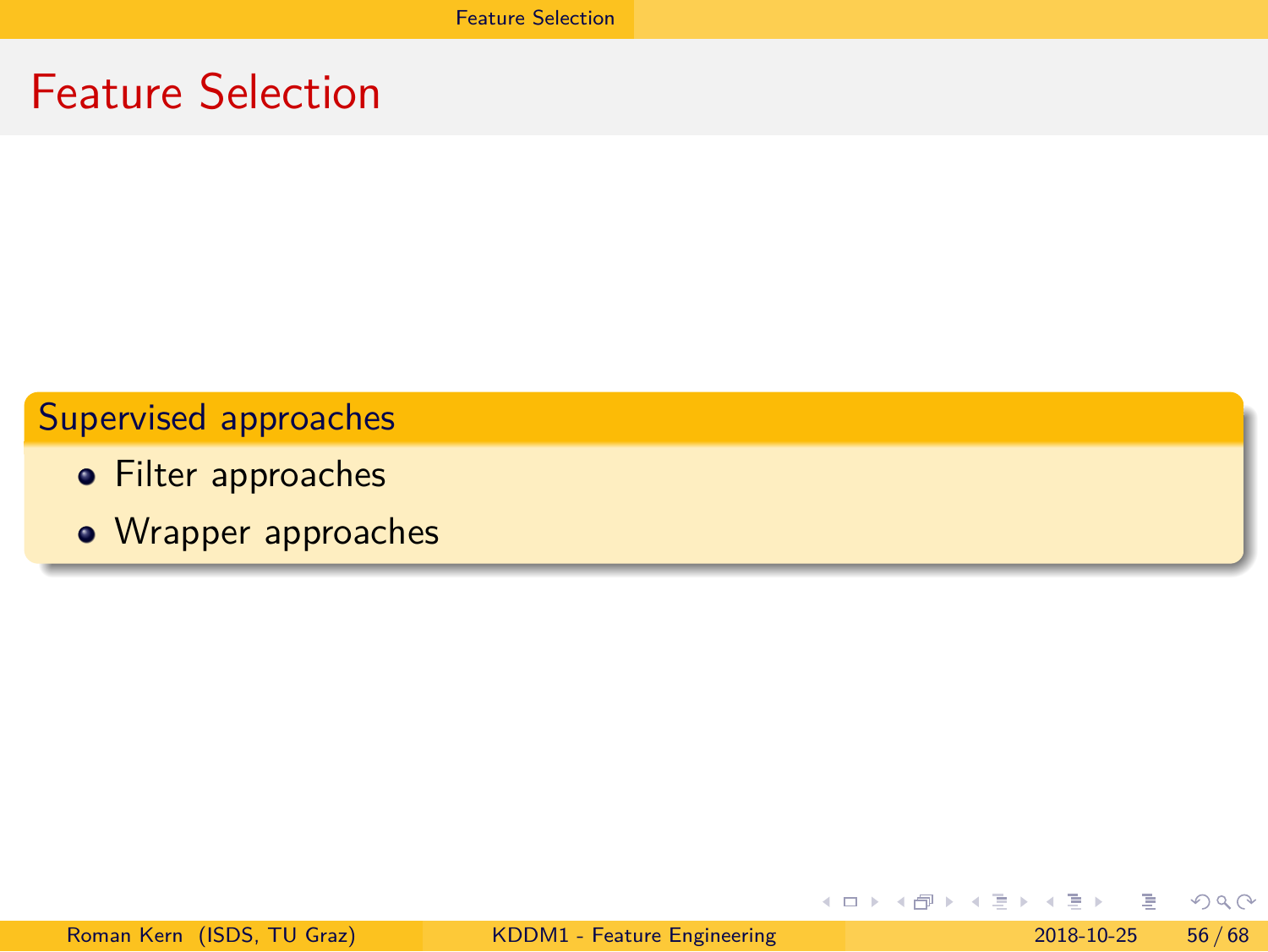### Feature Selection

### Supervised approaches

### **Filter approaches**

- Compute some measure for estimating the ability to discriminate between classes
- Typically measure feature weight and select the best n features  $\rightarrow$ supervised ranked feature selection
- Problems:
	- Redundant features (correlated features will all have similar weights)
	- Dependant features (some features may only be important in combination)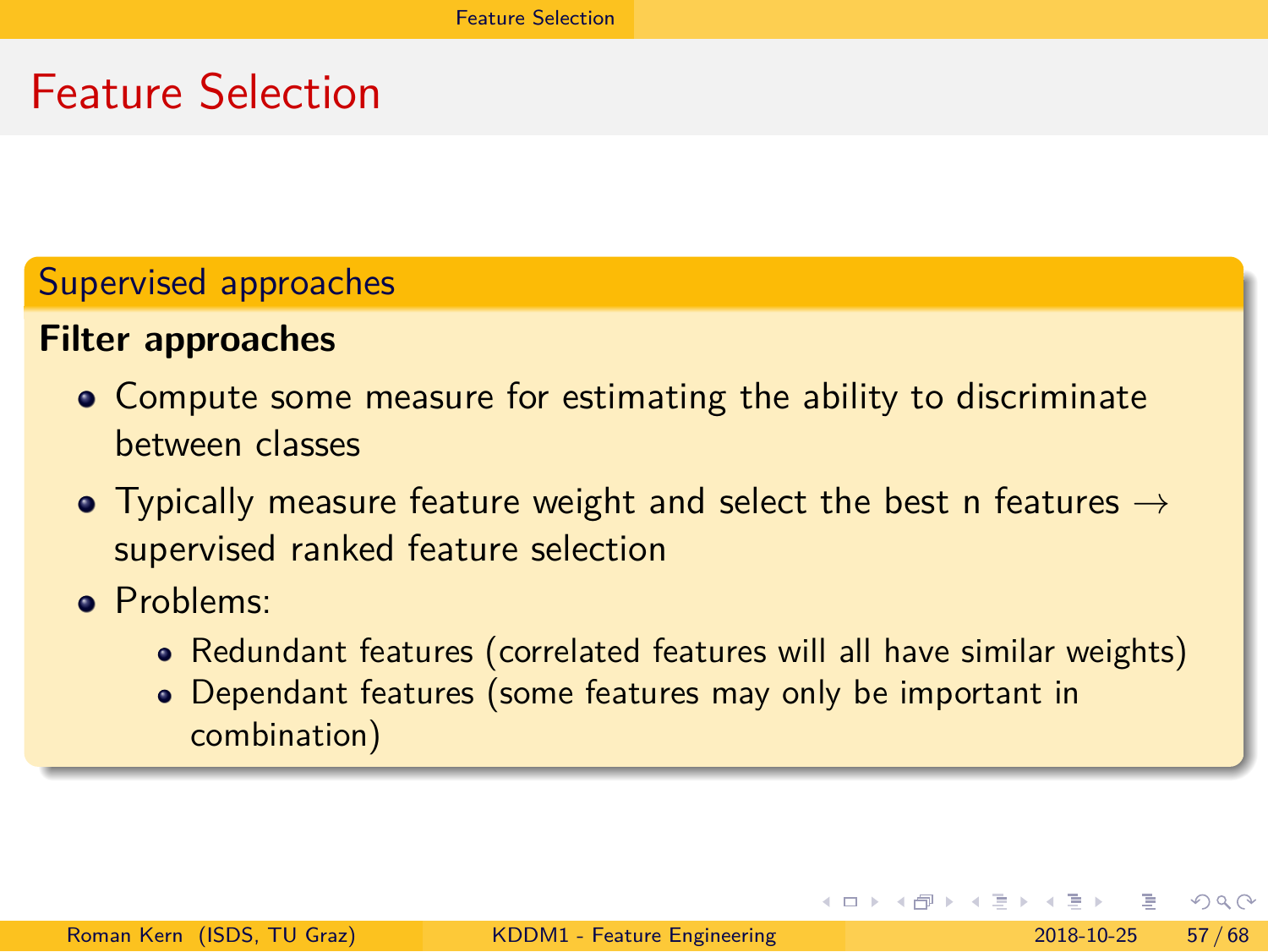### Feature Selection - Information Gain

### **Information gain as ranking function**

- Recall:  $IG(Y|X) = H(Y) H(Y|X)$
- Select features by IG
	- **4** Compute the IG for each feature
	- <sup>2</sup> Rank the features based on IG
	- <sup>3</sup> Select the top-k features

#### **Example**

Features on contact lenses

| Ranked attributes: |                         |
|--------------------|-------------------------|
|                    | 0.5488 4 tear-prod-rate |
| 0.377              | 3 astigmatism           |
| 0.0395             | 2 spectacle-prescrip    |
| $0.0394$ 1 age     |                         |
|                    |                         |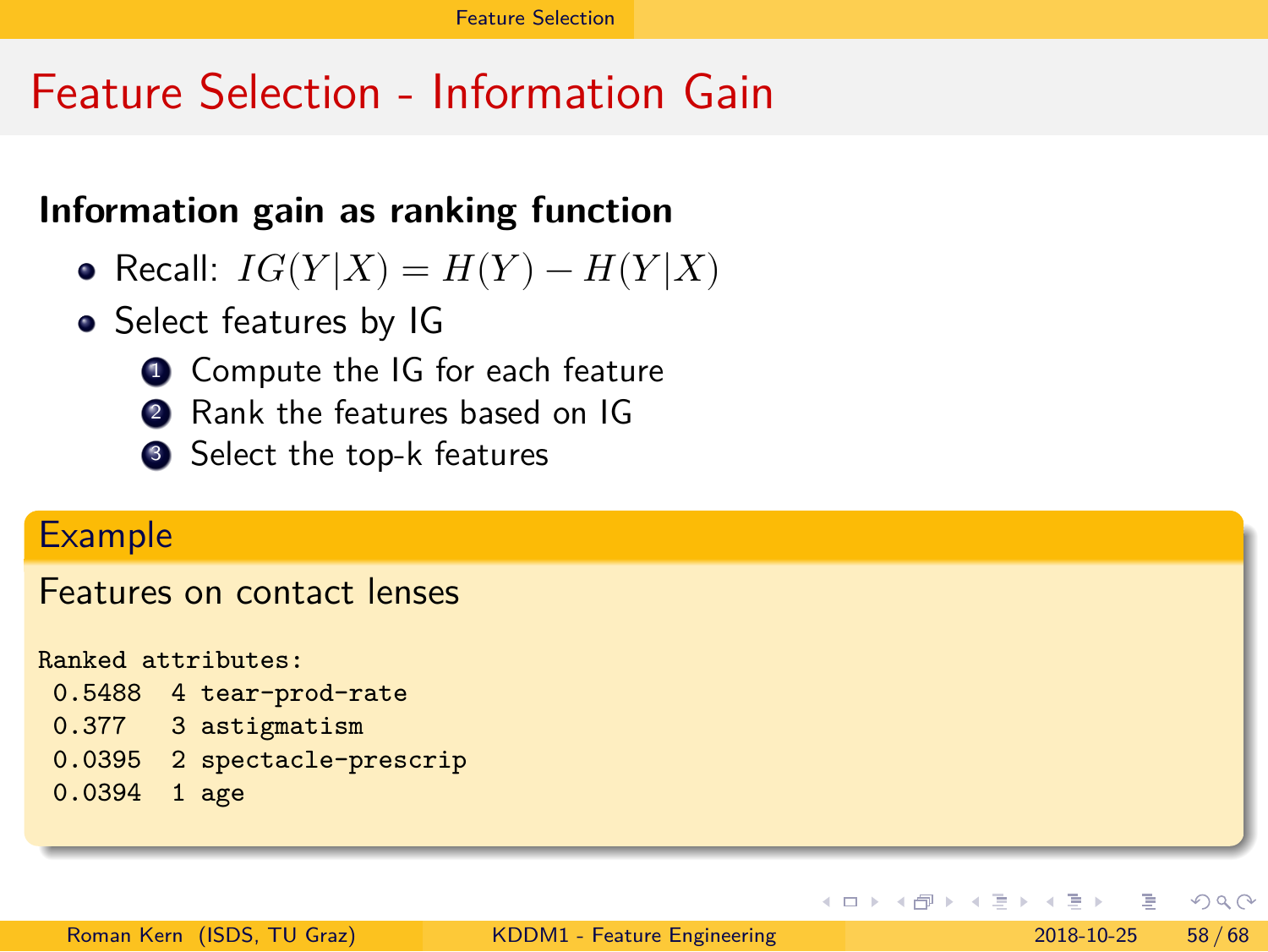Feature Selection

Supervised approaches

**Wrapper approaches**

- Search through the space of all possible feature subsets
- Each search subset is tried out with a learning algorithm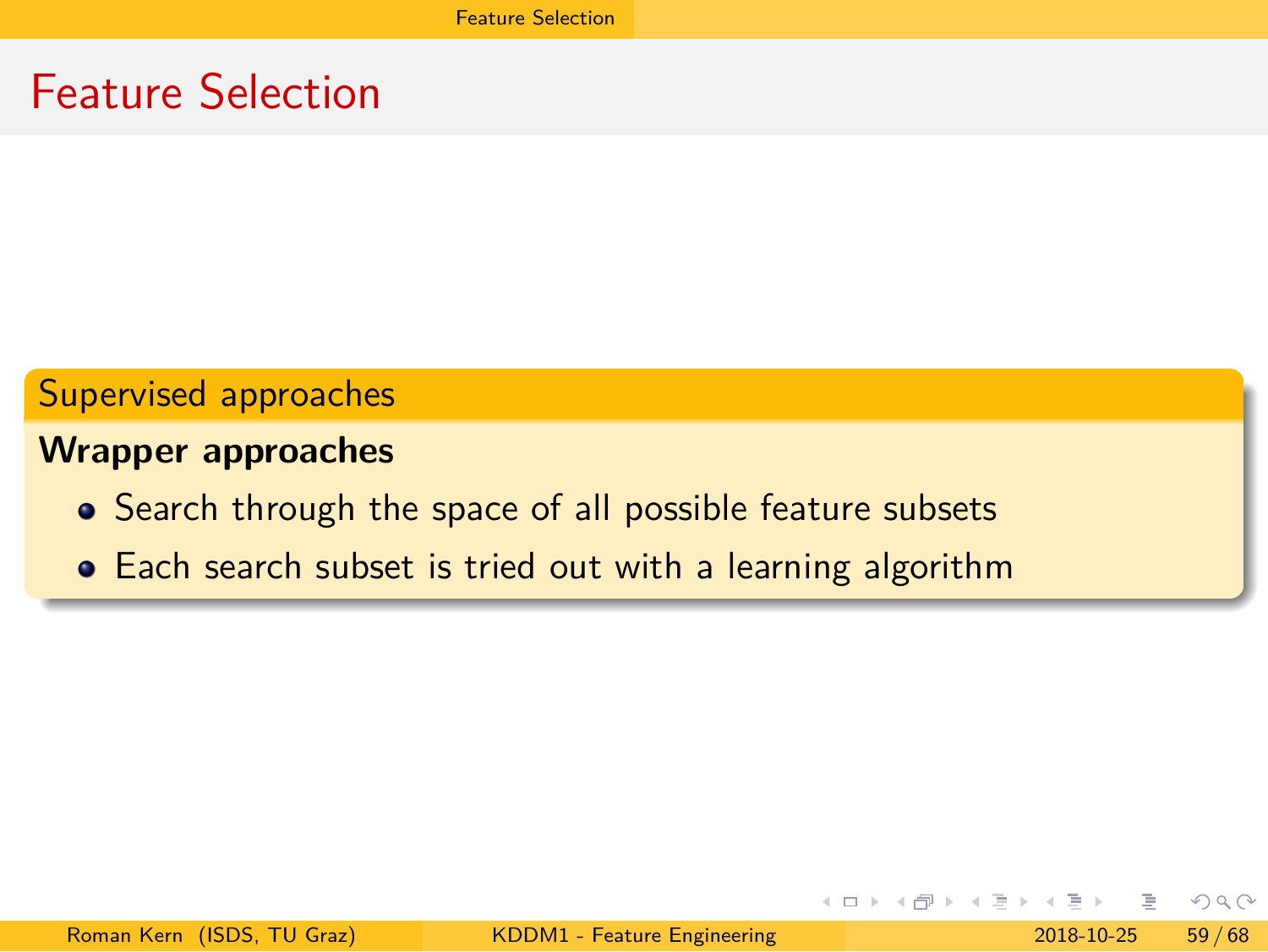# Feature Selection - Wrapper Approach

#### **Wrapper approach**

- **•** General algorithm:
	- **1** Initial subset selection
	- **2** Try a subset with a learner
	- <sup>3</sup> Modify the feature subset
	- **4** Rerun the learner
	- **6** Measure the difference
	- GOTO<sub>2</sub>
- Advantages: combination of features, ignore redundant/irrelevant features
- Disadvantage: computationally intensive
- 2 basic ways for i) initial subset selection, ii) modification of subset: forward selection and backward elimination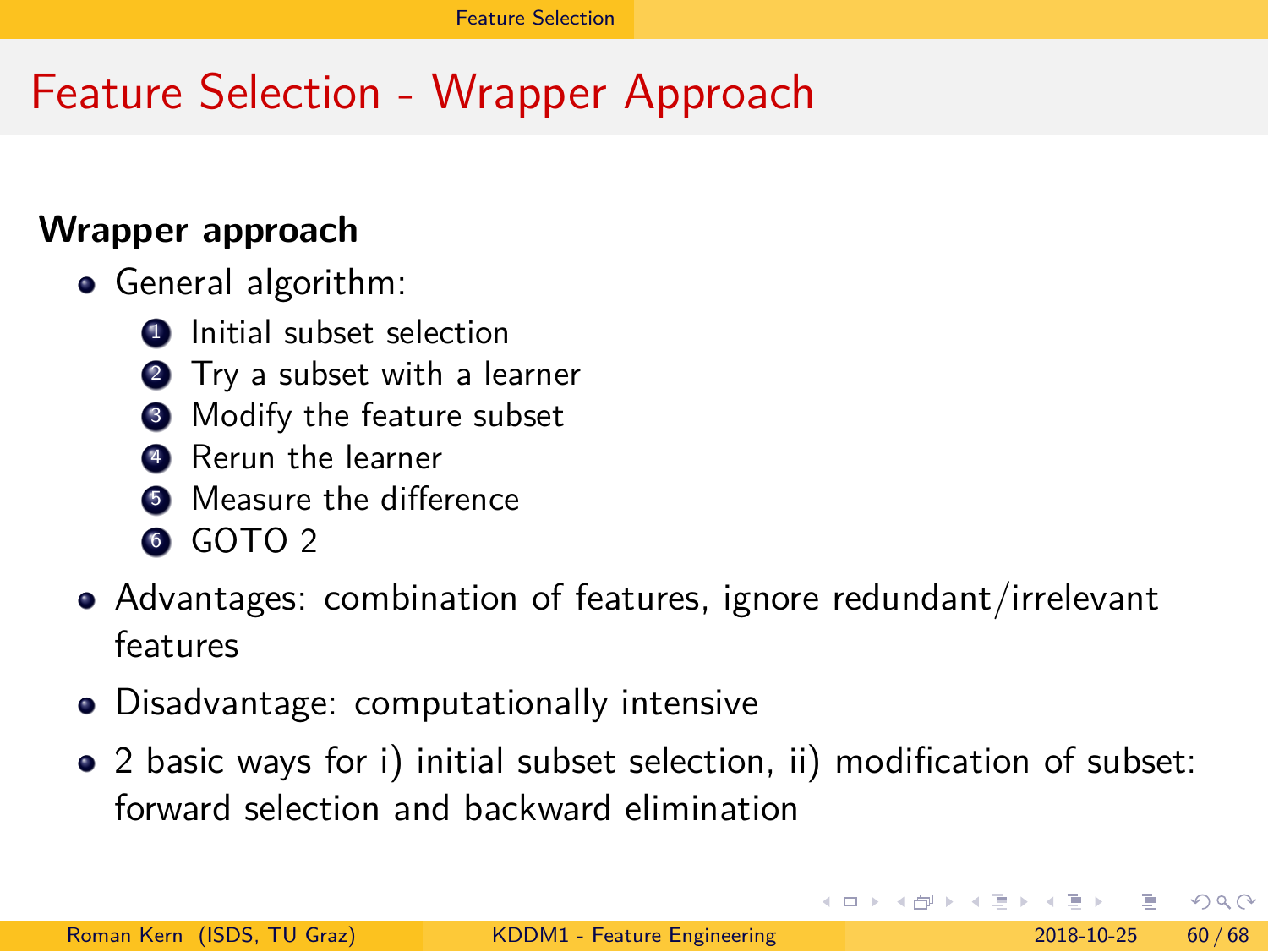# Feature Selection - Wrapper Approach

### Forward Selection

- Start with empty set
- Add each feature not in set
- Pick the one with the highest increase
- Stop if there is no increase

#### Backward Elimination

- Start with full feature set
- Try to remove features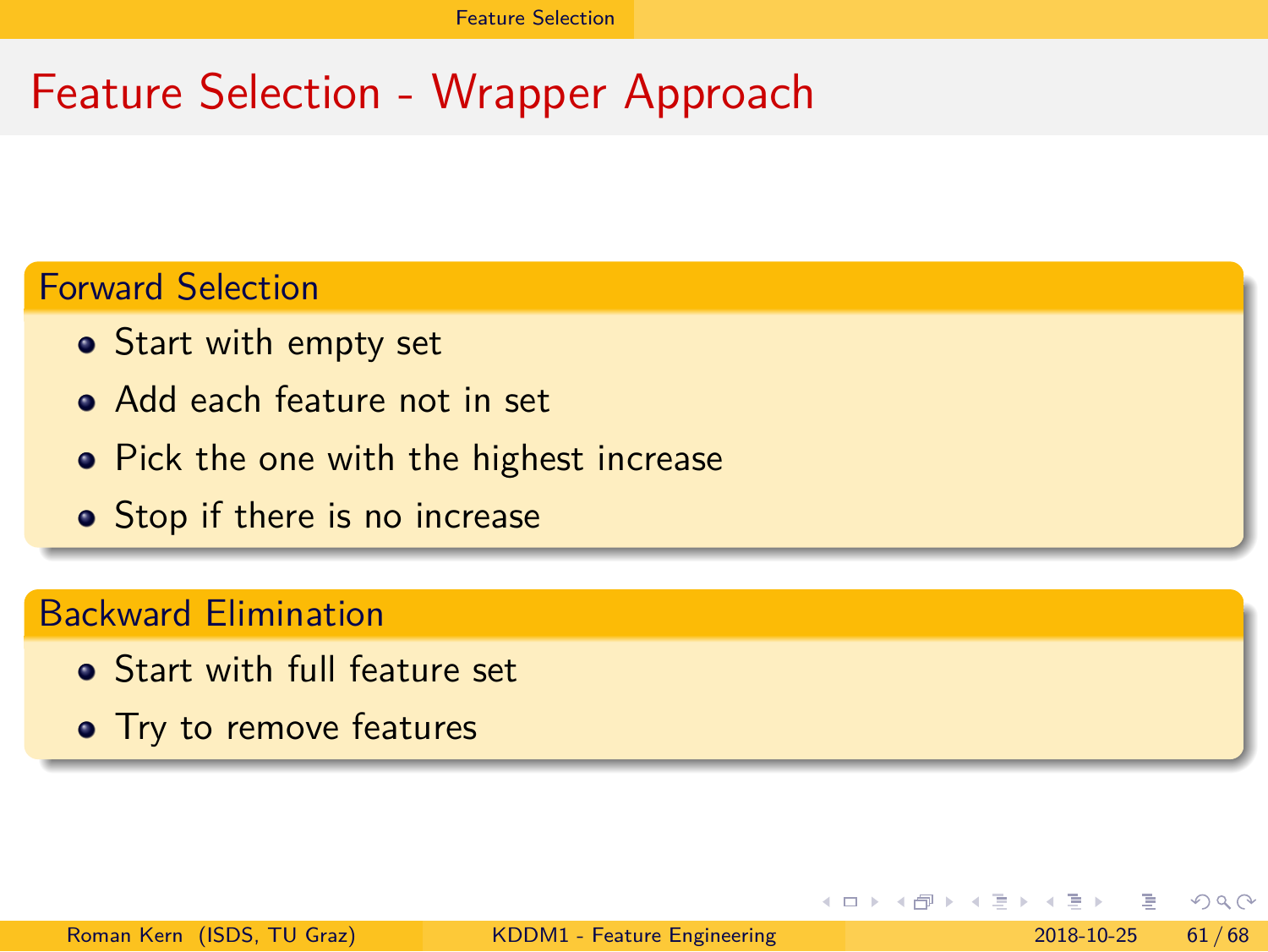Feature Interactions

- **•** From the field of statistics
	- e.g., remove redundant features based on correlation
	- e.g., Principal Component Analysis (PCA)
- Non-trivial relationship between variables (features)
	- Link to Information Theory, e.g., Interaction Information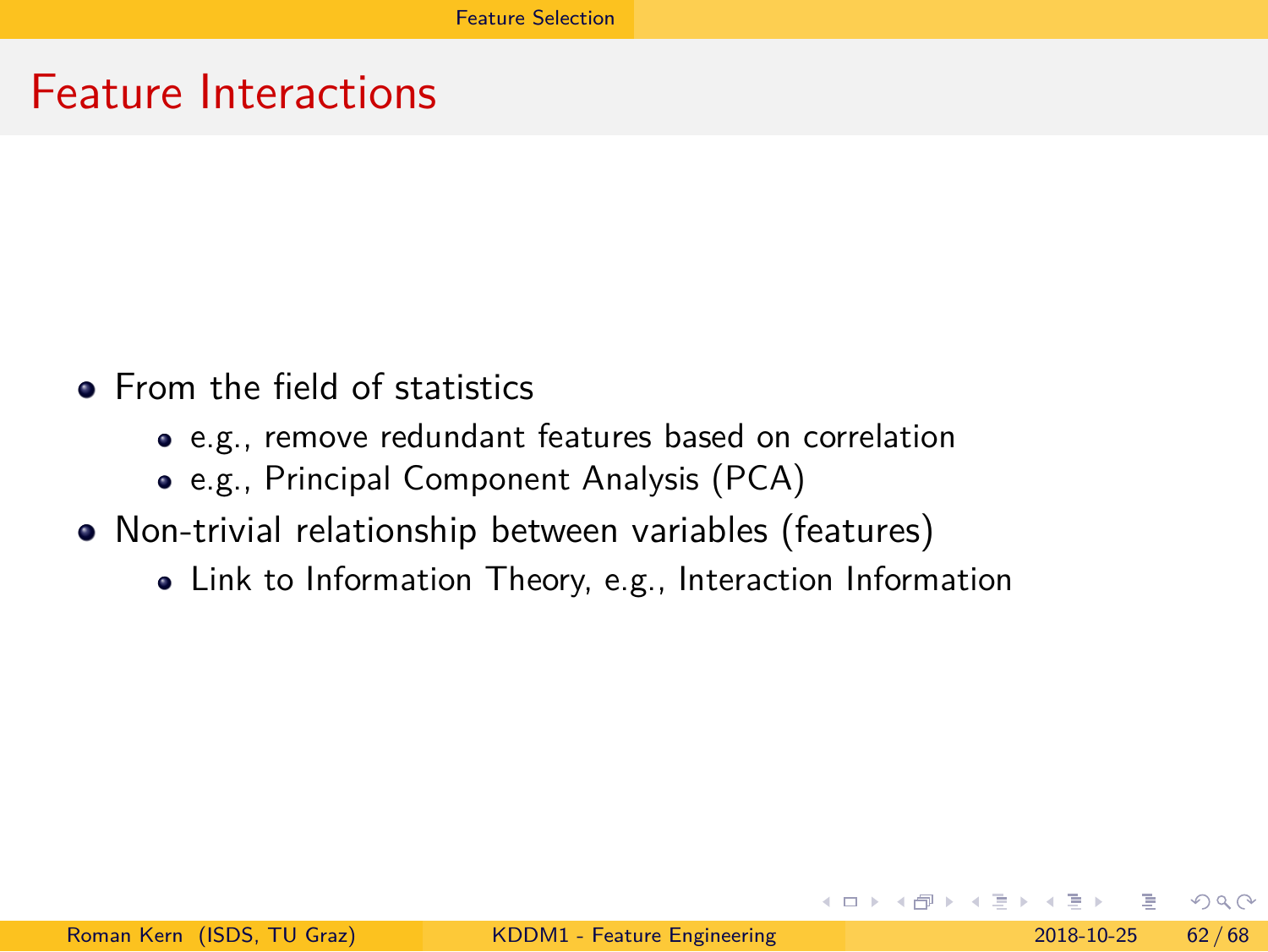Regularisation

- Basic idea: Introduce a penalty for **complexity of a model**
- The more features, the higher the complexity
	- e.g., if the number of feature exceeds the number of observations
- Typically the regularizer is integrated into the cost function (or loss function)
- Example (negative log-likelihood):  $cost(f) = -l(f) + regularizer(f)$ 
	- e.g.  $L_0$  ... taking the number of non-zero features,  $L_1$  ... sum of the feature values, ...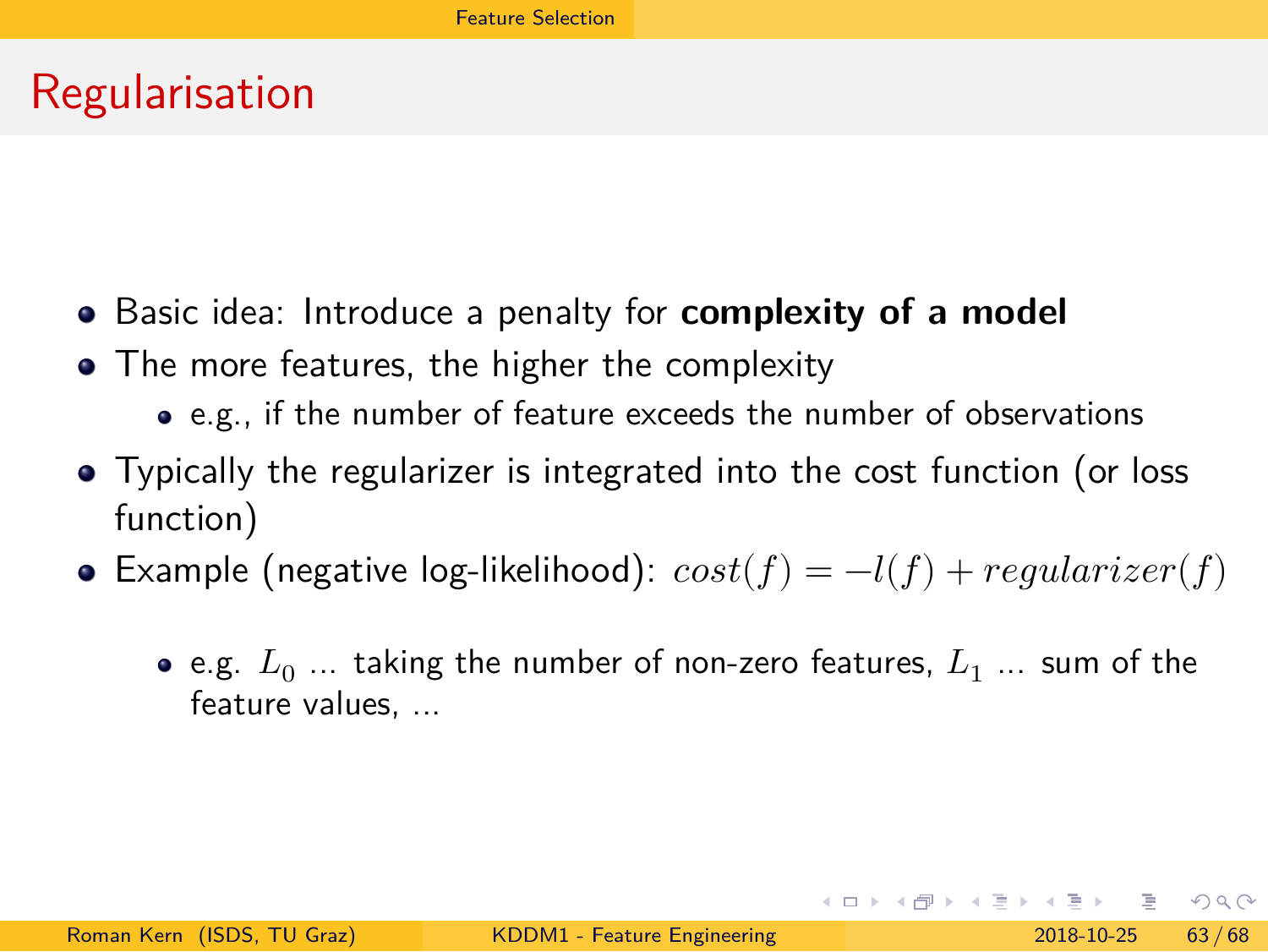Feature Transformation

- Some algorithms can only solve certain problems
- e.g. Perceptrons apply only to linearly separable data
- XOR problem for single layer perceptrons
- $\bullet \to$  two main approaches: i) non-linear transformation of the features, ii) more sophisticated algorithms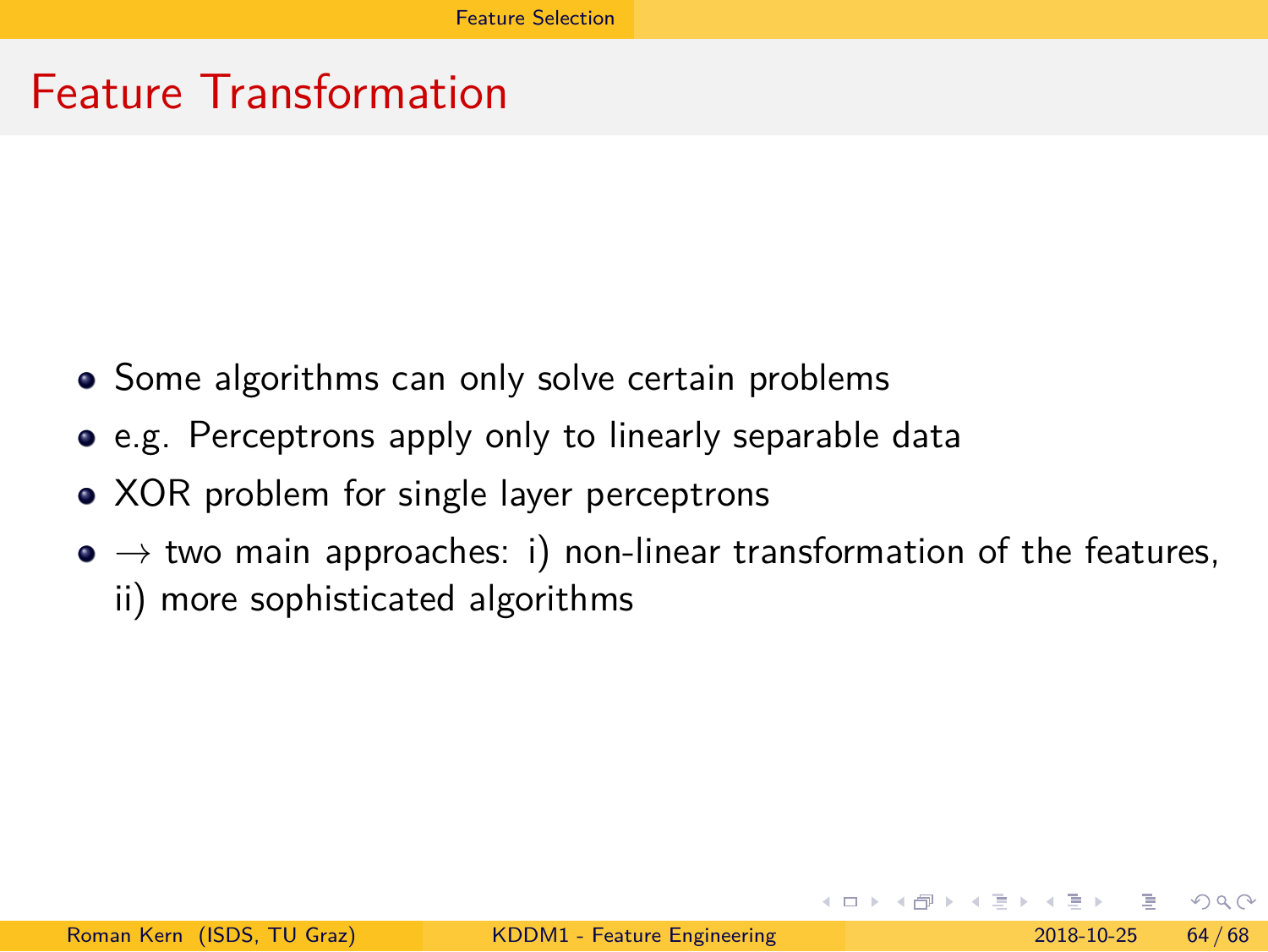Feature Transformation

#### **Feature transformation**

- Map features into high-dimensional space
	- Create more features
- The more features, the higher the dimensionality
- The higher the dimensionality, the higher the chances that the problem is linearly separable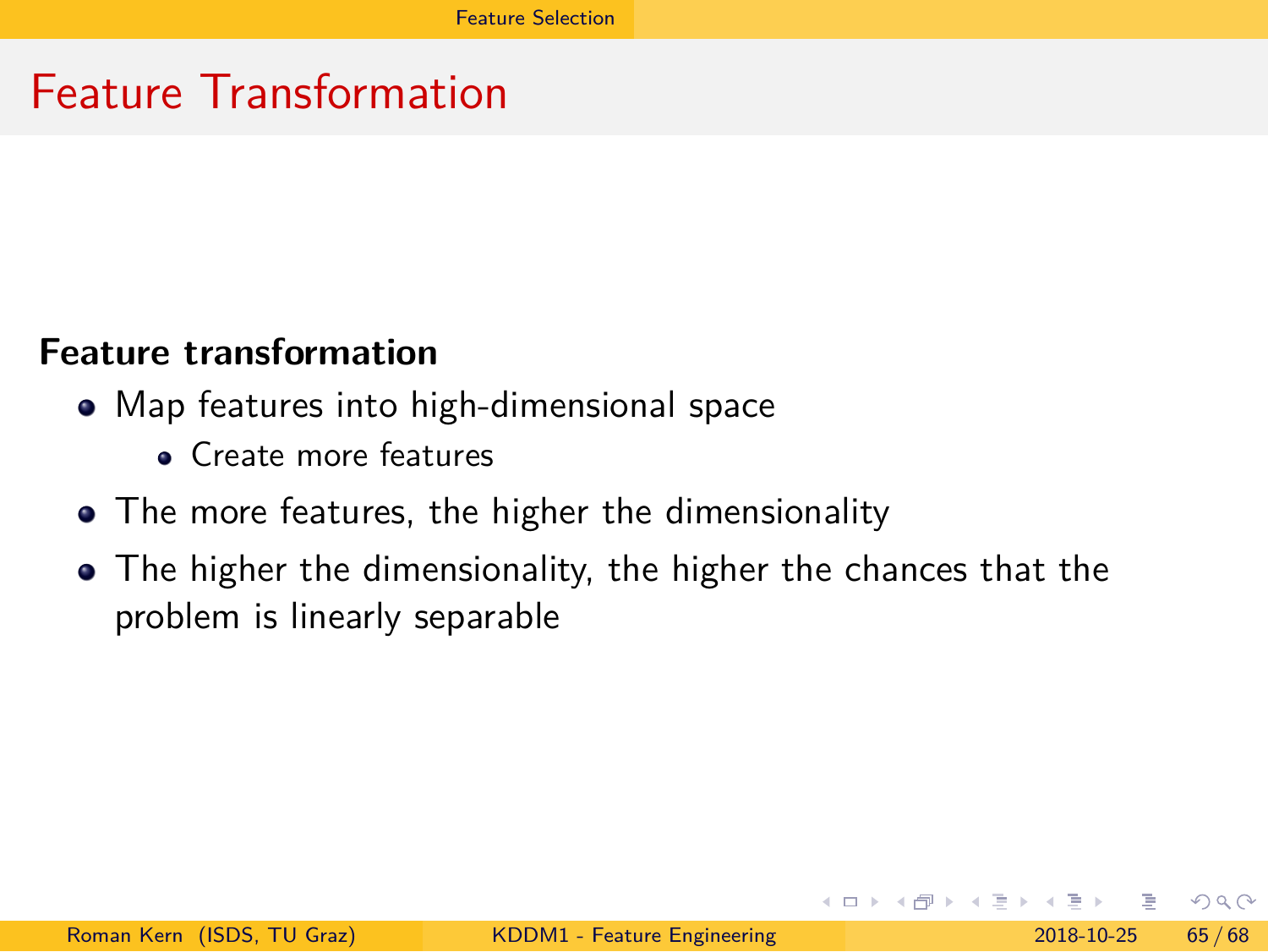# Feature Transformation



nicar scparabic . . . . . . . . . . . . . . . . . . . . Left: original features, which cannot be separated by a single layer perceptron; Right: features transformed into a higher dimensional space, is linear separable

|                            | agne. Teatures transformed into a inglici unifersional space, is intear separable | - 《 ロ 》 《 何 》 《 三 》 《 三 》 - 三   ◇ Q (◇ |  |
|----------------------------|-----------------------------------------------------------------------------------|----------------------------------------|--|
| Roman Kern (ISDS, TU Graz) | KDDM1 - Feature Engineering                                                       | 2018-10-25 66/68                       |  |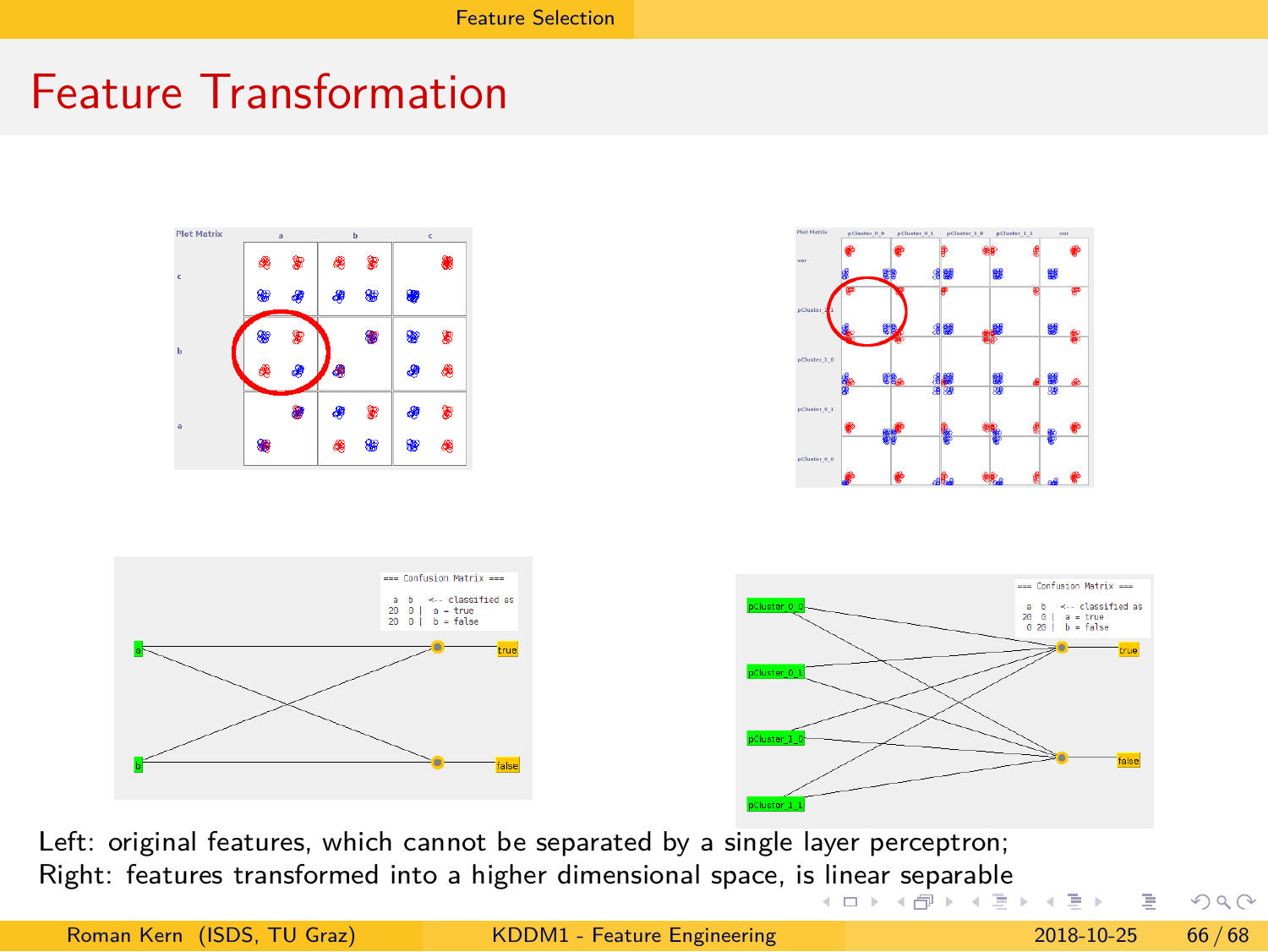Feature Transformation

### **Kernel trick**

- Some algorithms employ a scalar product of the features (e.g. SVMs)
- Transform into higher dimensionality "on-the-fly"
	- ... by introducing a (kernel) function
- Original:  $\langle x, y \rangle$ , with kernel function:  $\varphi(x, y)$
- Number of different well-known kernel functions (e.g. Gaussian kernel)
	- ... which often require parameters (to tune)